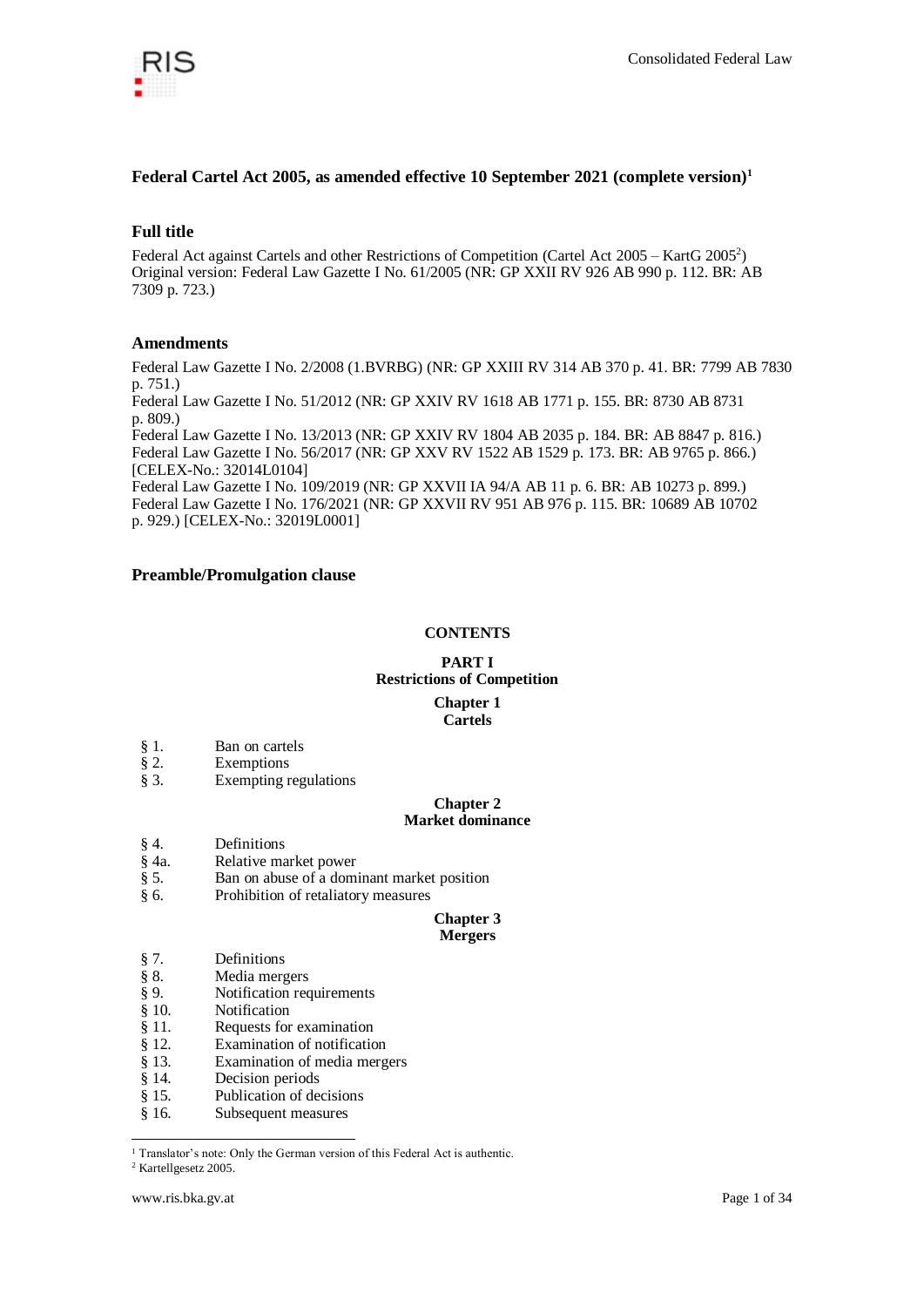

- § 17. Standstill obligation
- § 18. Power to issue ordinances
- § 19. Exemptions

#### **Chapter 4 Joint provisions**

- § 20. Economic approach
- 
- § 21. Calculation of market shares § 22. Calculation of turnover Calculation of turnover
- § 23. Specific goods and services
- § 24. Scope of application<br>§ 25. Reference to other le
- Reference to other legal provisions

# **PART II**

## **Law enforcement**

## **Chapter 1**

## **Termination of infringements and findings**

- § 26. Termination of infringements
- § 27. Commitments
- § 28. Findings
- § 28a. Finding of a dominant market position

## **Chapter 2**

## **Fines**

- 
- § 29. Imposition of fines<br>§ 30. Assessment of fines Assessment of fines
- § 31. Associations of undertakings<br>§ 32. Collection
- 
- § 32. Collection<br>§ 33. Limitation Limitation periods

#### **Chapter 3 Enforcement**

- § 34. Enforcement of the Cartel Court's decisions and settlements
- § 35. Periodic penalty payments

## **Chapter 3a**

Service of documents and collection of fines and periodic penalty payments within the EU and the EEA § 35a. Scope of application of this chapter

- Scope of application of this chapter
- § 35b. Procedure
- § 35c. Service of documents
- § 35d. Collection of fines and periodic penalty payments in response to requests from foreign competition authorities
- § 35e. Collection of fines and periodic penalty payments abroad

# **Chapter 4**

## **Joint provisions**

- § 36. Applications<br>§ 37. Publication of
- Publication of decisions

## **Chapter 5 Damages for infringements of competition law**

- § 37a. Scope and subject matter of this chapter
- Definitions
- § 37c. Liability
- § 37d. Right to full compensation § 37e. Joint and several liability
- Joint and several liability
- § 37f. Burden of proof in passing-on of overcharges
- § 37g. Effects of consensual dispute resolution<br>§ 37h. Limitation periods
- Limitation periods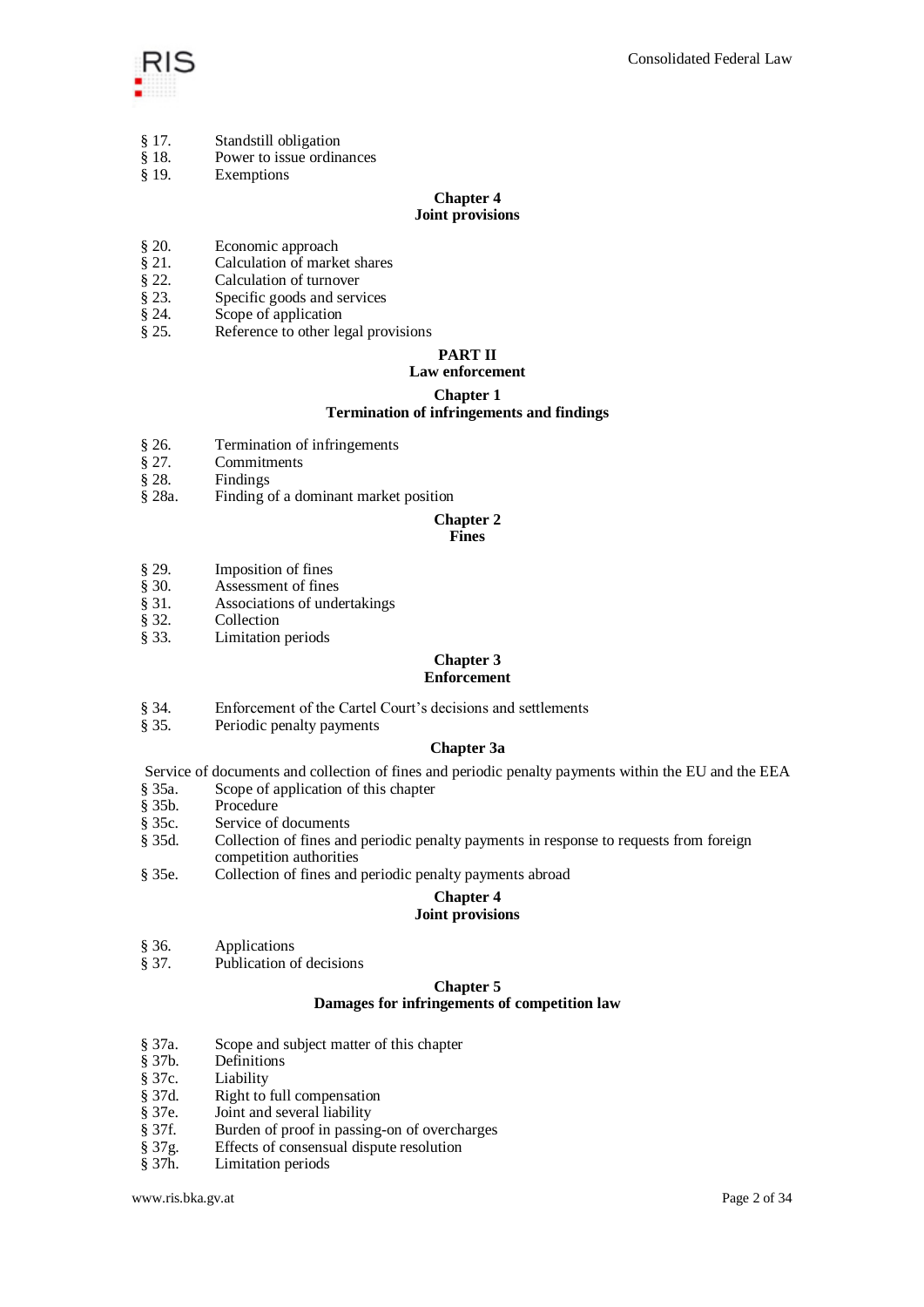

- § 37i. Effects of proceedings before a competition authority
- § 37j. Disclosure of evidence<br>§ 37k. Disclosure and use of e
- Disclosure and use of evidence included in the files
- § 37l. Assistance from the Cartel Court, the Federal Cartel Prosecutor and the Federal Competition Authority
- § 37m. Administrative penalties

## **PART III**

## **Proceedings before the Cartel Court and the Supreme Cartel Court**

- § 38. Nature of proceedings<br>§ 39. Protection of business
- Protection of business secrets and inspection of files
- § 40. Official parties<br>§ 41. Reimbursemen
- $§ 41.$  Reimbursement of costs  $§ 42.$  Written pleadings
- § 42. Written pleadings<br>§ 43. Rectification of no
- Rectification of notifications of mergers
- $\begin{array}{cc} \S 44. \\ \S 45. \end{array}$  Time limits
- $§ 45.$  Opinions of the Chambers  $§ 46.$  Opinions of the regulatory
- § 46. Opinions of the regulatory authorities
- § 47. Hearings
- § 48. Interlocutory injunctions
- § 49. Appeal proceedings

## **PART IV**

## **Fees**

- § 50. Court fees
- $\frac{8}{9}$  51. Exemption from further fees<br>  $\frac{8}{9}$  52. Parties liable to pay
- Parties liable to pay
- § 53. Joint and several liability
- § 54. Fixing of fees<br>§ 55. Judicial costs
- Judicial costs
- § 56. Exemption from fees for settlements
- § 57. Collection

#### **PART V Institutions**

# **Chapter 1**

## **Cartel Court and Supreme Cartel Court**

- § 58. Court organisation<br>§ 59. Composition of co
- § 59. Composition of court panels<br>§ 60. Allocation of business
- § 60. Allocation of business
- § 61. Rapporteur
- § 62. Decisions of the presiding judge and of the three-member panel of the Supreme Cartel Court
- § 63. Vote
- § 64. Position of the expert lay judges
- § 65. Appointment
- § 66. Qualification
- § 67. Incompatibility
- § 68. Nomination
- § 69. Term of office
- 
- § 70. Removal from office<br>§ 71. Notification obligation
- § 71. Notification obligations<br>§ 72. Challenge of expert lay Challenge of expert lay judges
- 
- § 73. Experts in cartel matters § 74. Annual activity report of Annual activity report of the Supreme Cartel Court

# **Chapter 2**

## **Federal Cartel Prosecutor**

- § 75. Duties
- § 76. Appointment

www.ris.bka.gv.at Page 3 of 34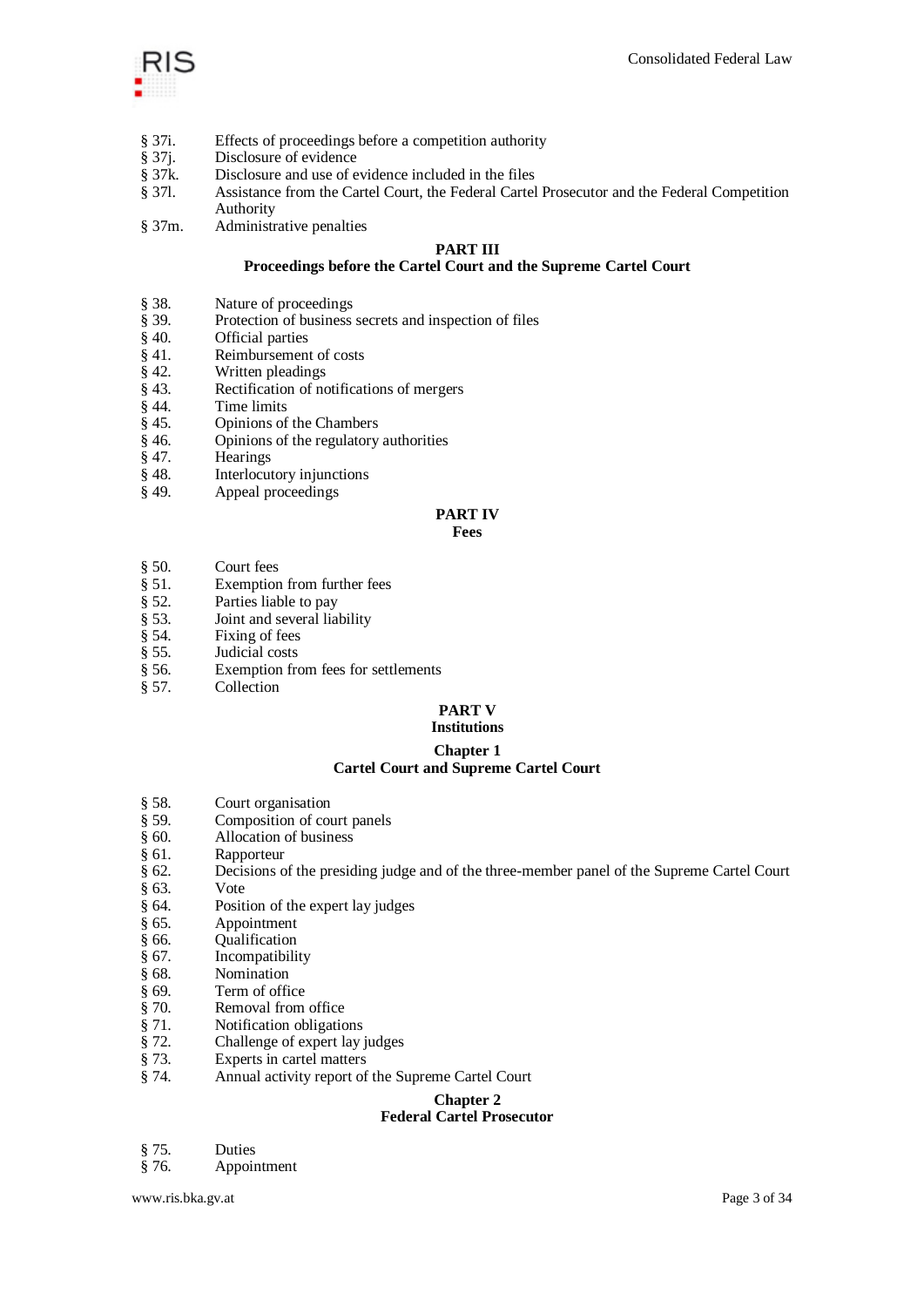

- § 77. Requirements for appointment
- § 78. Term of office and removal from office
- § 79. Provisions on employment and remuneration
- § 80. Office work and expenses
- § 81. Cooperation with the Federal Competition Authority
- § 82. Waiving requests for examination

#### **PART VI Application of EU Law**

- § 83. Jurisdiction
- § 83a. Exchange of leniency statements
- § 84. Cooperation
- § 85. Transmission of judgements

# **PART VII**

## **Final Provisions**

- § 86. Entry into force
- $§ 87.$  Repeal<br> $§ 88.$  Cartel 1
- § 88. Cartel register<br>§ 89. Authorised can
- Authorised cartels
- § 90. Continuation of pending proceedings
- 
- § 91. Fees for discontinued proceedings<br>§ 92. Continuing appointments and regis § 92. Continuing appointments and registrations § 93. Linguistic non-discrimination
- Linguistic non-discrimination
- 
- § 94. References<br>§ 95. Enforcement Enforcement
- § 96. Relationship to EU law

## **Text**

## **PART I**

## **Restrictions of Competition**

## **Chapter I**

#### **Ban on cartels**

**§ 1.** (1) Any agreements between undertakings, decisions of associations of undertakings and concerted practices which have as their object or effect the prevention, restriction or distortion of competition (cartels) shall be prohibited.

(2) Pursuant to para. 1, it shall particularly be prohibited to:

- 1. directly or indirectly fix purchase and selling prices or any other trading conditions;
- 2. limit or control production, markets, technical development or investments;
- 3. share markets or sources of supply;
- 4. apply dissimilar conditions to equivalent transactions with other trading partners, thereby placing them at a competitive disadvantage;
- 5. make the conclusion of contracts subject to acceptance by the other contract parties of supplementary obligations which, by their nature or according to commercial usage, have no connection with the subject of such contracts.
- (3) Any agreements and decisions prohibited pursuant to para. 1 shall be automatically void.

(4) Any recommendations to maintain certain prices, price limits, calculation guidelines, trade margins and discounts which aim at or result in the restriction of competition shall be equivalent to a cartel under para. 1 ("recommendation cartels"). This shall not apply to recommendations which explicitly state to be non-binding and which are not or shall not be enforced by exerting economic or social pressure.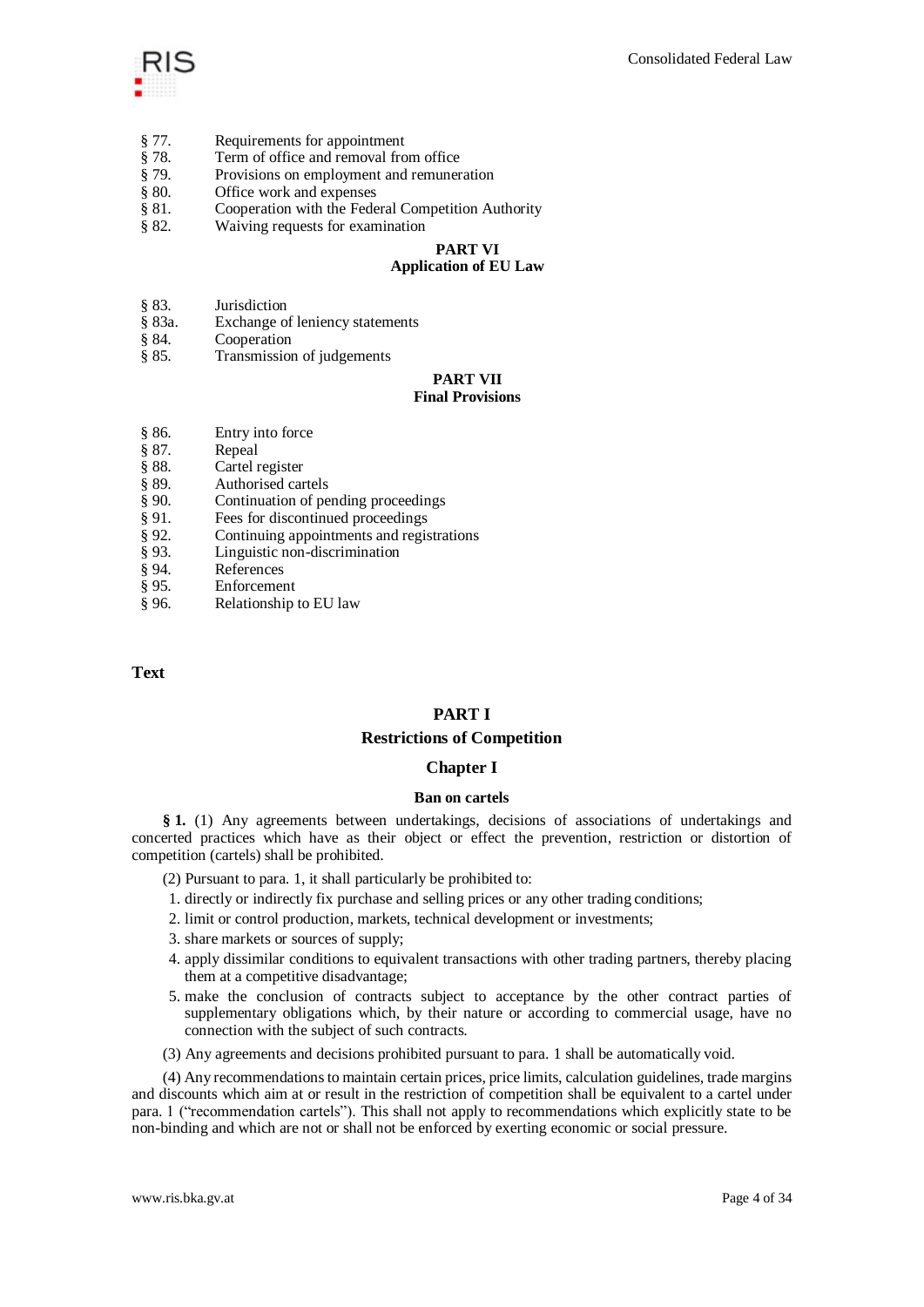

## **Exemptions**

**§ 2.** (1) Cartels which contribute to improving the production or distribution of goods or to promoting technical or economic progress, while allowing consumers a fair share of the resulting benefits and which do not

- a) impose on the undertakings concerned restrictions which are not indispensable to the attainment of these objectives, or
- b) afford such undertakings the possibility of eliminating competition in respect of a substantial part of the products in question

shall be exempt from the prohibition pursuant to § 1.

Consumers shall also be deemed to enjoy a fair share of the benefits which result from improvements to the production or distribution of goods or the promotion of technical or economic progress if those benefits contribute substantially to an ecologically sustainable or climate-neutral economy.

(2) In any case, the following cartels shall be exempt from the prohibition pursuant to § 1:

- 1. Cartels in which undertakings are involved which compete with each other and jointly hold a total share of not more than 10% of the relevant market, or cartels in which undertakings are involved which do not compete with each other and which hold a total share of not more than 15% each of the relevant market, provided that in both cases they do not aim at fixing selling prices, restricting production or distribution, or sharing markets (minor cartels);
- 2. Agreements on the resale price maintenance between the final seller trading with books, art prints, sheet music, magazines and newspapers and the publisher setting the selling price, as well as agreements between newspaper and magazine publishers on the one hand and undertakings on the other hand which obtain newspapers or magazines with an option of returning them and selling them with the same option to the final seller (press wholesalers), to the extent that such agreements are required to guarantee a nation-wide and non-discriminatory distribution of a range of newspapers and magazines by stationary retail trade;
- 3. Restrictions of competition among members of cooperatives as well as between the cooperative and its members, to the extent that such restrictions of competition are justified in order to fulfil the cooperatives' statutory mandate to provide benefits to its members (§ 1 Act Concerning Commercial and Industrial Cooperatives, $\frac{3}{5}$  Imperial Law Gazette No. 70/1873).

*(Note: subpara. 4 repealed by Federal Law Gazette I No. 13/2013)*

- 5. Agreements, decisions and practices of agricultural producers, associations of agricultural producers or associations of such producer associations on
	- a) the production or sale of agricultural products, or
	- b) the use of joint facilities for the storage, treatment and processing of agricultural products,

as far as they do not include any obligation to charge identical prices and competition is therefore not excluded. Agricultural undertakings involved in plant breeding or animal husbandry as well as any undertakings active on this stage of agricultural production shall also be deemed to be agricultural producers. Agricultural products shall be products listed in Annex II to the Treaty Establishing the European Community as well as the goods arising from the treatment or processing of such products, insofar as they are commonly treated or processed by agricultural producers or their associations.

#### **Exempting regulations**

**§ 3.** (1) The Federal Minister of Justice, in agreement with the Federal Minister of Economy, Family and Youth, may determine by regulation that certain categories of cartels pursuant to § 2 para. 1 shall be exempt from the ban on cartels. Such regulations may refer to a regulation as amended from time to time pursuant to Art. 101 (3) Treaty on the Functioning of the European Union (TFEU).

(2) To the extent that a regulation pursuant to para. 1 contains special provisions for credit institutions, undertakings in the insurance business or pension funds, such regulation shall be issued also in agreement with the Federal Minister of Finance.

<sup>3</sup> Gesetz über Erwerbs- und Wirtschaftsgenossenschaften (GenG).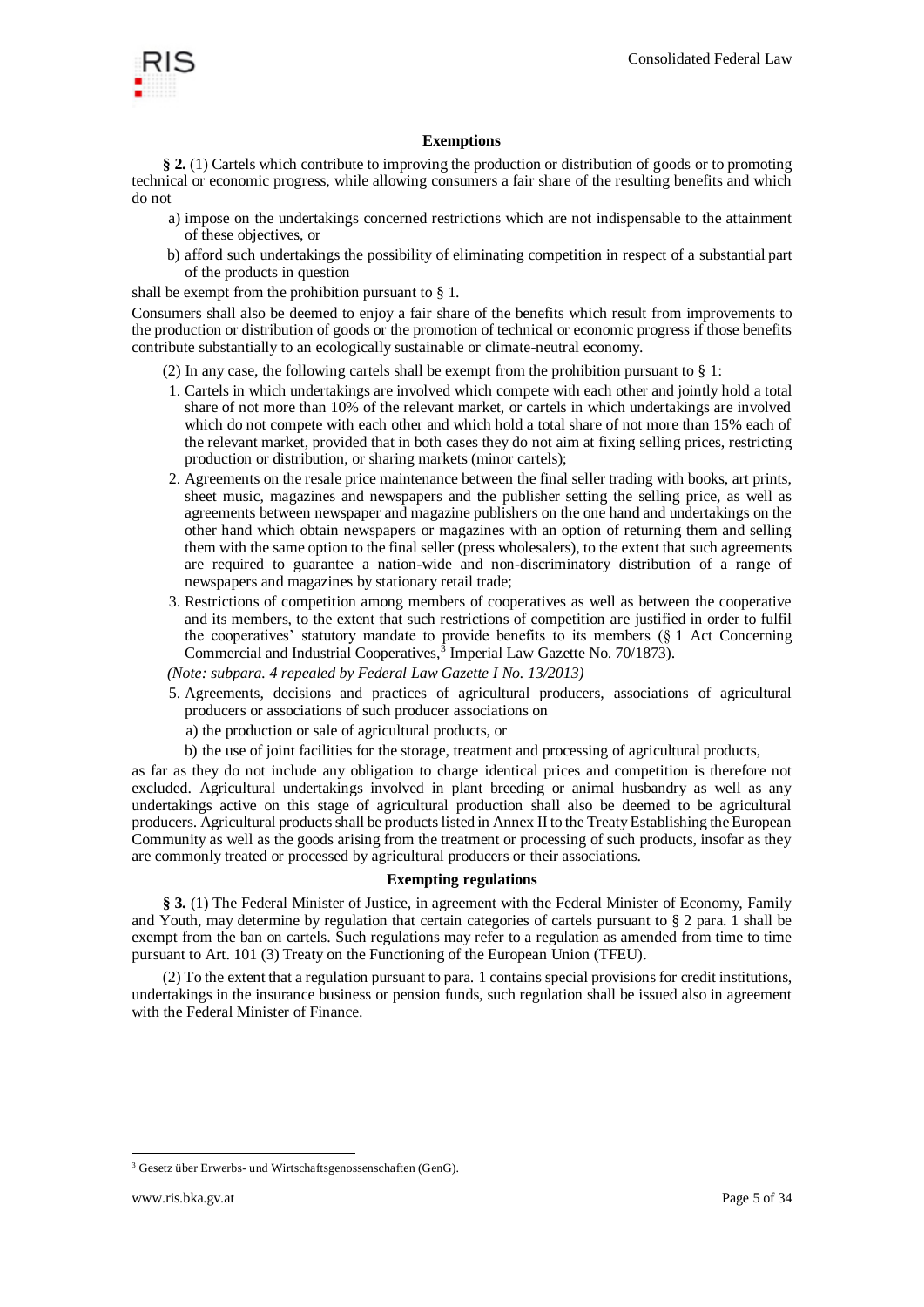

## **Chapter 2**

## **Market Dominance**

## **Definitions**

**§ 4.** (1) Under this Federal Act, an undertaking shall be deemed to be dominant where as a supplier or purchaser it

- 1. is exposed to no or only insignificant competition, or
- 2. holds a predominant market position in relation to its competitors; in this regard, particular attention shall be paid to the undertaking's financial strength, its relations to other undertakings, its opportunities to access supply and sales markets, the significance of its intermediary services for other undertakings' access to supply and sales markets, its access to competition-relevant data, the benefits derived from network effects and other circumstances that restrict market entry for other undertakings.

(1a) Two or more undertakings shall be deemed to be dominant if no substantial competition exists between them and if they, in their entirety, fulfil the conditions laid down in para. 1.

- (2) If an undertaking as a supplier or purchaser on the relevant market
- 1. has a market share of at least 30%, or
- 2. has a market share of more than 5% and is exposed to competition by not more than two undertakings, or
- 3. has a market share of more than 5% and is one of the four biggest undertakings on this market, which together have a market share of at least 80%,

such undertaking shall bear the burden of proof that the conditions laid down in para. 1 are not fulfilled.

(2a) If a number of undertakings as suppliers or purchasers on the relevant market together

- 1. has a market share of at least 50% and consists of three or fewer undertakings, or
- 2. has a market share of at least two thirds and consists of five or fewer undertakings,

the undertakings involved shall bear the burden of proof that the conditions laid down in para. 1a are not fulfilled.

*(Note: Subpara. 3 repealed by Federal Law Gazette I No. 176/2021)*

#### **Relative market power**

**§ 4a.** An undertaking shall also be deemed to be dominant if it has a predominant market position in relation to its purchasers or suppliers; such position is, in particular, deemed to exist if such purchasers or suppliers depend on maintaining business relations in order to avoid serious economic disadvantages. An undertaking which acts as an intermediary on a multisided digital market shall also be deemed to be dominant if the purchasers of its intermediary services depend on establishing business relations with it in order to avoid serious economic disadvantages.

#### **Ban on abuse of a dominant market position**

**§ 5.** (1) The abuse of a dominant position shall be prohibited. In particular, the following shall be deemed to be an abuse:

- 1. demanding purchasing or selling prices or other business terms which differ from those which would be very likely to arise if effective competition existed, particularly taking into account the conduct of undertakings in comparable markets where effective competition exists;
- 2. limiting production, markets or technical developments to the detriment of consumers;
- 3. discriminating contract partners in competition by applying dissimilar business terms to equivalent transactions;
- 4. making the conclusion of contracts subject to acceptance by the other contract parties of supplementary obligations, which neither by their nature nor according to commercial usage are related to the subject of the contract;
- 5. selling goods below cost price without any objective justification.

(2) In the case of para. 1 subpara. 5, the dominant undertaking shall bear the burden of proof for the rebuttal of the presumption of sales below cost price as well as for providing an objective justification for such sale.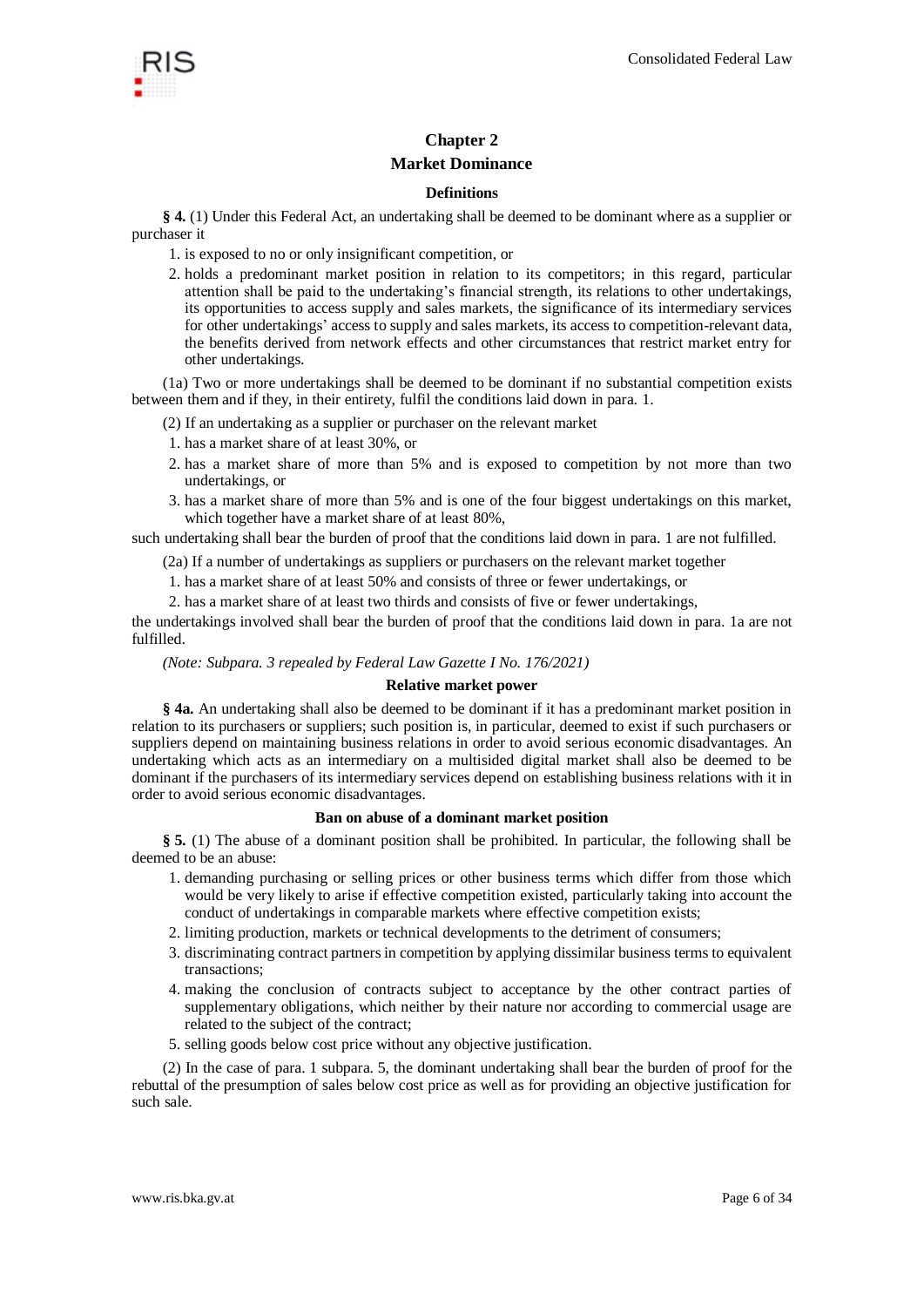

#### **Prohibition of retaliatory measures**

**§ 6.** Proceedings in order to terminate an abuse of a dominant position (§ 26) or a complaint to an official party (§ 40) regarding such an abuse must not be taken as a reason by the dominant undertaking to exclude an undertaking directly affected by such abuse from further supply or purchase on reasonable terms.

## **Chapter 3**

## **Mergers**

## **Definitions**

- **§ 7.** (1) Under this Federal Act, the following shall be deemed to be mergers:
- 1. the acquisition of an undertaking, as a whole or of a substantial part of it, by an undertaking, especially by way of merger or conversion,
- 2. the acquisition by an undertaking of rights in the business of another undertaking by means of operational lease or management agreements,
- 3. the direct or indirect acquisition of shares in an undertaking by another undertaking if as a result the participation held after the acquisition is or exceeds 25%, or is or exceeds 50%,
- 4. as a result, at least half of the management or members of the supervisory boards of two or more undertakings are identical;
- 5. any other connection of undertakings which allows one undertaking to have a direct or indirect dominant influence over another undertaking.

(2) The establishment of a joint venture that fulfils all functions of an independent economic entity on a lasting basis shall also be deemed to be a merger.

*(Note: Para. 3 repealed by Federal Law Gazette I No. 13/2013)*

(4) If all undertakings concerned are part of a group of companies (§ 15 Stock Corporation Act 1965,<sup>4</sup> Federal Law Gazette No. 98, § 115 Act on Limited Liability Companies,<sup>5</sup> Imperial Law Gazette No. 58/1906), this shall not be deemed to be a merger.

#### **Media mergers**

**§ 8.** (1) A merger shall be deemed to be a media merger if at least two of the undertakings concerned are undertakings of the following categories:

- 1. media companies or media services (§ 1 para. 1 subparas. 6 and 7 Media Act,<sup>6</sup> Federal Law Gazette No. 314/1981)
- 2. media support companies (para. 2) or
- 3. undertakings that directly or indirectly hold a share of at least 25% in a media company, media service or media support undertaking.
- (2) Under this Federal Act, the following shall be deemed to be media support undertakings:
- 1. publishing companies, unless they are media companies,
- 2. printing plants and companies in the pre-press business (repro and typesetting businesses),
- 3. undertakings procuring or placing advertising requests,
- 4. wholesalers of media products,
- 5. film distributors.

(3) A merger shall also be deemed to be a media merger if only one of the undertakings concerned is an undertaking as defined in para. 1 subparas. 1 to 3 and one or several media companies, media services or media support companies directly or indirectly hold at least 25% in at least one other undertaking concerned.

#### **Please note with regard to the following provision**

To be applied to mergers which are notified after 31 December 2021 (cf. § 86 para. 12).

-

<sup>4</sup> Aktiengesetz 1965 (AktG 1965).

<sup>5</sup> Gesetz über Gesellschaften mit beschränkter Haftung (GmbHG).

<sup>6</sup> Mediengesetz (MedienG).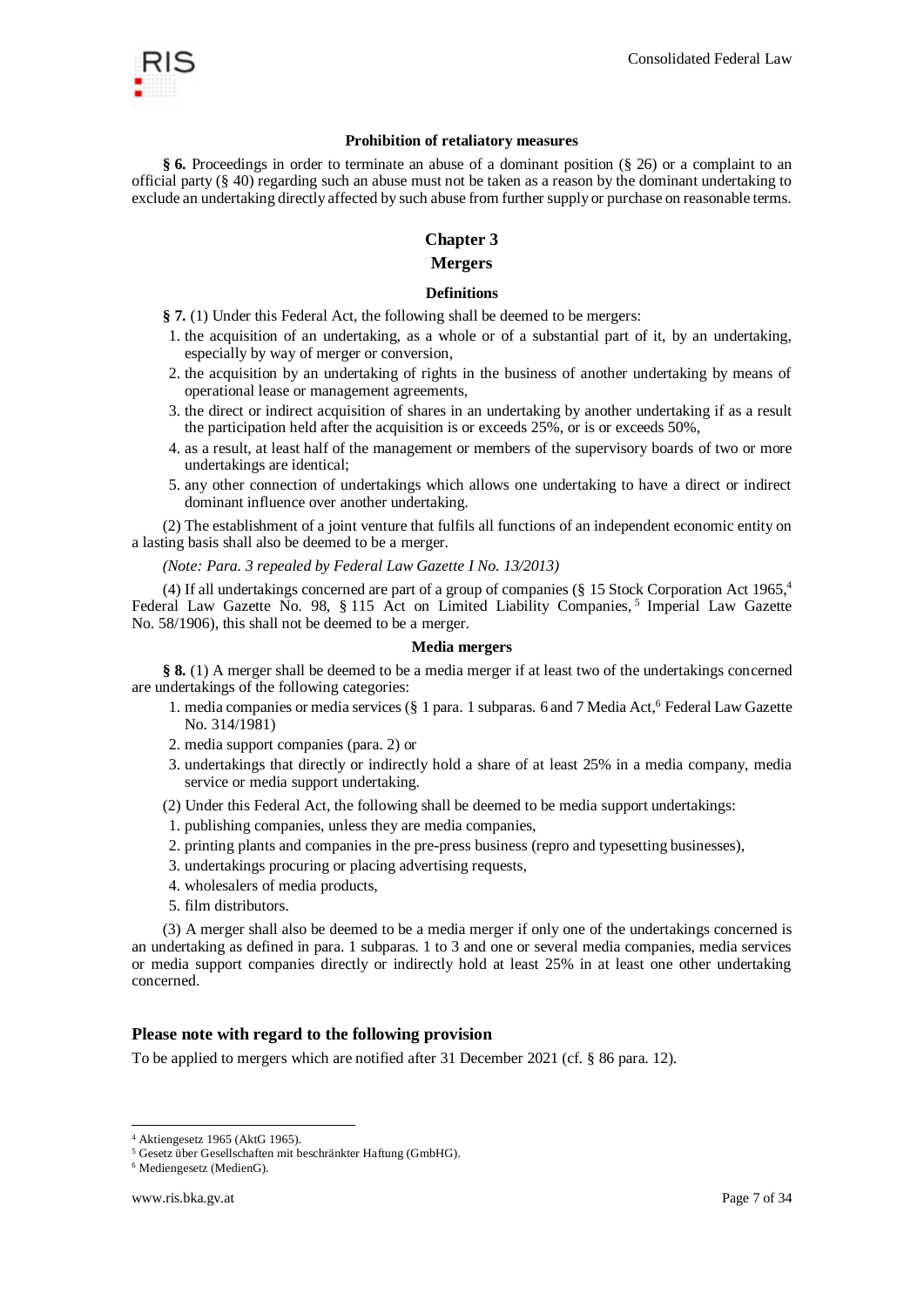

## **Notification requirements**

**§ 9.** (1) Mergers shall be notified to the Federal Competition Authority prior to their implementation if in the last business year preceding the transaction the combined aggregate turnover of the undertakings concerned was

- 1. greater than EUR 300 million worldwide,
- 2. greater than EUR 30 million on the domestic market, of which the annual turnover of at least two of the undertakings concerned was greater than EUR 1 million each, and
- 3. greater than EUR 5million worldwide each for at least two of the undertakings concerned.

(2) The provisions laid down in para. 1 shall not apply if in the last business year preceding the transaction the undertakings concerned achieved the following turnovers:

- 1. turnover greater than EUR 5 million on the domestic market for one of the undertakings concerned only, and
- 2. combined aggregate worldwide turnover no greater than EUR 30 million for the other undertakings concerned.

(3) When applying para. 1 subparas. 1 and 2 and para. 2 subpara. 2 to media mergers (§ 8), the turnover of media companies and media services shall be multiplied by a factor of 200, theturnover of media support companies by a factor of 20.

(4) Mergers to which para. 1 does not apply also require notification to the Federal Competition Authority if

- 1. the undertakings concerned achieved a combined aggregate worldwide turnover greater than EUR300 million in the last business year preceding the transaction,
- 2. the undertakings concerned achieved a combined aggregate domestic turnover greater than EUR 15 million on the domestic market in the last business year preceding the transaction,
- 3. the value of the transaction is greater than EUR 200 million, and
- 4. the undertaking to be acquired is active to a significant extent on the domestic market.

## **Please note with regard to the following provision**

To be applied to mergers which are notified after 31 December 2021 (cf. § 86 para. 12).

#### **Notification**

**§ 10.** (1) Each undertaking involved in a merger may submit a notification. Except where the notification is submitted electronically, it shall be submitted in four identical copies including the required annexes. Such notification shall include:

- 1. exact and exhaustive information on circumstances which might create or strengthen a dominant position or might otherwise significantly impede effective competition, above all
	- a) company structure, and in particular for each undertaking concerned information on
		- the ownership structure of the undertaking, including mergers as defined in § 7,
		- the turnover (quantities and revenues) achieved in the business year preceding the transaction, separately specifying certain goods and services as defined in § 23
	- b) for each undertaking concerned information on the market shares it holds regarding the goods and services as specified in (a),
	- c) the general market structure;
- 2. in case of a media merger, furthermore exact and exhaustive information on circumstances that might affect media plurality.

(2) The Federal Minister of Justice may, in agreement with the Federal Minister of Economy and Labour, issue regulations containing further provisions on the format and contents of notifications.

- (3) Upon receipt of notification, the Federal Competition Authority shall, without delay,
- 1. transmit the notification including its annexes to the Federal Cartel Prosecutor;;
- 2. publicly announce the notification. The announcement shall include the names of the undertakings concerned and a brief description of the nature of the merger, the affected economic sectors as well as any other circumstances relevant for the implementation of the merger. Furthermore, any modification to the notification that concerns facts to be publicly announced shall also be published.
- (4) Each undertaking, whose legal and economic interests are affected by the merger, may within 14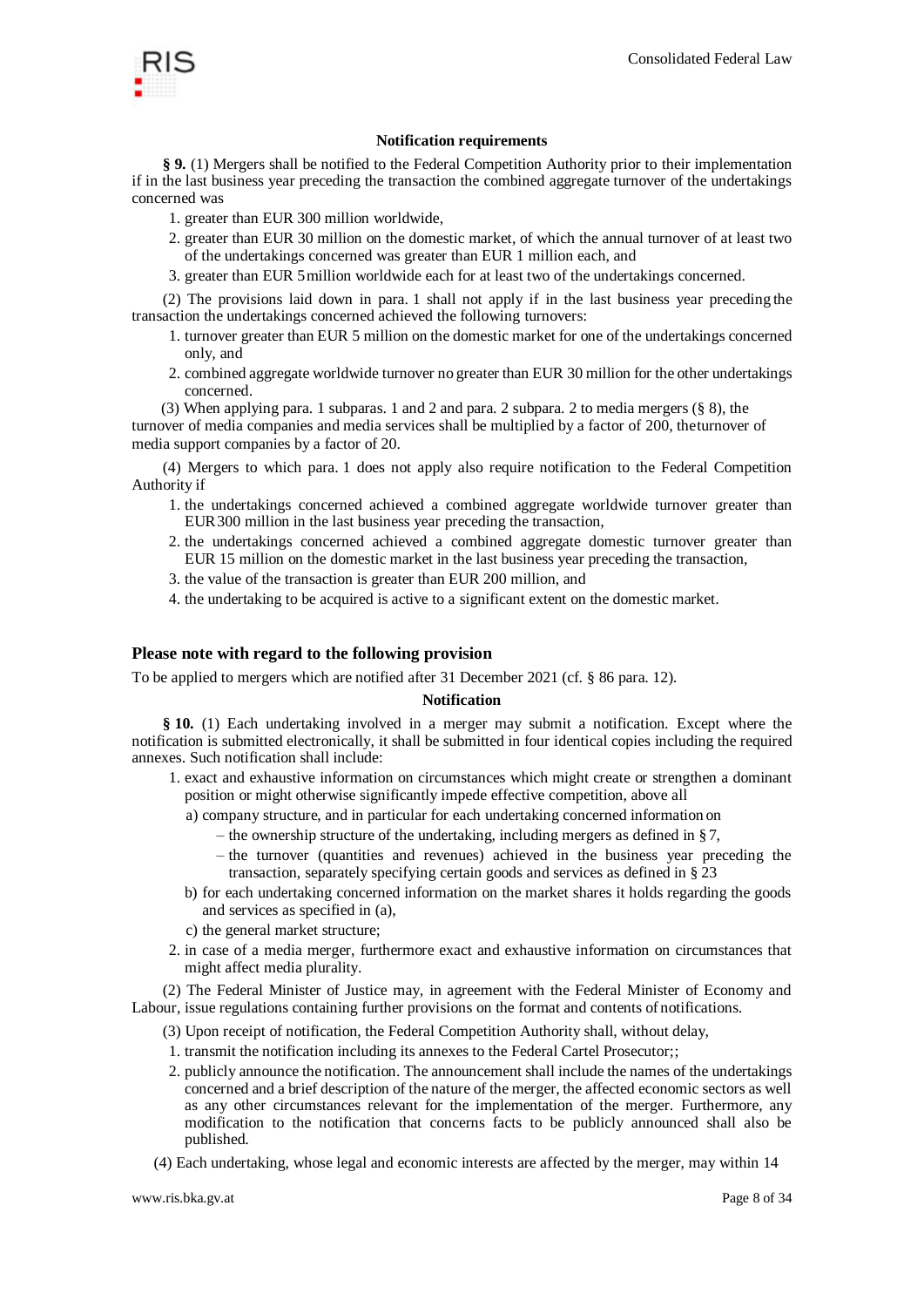

days of publication of notification pursuant to para. 3 submit a written statement to the Federal Competition Authority and the Federal Cartel Prosecutor; such right to comment shall be referred to in the publication. The intervening party shall not have any right to a specific treatment of his statement. The official party  $(\S 40)$  that receives such a statement shall inform the other official party about it without delay.

## **Requests for examination**

**§ 11.** (1) Within four weeks from receipt of a notification pursuant to § 10a Competition Act<sup>7</sup> by the Federal Competition Authority, the official parties (§ 40) may request the Cartel Court to examine the merger.

(1a) The period of time specified in para. 1 may be extended to six weeks if the notifying party requests the Federal Competition Authority to do so within the set four-week period. The Federal Competition Authority shall transmit such request to the Federal Cartel Prosecutor without delay. The request for examination shall include a reference to such extended period of time, attaching the respective request.

(2) When a request for examination has been submitted, the Federal Competition Authority shall make a public announcement without delay.

(3) Each undertaking whose legal or economic interests are affected by the merger may submit a written statement to the Cartel Court during the examination proceedings; such right to comment shall be referred to in the publication. By doing so, the intervening party shall not become a party to the proceedings.

(4) Before the set period of time expires, the official parties may refrain from submitting a request for examination against the notifying party. In the event they have not refrained from submitting such request for examination, but have failed to submit such request within the set period of time, they shall inform the notifying party about it without delay.

## **Please note with regard to the following provision**

To be applied to mergers which are notified after 31 December 2021 (cf. § 86 para. 12).

## **Examination of notification**

**§ 12.** (1) In the event that an examination of a merger has been requested, the Cartel Court shall

- 1. reject the request if the merger is not subject to notification;
- 2. prohibit the merger if it is expected that
	- a. the merger will create or strengthen a dominant market position (§ 4), or

b. effective competition will otherwise be significantly impeded;

- or, if this is not the case,
- 3. declare that the merger shall not be prohibited.

(2) Notwithstanding any existing conditions to prohibit a merger pursuant to para. 1, the Cartel Court shall declare that such merger shall not be prohibited if

- 1. it is expected that such merger will also bring about improvements in competitive conditions which outweigh the disadvantages of the merger,
- 2. such merger is necessary to maintain or improve international competitiveness of the undertakings concerned and economically justified, or
- 3. the economic advantages of the merger significantly outweigh its disadvantages.

(3) If the conditions are not fulfilled otherwise, the Cartel Court may attach respective restrictions or obligations to its declaration not to prohibit the merger. In the event that the relevant conditions change after such declaration, the Cartel Court may, upon application of one of the undertakings concerned, change or revoke such restrictions and obligations.

#### **Examination of media mergers**

**§ 13.** (1) A media merger shall be prohibited pursuant to § 12 also if it is likely that such merger might affect media plurality. § 12 para. 2 subpara. 2 shall also apply to this case.

(2) Media plurality shall be deemed to be the diversity of independent media companies that are not affiliated to each other as defined in § 7 and that ensure media coverage that takes into account a variety of opinions.

<sup>7</sup> Wettbewerbsgesetz (WettbG).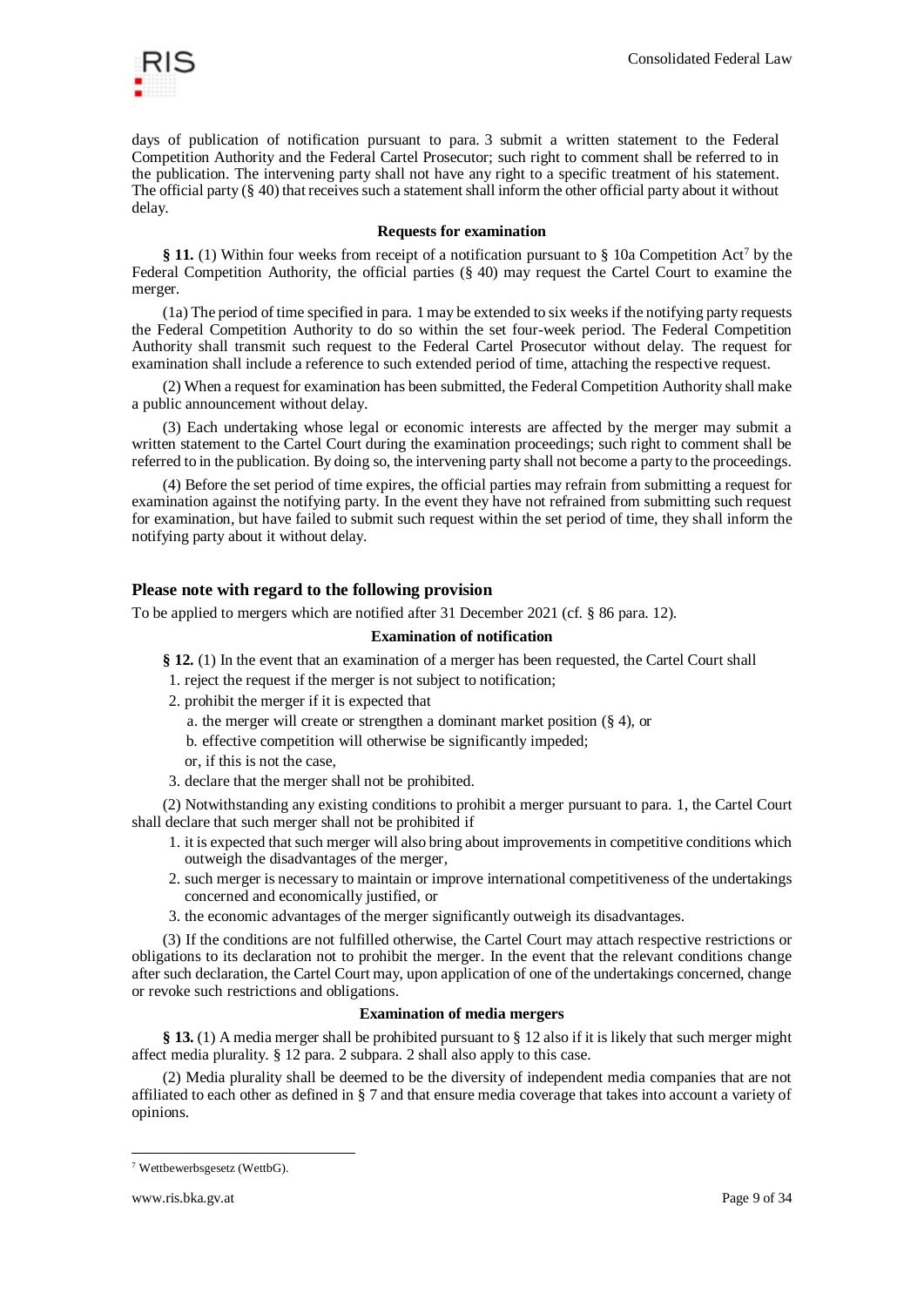

### **Decision periods**

**§ 14.** (1) The Cartel Court may prohibit a merger only within five months of receipt of a request for examination or of the first of two requests for examination. This period of time shall be extended to six months if the notifying party requests the Cartel Court to do so within the set five-month period. After expiry of these periods of time and after withdrawal of the request or requests for examination, the Cartel Court shall terminate the examination proceedings.

(2) The Supreme Cartel Court shall decide on any appeals lodged against the decision of the Cartel Court within two months of receipt of the files.

#### **Publication of decisions**

**§ 15.** The Federal Competition Authority shall publish its decisions that a merger subject to restrictions or obligations as defined in § 12 para. 3 shall not be prohibited after such decisions have become final decisions.

#### **Subsequent measures**

**§ 16.** After the lawful implementation of a merger subject to notification, the Cartel Court may impose subsequent measures on the undertakings involved in the merger, taking into account the principle of proportionality of such measures, in order to reduce or eliminate the effects of a merger in the event that

- 1. non-prohibition of the merger, the waiver for filing a request for examination of the merger, nonrequest or the withdrawal of such a request respectively were based on false or incomplete information provided by one of the undertakings involved, or
- 2. an obligation attached to non-prohibition of such merger is infringed.

#### **Standstill obligation**

**§ 17.** (1) A merger subject to notification may be implemented only when the official parties have refrained from submitting a request for examination or have not filed a request for examination within the set period of time. In the event that a request for examination has been filed, the merger may only be implemented after the examination proceedings have been terminated or after the decisions of the Cartel Court to reject the application or not to prohibit the merger have become final.

(2) If a merger subject to restrictions and obligations pursuant to § 12 para. 3 has not been prohibited, the implementation of such merger not respecting such restrictions or obligations shall be prohibited. The same shall also apply if the undertakings involved in the merger have committed themselves towards an official party (§ 40) to respect restrictions or obligations imposed on them in order to achieve that a request for examination be waived or withdrawn.

(3) Any contracts in violation of the standstill obligation shall be ineffective.

#### **Power to issue regulations**

**§ 18.** (1) The Federal Minister of Justice, in agreement with the Federal Minister of Economy, Family and Youth may, after hearing the Competition Commission, order by regulation sales revenues achieved on a specific market (§ 23) to be multiplied by a specific factor when applying § 9 paras. 1 and 2.

(2) A regulation pursuant to para. 1 may be issued in the event that due to the peculiarities of the market concerned mergers of undertakings achieving low turnovers may also result in severely affecting competition on this market and such harm cannot be prevented by means of other competition policy or trade measures. In this context, particularly the following circumstances shall be taken into account:

- 1. the total volume of turnover achieved on the affected market,
- 2. circumstances that restrict market entry of other undertakings,
- 3. interdependence between the affected market and foreign markets.

## **Exemptions**

**§ 19.** (1) §§ 7 to 18 shall not apply to the acquisition of shares in an undertaking,

- 1. if a credit institution acquires shares for the purpose of reselling them;
- 2. if a credit institution acquires the shares with a view to restructuring an undertaking in difficulty or securing claims against such undertaking;
- 3. if the shares are acquired exercising equity or capital financing business (§ 1 para. 1 subparas. 14 and 15 Federal Competition Act) or are otherwise acquired by an undertaking whose only purpose is to acquire shares in other undertakings as well as to manage such shares and resell them.

(2) In the event that the acquisition of shares, without the exemptions laid down in para. 1, were a merger subject to notification, the following restrictions shall apply to the acquirers of shares: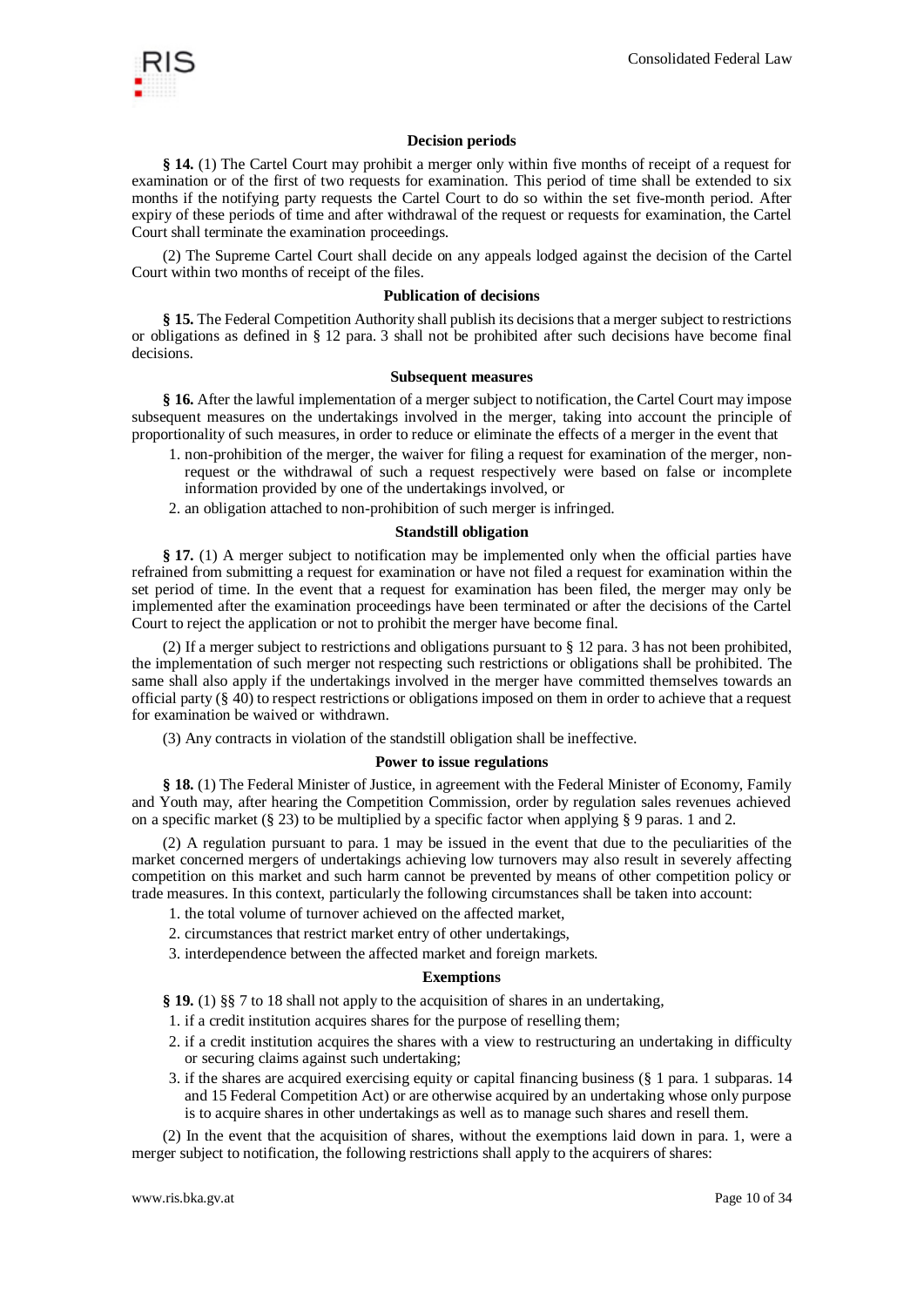

- 1. The acquirer must not exercise voting rights in respect to the shares in question for the purpose of determining the competitive behaviour of that undertaking; such voting rights may, however, be exercised only for the purpose of preservice the full value of the investments and of preparingthe disposal of all or parts of the shares of the undertaking or the disposal of the entirety or of parts of the business or its assets;
- 2. such disposal of shares pursuant to para. 1 subpara. 1 shall take place within one year of the date of acquisition pursuant to para 1 subpara. 2 after the reorganisation or securing purpose respectively have come to an end.

(3) The Cartel Court shall order an acquirer of such shares to terminate any conduct infringing para. 2. In this case, the Cartel Court shall extend the one-year period pursuant to para. 2 subpara. 2 if the disposal was not reasonable within the set period of time.

## **Chapter 4**

## **Joint provisions**

## **Economic approach**

**§ 20.** When assessing circumstances under this Federal Act, the principle of substance over form shall apply, with the actual substance of business being relevant rather than external manifestations of such circumstances.

## **Calculation of market shares**

**§ 21.** When applying this Federal Act, market shares shall be calculated according to the following principles:

- 1. market shares shall be calculated for a specific type of goods or service (§ 23);
- 2. undertakings that are affiliated to each other as described in § 7 shall be considered as one single undertaking;
- 3. when calculating market shares in the domestic market, market shares of foreign undertakings in the domestic market shall also be taken into account.

### **Calculation of turnover**

**§ 22.** When applying this Federal Act, turnover shall be calculated according to the following principles:

- 1. Undertakings that are affiliated to each other in the way described in § 7, shall be considered as one single undertaking; turnover resulting from the sales of products or the provision of services between such undertakings (intra-group sales) shall not be considered in this calculation;
- 2. for credit institutions, the following revenue items shall be used in place of turnover:
	- a) interest income and similar income,
	- b) income from shares, other equity and variable yield securities, income from participating interests and income from shares in affiliated undertakings,
	- c) commissions receivable,
	- d) net revenue on financial operations, and
	- e) other operating income;
- 3. for insurance undertakings, the revenue from premiums shall be used in place ofturnover.

#### **Specific goods and services**

**§ 23.** Under this Federal Act, all goods (services) that under specific market conditions satisfy the same needs shall be deemed to be specific goods (services).

### **Scope of application**

#### **§ 24.** *(Note: Para. 1 repealed by Federal Law Gazette I No. 51/2012)*

(2) This Federal Act shall apply only in the event that specific circumstances affect the domestic market, irrespective of whether these circumstances arose domestically or abroad.

#### (3) This Federal Act shall not apply to

1. any circumstance that pursuant to legal provisions is subject to supervision by the Financial Market Authority of credit institutions, building societies or private insurance undertakings, or by the Federal Minister of Transport, Innovation and Technology of transport undertakings; this,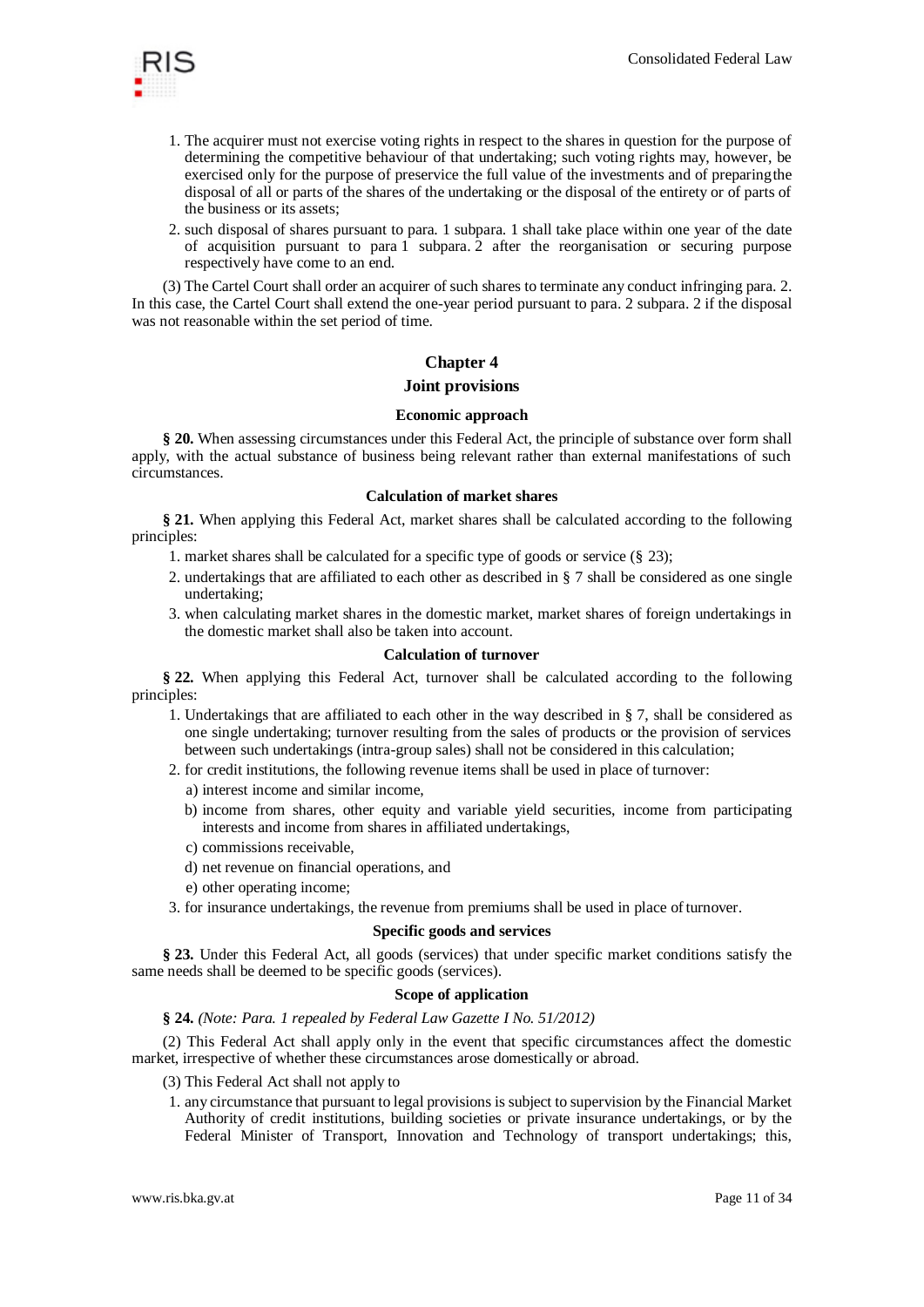

however, does not apply to the premium income from business customer tariffs in motor vehicle insurance against civil liability,

2. state monopolies to the extent that such monopolies act exercising the powers of monopoly conferred on them by law.

#### **Reference to other legal provisions**

**§ 25.** Any legal provisions that fix prices, price limits or pricing guidelines or that allow fixing them shall not be affected by this Federal Act.

## **PART II**

#### **Law Enforcement**

### **Chapter 1**

## **Termination of infringements and findings**

#### **Termination of infringements**

**§ 26.** The Cartel Court shall effectively terminate any infringements of prohibitions pursuant to Part I of this Federal Act or of Art. 101 or Art. 102 TFEU and shall impose the orders required for this purpose on the undertakings and associations of undertakings concerned; these orders may not be disproportionate to the infringement committed. A change to company structure may only be imposed by the Cartel Court where no other equally effective measures are available or where other equally effective measures were more burdensome for the undertakings concerned.

#### **Commitments**

**§ 27.** (1) Instead of terminating an infringement pursuant to § 26, the Cartel Court may declare commitments made by the undertakings and associations of undertakings concerned to be binding if it is likely, also taking into consideration the statements made by market participants, that such commitments exclude future infringements. By way of such decision, the proceedings shall be deemed to be closed.

- (2) The Cartel Court shall reopen the proceedings
- 1. where there has been a material change in any significant fact on which the decision was based,
- 2. where the undertakings or associations of undertakings concerned act contrary to their commitments, or
- 3. where the decision was based on incomplete, incorrect or misleading information provided by the undertakings or associations of undertakings concerned.

#### **Findings**

**§ 28.** (1) Where an infringement of a prohibition as set forth in Part I of this Federal Act or of Art. 101 or Art. 102 TFEU has already been terminated, the Cartel Court shall find that an infringement existed if there is a legitimate interest in doing so.

(1a) A legitimate interest pursuant to para. 1 shall also exist where

- 1. finding an infringement is requested against an undertaking or association of undertakings to which the Federal Competition Authority has granted benefits under a leniency programme, or
- 2. such finding is requested in order to claim damages for an infringement, unless the Cartel Court has already adopted a decision to bring such an infringement to an end, has imposed a fine or has found such an infringement, or legal proceedings are pending in thisrespect.

(2) In addition, the Cartel Court shall determine whether or to what extent a specific circumstance is subject to this Federal Act.

#### **Finding of a dominant market position**

**§ 28a.** The Cartel Court shall find that an undertaking has a dominant position (§ 4) on a multisided digital market in so far as there is a legitimate interest in such a finding. If the relevant circumstances change subsequent to this finding, the Cartel Court shall, at the application of the undertaking affected, find that it is no longer dominant on the market.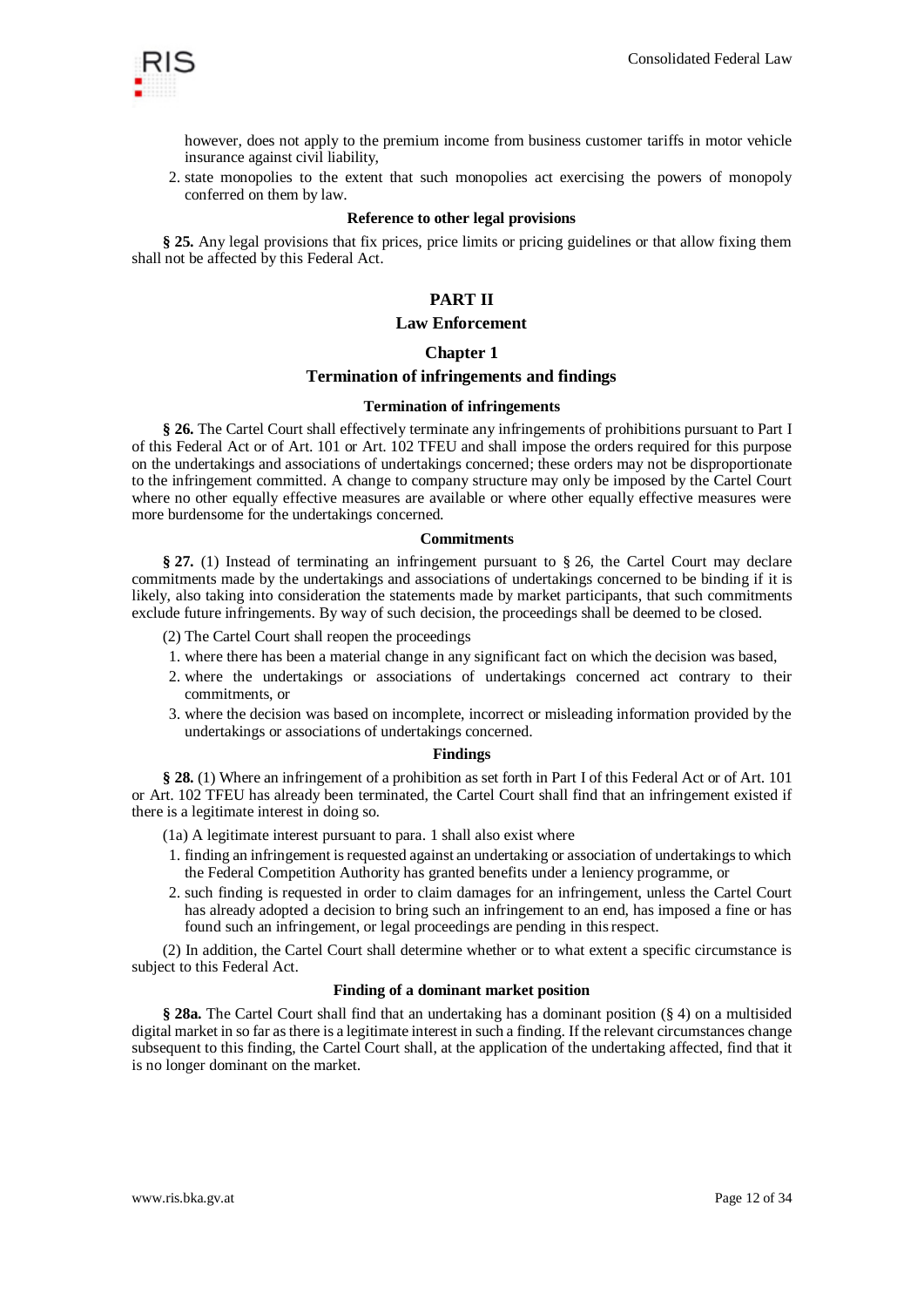

## **Chapter 2 Fines**

## **Imposition of fines**

**§ 29.** (1) The Cartel Court shall impose fines as follows:

- 1. A fine not exceeding 10% of the total turnover achieved in the preceding business year shall be imposed on an undertaking or an association of undertakings that intentionally or negligently
	- a) infringes the ban on cartels  $(\S 1)$ , the ban on abuse of a dominant market position  $(\S 5)$ , the prohibition of retaliatory measures (§ 6) or the standstill obligation (§ 17),
	- b) fails to comply with an obligation pursuant to § 16,
	- c) fails to comply with commitments declared as binding pursuant to § 27, or
	- d) infringes Art. 101 or Art. 102 TFEU;
- 2. a fine not exceeding 1% of the total turnover achieved in the preceding business year shall be imposed on an undertaking or an association of undertakings that intentionally or negligently
	- a) fails to comply with a decision of the Cartel Court pursuant to  $\S$  19 para. 3, a decision to terminate an infringement of Art. 101 or Art. 102 TFEU pursuant to § 26 or an interlocutory injunction for the same purpose pursuant to § 48;
	- b) provides incorrect or misleading information when a merger is notified pursuant to § 9;
	- c) refuses to submit to official acts of the Federal Competition Authority provided for during a search of premises directed against an infringement of Art. 101 or Art. 102 TFEU (§ 12 Competition Act), or damages or removes a seal attached by the Federal Competition Authority during a search of premises.

(2) The fine shall be imposed for infringements which have been committed by undertakings. Any entity that engages in an economic activity, regardless of its legal form and how it is financed, shall be deemed to be an undertaking.

(3) The fine is to be imposed on undertakings which operated the undertakings involved in the infringement at the time of the infringement, operate them subsequently as their legal successors or continue their economic activities. It may also be imposed on parent companies which belong to the same economic entity as an undertaking involved in the infringement.

### **Assessment of fines**

**§ 30.** (1) When fixing the amount of fines, particular attention shall be paid to the gravity and duration of the infringement, the enrichment due to such infringement, the degree of responsibility and the economic capacity.

(2) Aggravating circumstances exist in particular if

- 1. the Cartel Court has already imposed a fine on an undertaking or an association of undertakings because of the same or a similar infringement or has made a finding of such infringement, or
- 2. the undertaking or association of undertakings has participated as author or instigator in an infringement committed by several undertakings or has played a leading role in such an infringement.
- (3) Mitigating circumstances exist in particular if the undertaking or the association of undertakings
- 1. has participated in an infringement committed by several undertakings only to a substantially limited extent,
- 2. has terminated the infringement on its own initiative,
- 3. has significantly contributed to the investigation of an infringement, or
- 4. has partially or fully repaired harm caused by the infringement.

#### **Associations of undertakings**

**§ 31.** (1) When setting fines pursuant to § 29 subpara. 1 to be imposed on an association of undertakings whose infringement relates to the activities of its members the relevant factor shall be the sum of the total turnover of each member active on the market affected by the infringement committed by the association of undertakings. The financial liability of an individual undertaking for a fine imposed on an association of undertakings may not exceed 10% of this undertaking's total turnover in the preceding business year.

(2) Should a fine be imposed on an association of undertakings for an infringement of Art. 101 or Art. 102 TFEU (§ 29 para. 1 subpara. 1 (d)), subject to consideration of its members' turnover, the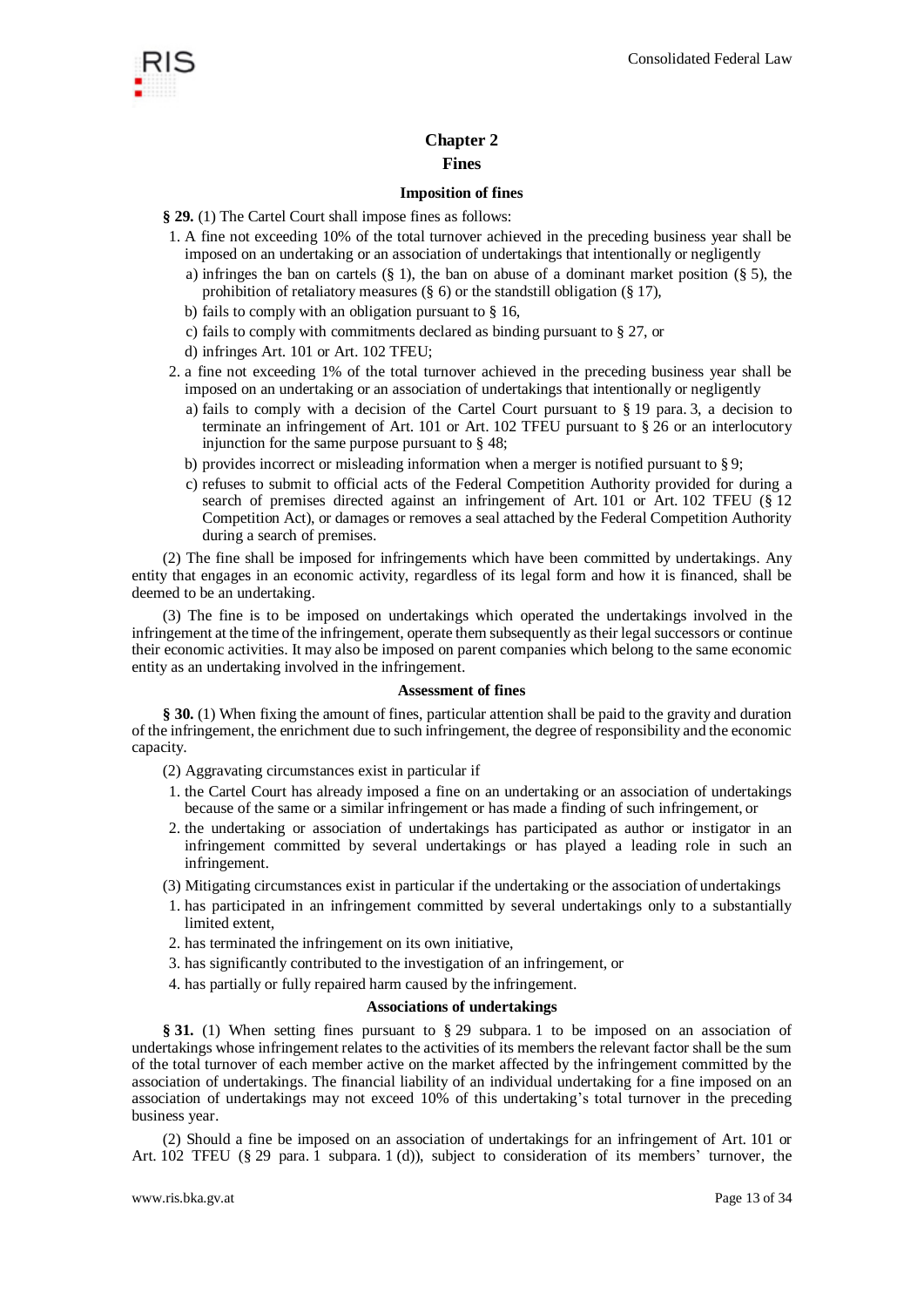

association of undertakings shall be obliged to demand contributions from its members to pay the fine, in so far as this is required in order to settle it in full.

(3) Should it not be possible for the fine imposed on an association of undertakings to be collected in full in this way within a period to be determined by the Cartel Court, the Cartel Court shall, at the application of an official party, oblige undertakings whose representatives belonged to the decision-making bodies of the association of undertakings at the time of the infringement to pay the outstanding share of the fine imposed on the association of undertakings.

(4) Should it also not be possible for the fine to be collected in full from the undertakings specified in para. 3, the Cartel Court shall, at the application of an official party, oblige members of the association of undertakings which were active on the market where the infringement was committed to pay the outstanding share of the fine imposed on the association of undertakings.

(5) Undertakings which demonstrate that they did not implement the decision of the association of undertakings on the basis of which the infringement was committed and which were either not aware of the infringement or actively distanced themselves from it prior to the initiation of the competition proceedings may not have obligations placed on them pursuant to paras. 3 and 4.

#### **Collection**

**§ 32.** (1) The fines shall go to the Federal Administration and shall be collected in compliance with the legal provisions on the enforcement of collection of judicial fines.

(2) EUR 1.5 million of the fines collected shall be allocated each year for the purposes of the Federal Competition Authority.

## **Please note with regard to the following provision**

To be applied to infringements whose limitation period has not yet expired at the time when Federal Law Gazette I No. 176/2021 enters into force (cf. § 86 para. 12).

#### **Limitation periods**

**§ 33.** (1) A fine may be imposed only if an application to impose a fine was filed within five years of termination of an infringement. This limitation period shall be interrupted with effect from the date on which action aimed at the investigation or prosecution of the infringement by the Federal Competition Authority is notified to at least one of the undertakings or associations of undertakings which has participated in the infringement. Each interruption shall start time running afresh; however, the limitation period shall in any case expire no later than ten years from termination of such infringement. The duration of any proceedings before a Court shall not be included in the limitation period.

(2) In addition, the limitation period for the infringement shall be suspended for the duration of proceedings before a competition authority of an EU member state or state party to the Agreement on the European Economic Area or before the Commission concerning the same conduct prohibited pursuant to Art. 101 or Art. 102 TFEU. The suspension of the limitation period shall commence with the communication of the first formal investigative measure to at least one undertaking against which the proceedings are brought, and shall end with the decision concerning the termination or finding of an infringement, the acceptance of a commitment or the imposition of a fine, or with the conclusion of proceedings pending before an appellate court. It shall apply for all undertakings or associations of undertakings which participated in the infringement. However, the limitation period shall in any case expire ten years from the termination of the infringement.

## **Chapter 3**

#### **Enforcement**

#### **Enforcement of the Cartel Court's decisions and settlements**

**§ 34.** (1) Interlocutory injunctions of the Cartel Court, final decisions of the Cartel Court and the Supreme Cartel Court as well as any settlements reached by them constitute enforceable legal instruments.

(2) Apart from the applicant in proceedings before the Cartel Court, also the undertaking directly affected by the abuse of a dominant position shall be entitled to file an application requesting the approval of enforcement based on decisions that bring an infringement of a prohibition to an end pursuant to §§ 5 or 6.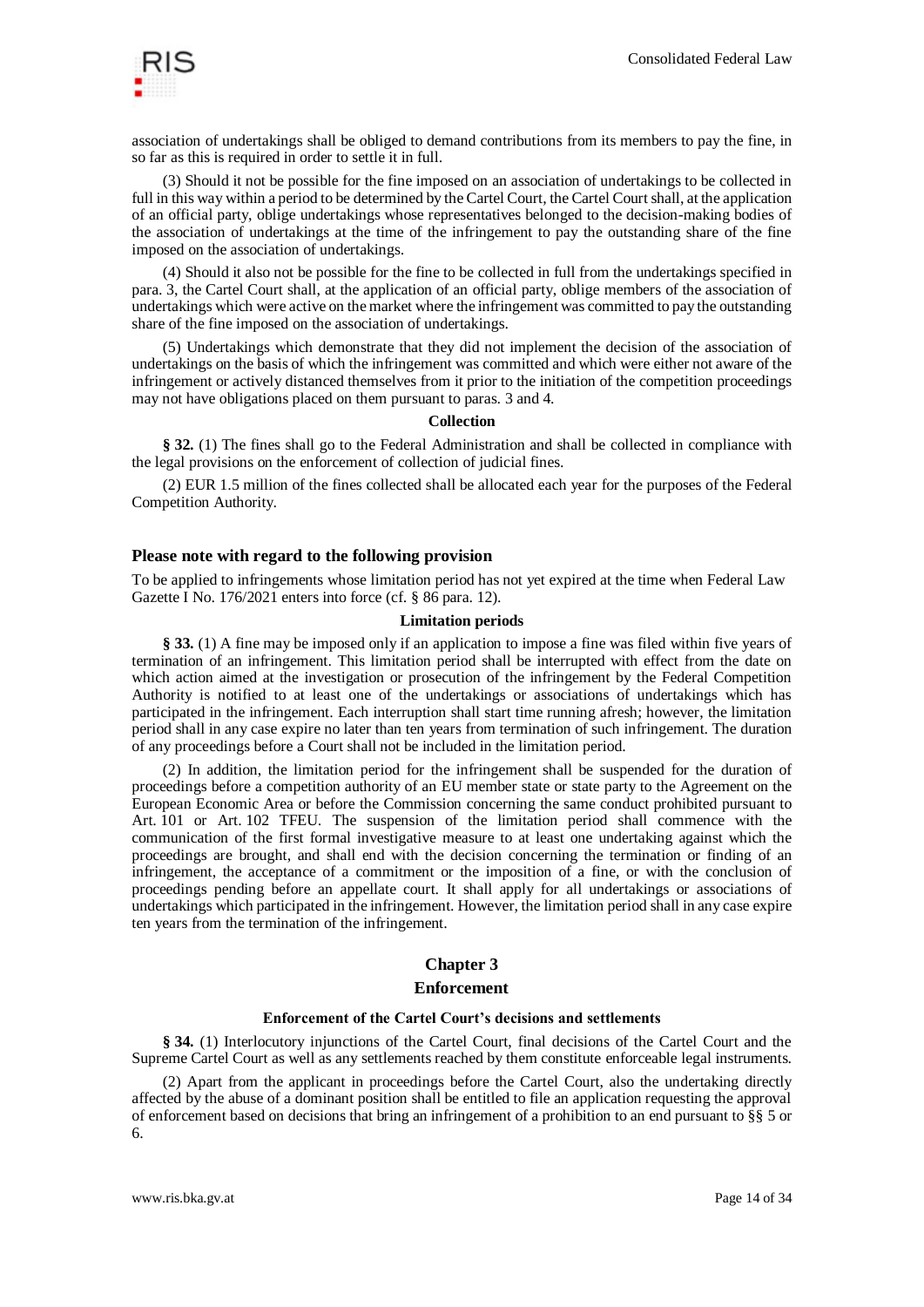

(3) Requests for approval and implementation of enforcement, based on enforceable legal instruments issued by the Cartel Court, shall be filed at the district court of the legal district in which the party obliged has its general place of jurisdiction in case of legal disputes (§§ 66, 75 Court Jurisdiction Act<sup>8</sup>), or at the competent enforcement court specified in §§ 18 and 19 Enforcement Act.<sup>9</sup>

#### **Periodic penalty payments**

**§ 35.** (1) The Cartel Court shall impose on an undertaking or association of undertakings periodic penalty payments not exceeding 5% of the average daily aggregate turnover achieved in the preceding business year for each day of delay, calculated from the date set in the decision, in order to compel it or them

- a) to comply with a decision to terminate an infringement pursuant to § 26, an obligation pursuant to § 16 or an interlocutory injunction pursuant to § 48;
- b) to comply with commitments made binding by decision pursuant to § 27;
- c) to grant, during a search of premises  $(\S 12)$  Competition Act), access to evidence available electronically at the premises to be searched.
- d) to submit to the official acts to be carried out by the Federal Competition Authority during a search of premises (§ 12 Competition Act).

(2) Where the undertaking or association of undertakings has satisfied the obligations which the periodic penalty payment was intended to enforce, the Cartel Court may fix the definitive amount of the periodic penalty payment at a figure lower than that which would arise under the original decision. The level of a periodic penalty payment may no longer be definitively fixed if five years have elapsed since the undertaking or the association of undertakings satisfied the obligations.

(3) § 32 para. 1 shall apply to the collection of periodic penalty payments.

### **Chapter 3a**

## **Notification of documents and collection of fines and periodic penalty payments within the EU and the EEA**

## **Scope of application of this chapter**

**§ 35a.** (1) This chapter shall apply to requests addressed by a national competition authority of an EU member state or state party to the Agreement on the European Economic Area to a national competition authority in another such state or to another public body responsible for enforcement pursuant to the law of the requested state for the

1. notification of

- a) a document in which the addressee is charged by a competition authority with an infringement of Art. 101 or Art. 102 TFEU, or of a decision concerning such an infringement,
- b) a decision which is issued in proceedings conducted by a competition authority for the enforcement of Art. 101 or Art. 102 TFEU, and
- c) any other document which is the subject of proceedings conducted by a competition authority for the enforcement of Art. 101 or Art. 102 TFEU;
- 2. collection of a fine or periodic penalty payment imposed on undertakings or associations of undertakings for an infringement of
	- a) Art. 101 or Art. 102 TFEU,
	- b) the obligation to submit to investigations ordered or approved for the enforcement of Art. 101 or Art. 102 TFEU,
	- c) the obligation to give correct, complete and timely answers to demands for information issued for the enforcement of Art. 101 or Art. 102 TFEU or to attend interviews,
	- d) the prohibition on breaking seals attached for the enforcement of Art. 101 or Art. 102 TFEU,
	- e) decisions concerning the termination of infringements of Art. 101 or Art. 102 TFEU, interlocutory injunctions issued for this purpose or commitments.

(2) Within the meaning of this chapter a national competition authority shall be deemed to be an authority which has been designated by a member state pursuant to Art. 35 Regulation (EC) No. 1/2003 on the implementation of the rules on competition laid down in Articles 81 and 82 of the Treaty, OJ L 1 of

<sup>8</sup> Jurisdiktionsnorm (JN).

<sup>9</sup> Exekutionsordnung (EO).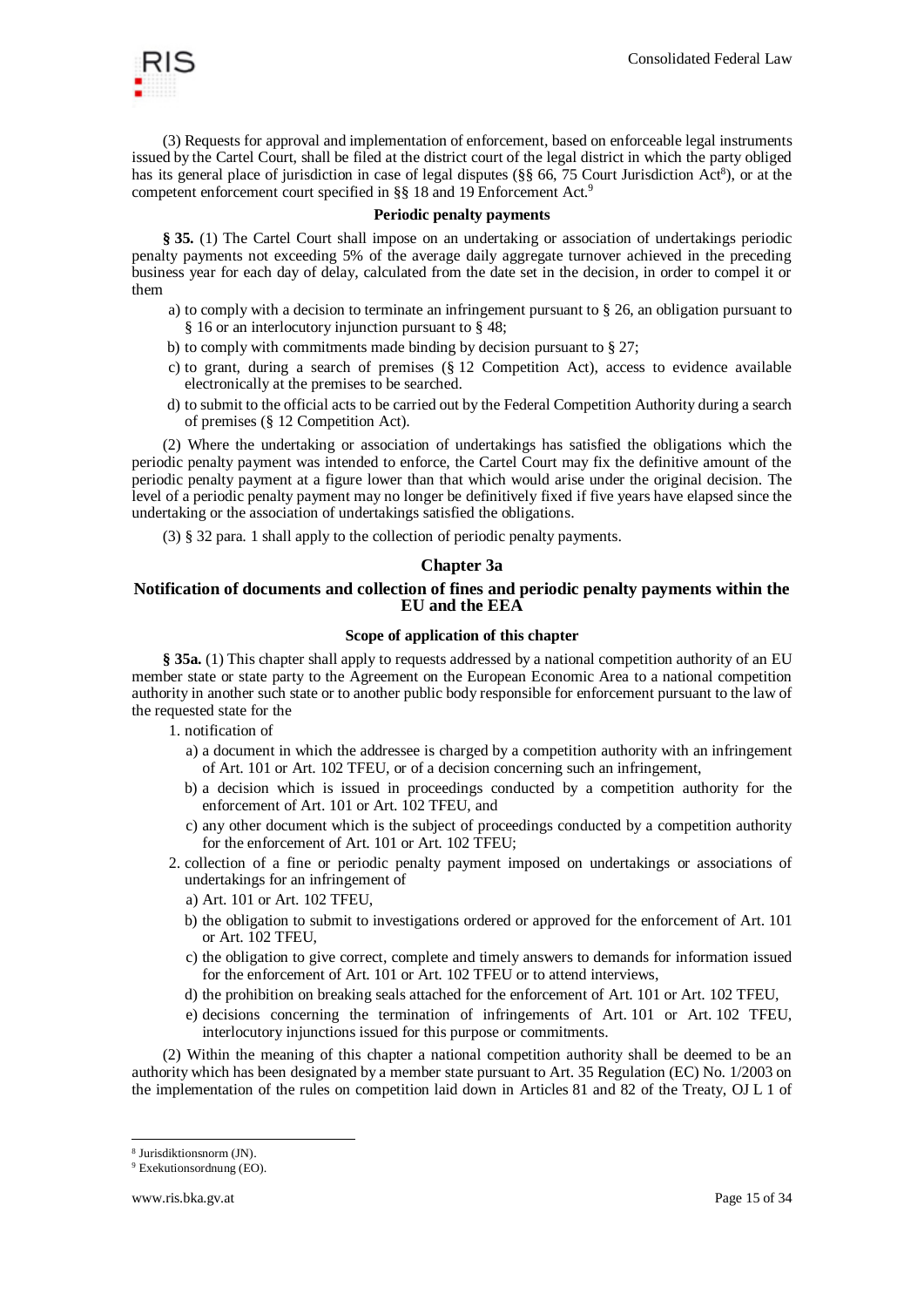

4 January 2003 p. 1, as the authority responsible for the application of Art. 101 and Art. 102 TFEU, including the Cartel Court, the Federal Competition Prosecutor and the Federal Competition Authority.

#### **Procedure**

**§ 35b.** (1) A uniform instrument and a copy of the document to be notified or enforced shall be attached to a request for the notification of documents or collection of a fine or periodic penalty payment.

(2) The uniform instrument shall include the following information:

- 1. the name and address of the addressee or party liable to pay and other data required for the identification of this party,
- 2. a summary of the relevant facts and circumstances,
- 3. a description of the document to be notified or decision to be enforced,
- 4. the name, address and other contact details of the requested authority, and
- 5. the period within which the document is to be notified or the fine or periodic penalty payment collected, for example statutory time limits or limitation periods.

(3) For requests for the collection of a fine or periodic penalty payment, the uniform instrument shall include the following further information:

- 1. the date when the decision became final and the date when it became enforceable,
- 2. the amount and the currency of the fine or periodic penalty payment.

(4) The uniform instrument is to be transmitted in the official language or one of the official languages of the state of the requested authority, if this is provided for under its law. In addition, a translation of the document to be notified or decision to be enforced into the official language or one of the official languages of the state of the requested authority is to be attached to the request, if this is provided for under its law. The Cartel Court shall pay the costs of the translation from official funds and impose their reimbursement on the undertaking or the association of undertakings. The Cartel Court shall issue the uniform instrument in the form of an official certificate pursuant to  $\S 186$  para. 1 Non-Contentious Proceedings Act.<sup>10</sup>

(5) Should a requested foreign authority incur costs in carrying out a notification-of-documents or enforcement request from the Cartel Court, the Cartel Court shall pay these costs from official funds, provided the costs are justifiable. These costs shall be deemed to be other costs within the meaning of § 55.

(6) Should a request to be addressed to the Federal Competition Authority be submitted to the Cartel Court, the Cartel Court shall forward it ex officio to the Federal Competition Authority. Should a request received from a national competition authority be based on Council Framework Decision 2005/214/JI of 24 February 2005 on the application of the principle of mutual recognition to financial penalties, OJ L 76 of 22 March 2005 p. 16, it is to be forwarded to the competent executing authority or the competent court.

#### **Notification of documents**

**§ 35c.** The Cartel Court may request that other national authorities of an EU member state or state party to the Agreement on the European Economic Area notify documents and, where it is disputed that a document has been notified effectively, determine whether the provisions on the notification of documents in the law of the member state of the requested authority which are relevant for the notification of the document have been complied with. The communication from the requested authority that the document has been notified shall be sufficient proof of service.

#### **Collection of fines and periodic penalty payments in response to requests from foreign competition authorities**

**§ 35d.** (1) A uniform instrument issued by a national competition authority of an EU member state or state party to the Agreement on the European Economic Area documenting a final and enforceable decision with which a fine or periodic penalty payment has been imposed on an undertaking or an association of undertakings shall be deemed to be an enforceable legal instrument within the meaning of the Enforcement Act.

(2) A request for the collection of a fine or periodic penalty payment shall be submitted to the Cartel Court as the competent national competition authority. The Cartel Court shall deal with the request without unreasonable delay.

(3) The uniform instrument and the decision on which it is based are to be transmitted in German. At the request of a national competition authority, the Cartel Court may in the individual case permit the presentation of the uniform instrument or decision to be enforced without a translation, provided the requesting competition authority does not demand translations for comparable requests from the Cartel

<sup>10</sup> Außerstreitgesetz (AußStrG).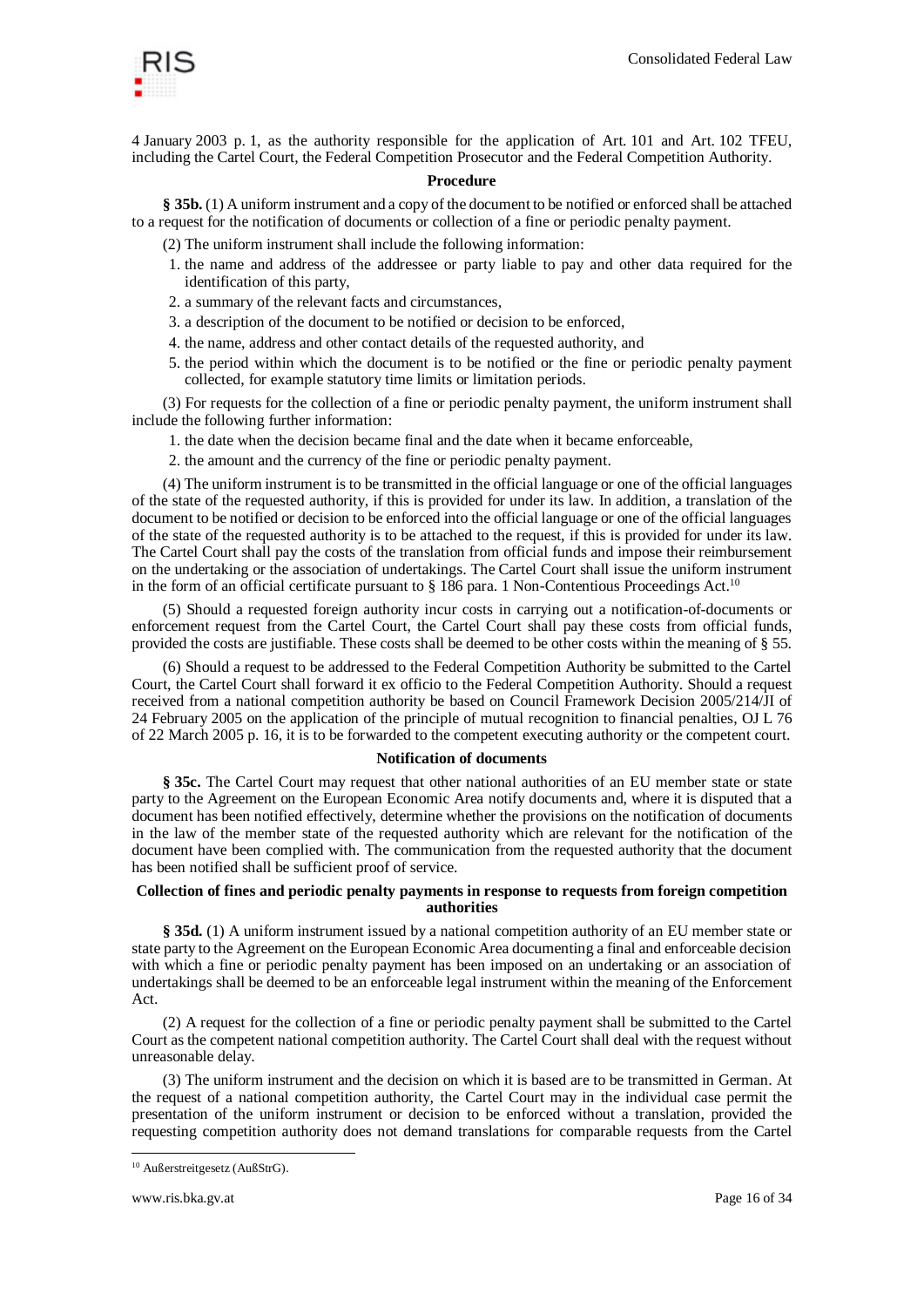

Court. The Cartel Court may also refrain from requiring the transmission of a translation if its costs are likely to be covered by the fine or periodic penalty payment to be collected. In these cases, the Cartel Court itself shall arrange for the uniform instrument and the decision of the requesting competition authority to be translated. The Cartel Court shall pay the costs of the translation from official funds and impose their reimbursement on the undertaking or the association of undertakings.

(4) Should the requisite annexes not be attached to a request or should the uniform instrument not contain the requisite information, the Cartel Court shall call upon the requesting competition authority to supply the missing documents or information within an appropriate period, which is to be set, and draw attention to the fact that, should this period elapse without the documents or information being supplied, it will not be possible for the request to be complied with. If the collection of a fine or periodic penalty payment evidently conflicts with public order, the Cartel Court shall, having obtained a statement from the requesting competition authority, also reject the request. In addition, a request is to be rejected if its subject is neither the service of a document nor the collection of a fine or periodic penalty payment as provided for in § 35a or the request has not been issued by a competition authority.

(5) If the Cartel Court finds no grounds to reject the request, it shall order that a demand for the payment of the fine or periodic penalty payment be sent to the party liable to pay with a debit note (§ 6a para. 2 Court Payments Collection Act<sup>11</sup>). Should the amount to be collected not be given in euros, it shall be converted at the exchange rate current on the day when the decision to be enforced was issued. Should the party liable to pay fail to comply with the demand, the collection agency shall request the initiation of enforcement proceedings.

(6) Enforcement proceedings for the collection of a fine or periodic penalty payment shall not require approval or a declaration or enforceability. Apart from the uniform instrument, the decision to be enforced, including its translation, is also to be attached to the application filed with the court of enforcement. The party liable to pay may file an application for the dismissal of the proceedings asserting there are defects in the request for the collection of the fine or periodic penalty payment (para. 4) which entitle the Cartel Court to reject the request. § 418 Enforcement Act shall apply to the application for the dismissal of the proceedings.

(7) Objections to the legality of the uniform instrument and the continuing validity or enforceability of the decision to be enforced shall be raised with the competent authority of the state of the requesting authority under its law. Should the party liable to pay have raised such objections, the enforcement proceedings may be suspended on application. Should the objections have been accepted, the enforcement proceedings are to be dismissed on application. The enforcement proceedings are also to be dismissed on application or ex officio if the decision concerning the fine or periodic penalty payment or its enforceability has been revoked or its collection is no longer desired for other reasons.

(8) The requesting authority is to be informed about the results of the measures taken in Austria to ensure collection of the fine or periodic penalty payment. The proceeds from its collection shall go to the Austrian Federation.

#### **Collection of fines and periodic penalty payments abroad**

**§ 35e.** (1) If the collection of a fine or periodic penalty payment imposed by the Cartel Court has remained unsuccessful or has no prospect of success in the absence of sufficient assets held by the undertaking or the association of undertakings in Austria, the Cartel Court shall, at the application of an official party, address a request for enforcement to a national authority of an EU member state or state party to the Agreement on the European Economic Area if it is expected the fine or periodic penalty payment can be collected there. Information about the steps taken to collect the fine or periodic penalty payment or concerning the unlikelihood of such steps being successful is to be included in the uniform instrument.

(2) The Cartel Court shall inform the requested authority immediately if

- 1. the undertaking or association of undertakings has paid the fine or periodic penalty payment in full or in part,
- 2. the decision concerning the fine or periodic penalty payment or its enforceability has been revoked, amended or mitigated, or
- 3. the enforcement of the decision is no longer desired for other reasons.

<sup>11</sup> Gerichtliches Einbringungsgesetz (GEG).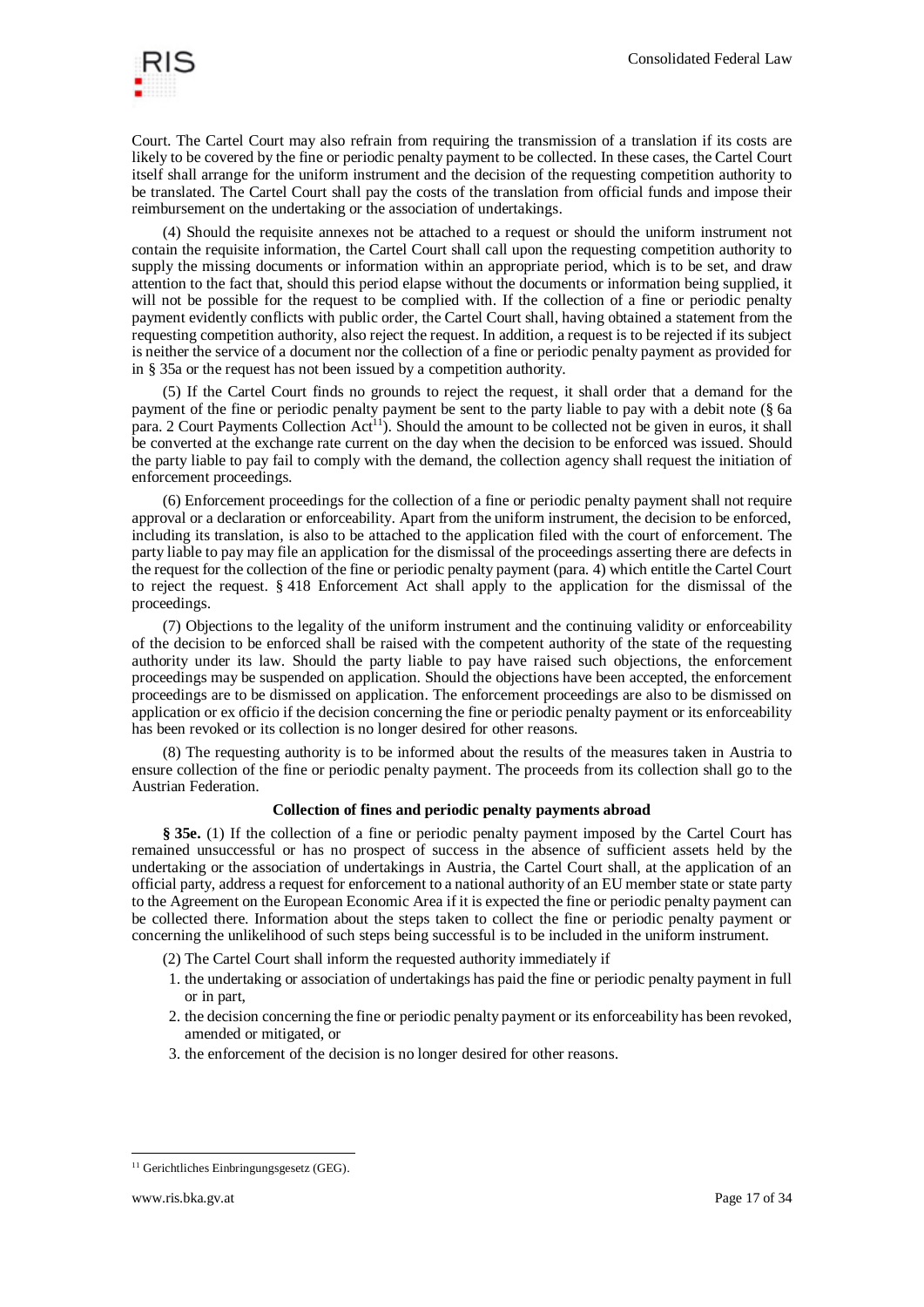## **Chapter 4 Joint provisions**

## **Applications**

**§ 36.** (1) As a matter of principle, the Cartel Court shall solely decide upon application.

(1a) An application to impose fines shall contain a specific request that shall include the names of the undertakings or associations of undertakings against which legal action is taken as well as details on the circumstances of the infringement. In addition, the application shall outline the results of any investigation proceedings conducted by the applicant official party and specify any evidence to be taken by the Cartel Court. If a fine of a specific amount is requested, justified reasons shall also be stated for such a request.

(2) An application requesting the examination of mergers, subsequent measures pursuant to § 16 subpara. 1, a finding pursuant to § 28 para. 1a subpara. 1 as well as fines and periodic penalty payments may solely be filed by the Federal Competition Authority or the Federal Cartel Prosecutor. The Cartel Court must not impose a higher fine or periodic penalty payment than requested in the application.

(2a) An application requesting a finding pursuant to § 28a may solely be filed by the Federal Competition Authority, the Federal Cartel Prosecutor and the authorities established to regulate specific economic sectors (regulators).

(3) In the event that the Federal Competition Authority has notified the Federal Cartel Prosecutor that it is proceeding against an undertaking or association of undertakings pursuant to § 11b paras. 1 and 2 Competition Act, the Federal Cartel Prosecutor shall not be entitled to submit an application requesting the imposition of a fine because of the infringement in question.

- (4) In all other cases, applications may be filed by:
- 1. the Federal Competition Authority and the Federal Cartel Prosecutor,
- 2. authorities established under Federal Act regulating specific economic sectors (regulators),
- 3. the Austrian Federal Economic Chamber, the Federal Chamber of Labour and the Standing Committee of Presidents of the Chambers of Agriculture,
- 4. any undertaking and association of undertakings which has a legal or economic interest in the decision.

(5) The application may be withdrawn until the decision by the Cartel Court has been taken; such withdrawal, however, shall terminate the proceedings only if none of the official parties (§ 40) requests continuation of the proceedings within 14 days of receipt of the declaration of withdrawal. In the event that an admissible appeal has been lodged, the application  $-$  to the extent that it is subject matter of the appeal proceedings – may be withdrawn until the Cartel Court has taken a decision, however only upon approval of the opposing party and the official parties.

#### **Publication of decisions**

**§ 37.** (1) The Cartel Court shall publish any final decisions, both decisions granting and decisions rejecting or dismissing an action, on the termination of an infringement, a finding on an infringement or a dominant market position, the imposition of a fine, applications to issue interlocutory injunctions or on applications pursuant to §§ 11 and 16, and final decisions concerning the acceptance of commitments and concerning the changing or revocation of obligations or restrictions pursuant to § 12 para. 3 (second sentence), by adding them to the Edicts Archive (§ 89j Court Organisation  $\text{Act}^{12}$ ). The publication shall include data on the parties concerned and the main content of the decision including the sanctions imposed. It shall have regard to the legitimate interest of undertakings in the protection of their business secrets. In the event that a decision of the Cartel Court has been modified by a decision of the Supreme Cartel Court, the decision of the Supreme Cartel Court shall be published.

(2) The Cartel Court shall give the parties concerned the opportunity to specify the parts of the decision they want to be excluded from publication. It shall decide about the version of the decision to be published by the chairperson's decision.

<sup>12</sup> Gerichtsorganisationsgesetz (GOG).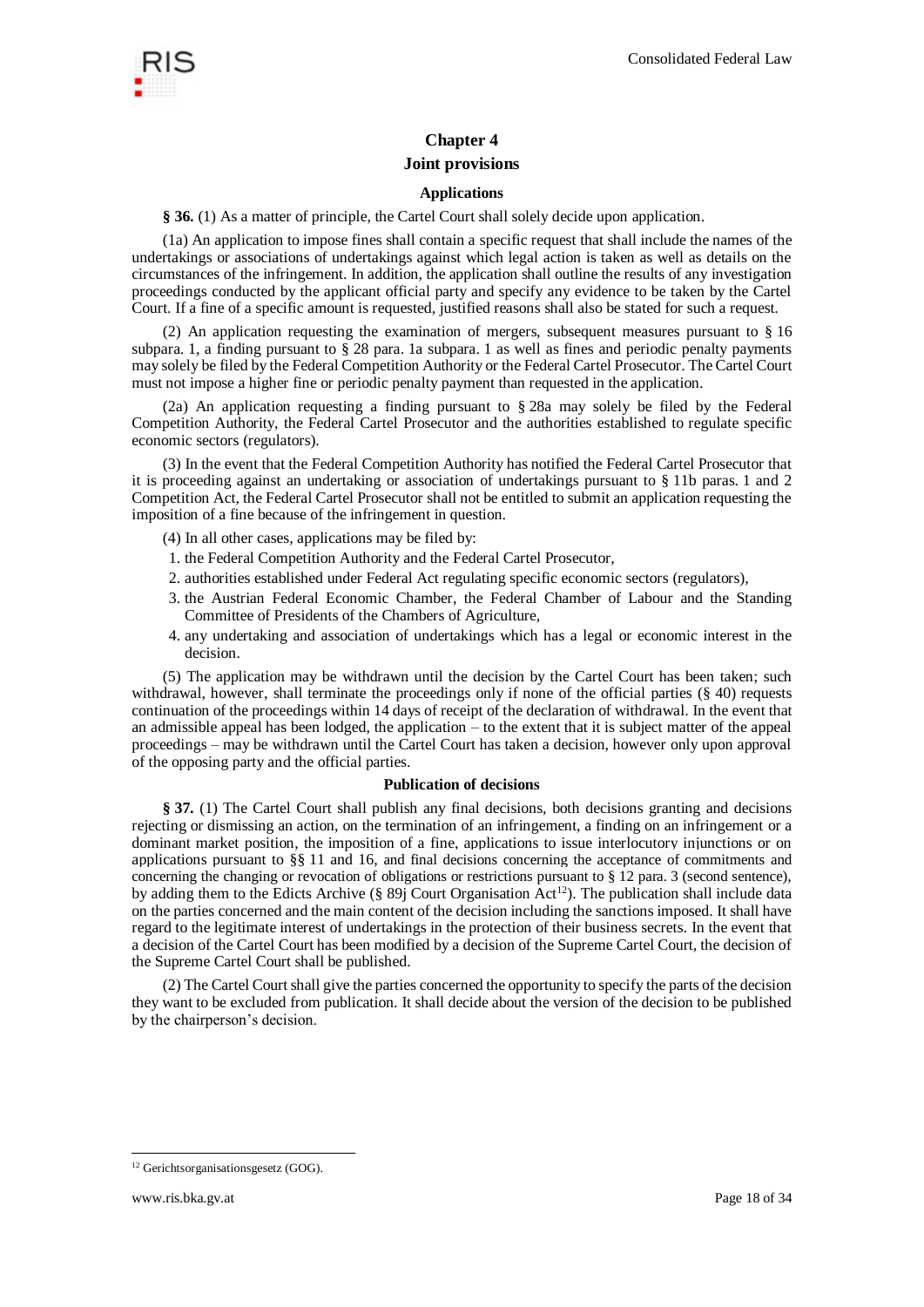

## **Chapter 5**

## **Damages for infringements of competition law**

#### **Scope and subject matter of this chapter**

**§ 37a.** (1) The provisions laid down in this chapter regulate civil liability for harm caused by an infringement of competition law and claims for damages for such infringements.

(2) These provisions shall help implement Directive 2014/104/EU of the European Parliament and the Council on certain rules governing actions for damages under national law for infringements of the competition law provisions of the Member States and of the European Union, OJ L 349 of 05/12/2014, p. 1.

(3) § 37k para. 5 (second sentence) and para. 6 and § 37m subpara. 3 shall apply to the use of evidence in all judicial proceedings.

#### **Definitions**

- **§ 37b.** For the purpose of the provisions laid down in this chapter the following definitions shall apply:
- 1. Infringement of competition law: an infringement of the ban on cartels (§ 1), the ban of abuse of a dominant market position  $(\S 5)$  and the prohibition of retaliatory measures  $(\S 6)$ , as well as of Art. 101 or Art. 102 TFEU, or of national law of a member state of the European Union or of a state which is a party to the Agreement on the European Economic Area, which predominantly pursue the same objective as Art. 101 and Art. 102 TFEU and which are applied to the same case and in parallel to EU competition law pursuant to Art. 3 (1) Council Regulation (EC) No 1/2003 on the implementation of the rules on competition laid down in Articles 81 and 82 of the Treaty, OJ L 1 of 4 January 2003 p. 1, excluding provisions of national law which impose criminal penalties on natural persons, except to the extent that such criminal penalties are the means whereby competition rules applying to undertakings are enforced;
- 2. Infringer: an undertaking or association of undertakings which has committed an infringement of competition law (subpara. 1);
- 3. Competition authority: the Cartel Court, the Federal Competition Authority, the Federal Cartel Prosecutor, the Commission of the European Union or another competition authority pursuant to Regulation (EC) No. 1/2003;
- 4. Leniency statement: a statement provided voluntarily by a person involved in a cartel between competitors to a competition authority, describing the knowledge of that person of a cartel and describing its role therein, with a view to obtaining immunity or a reduction of fines to be imposed due to such involvement by means of decision or termination of proceedings; this shall also apply to the record of such statement;
- 5. Settlement submission: a voluntary presentation by an undertaking to a competition authority describing the undertaking's acknowledgement of, or its renunciation to dispute its participation in an infringement of competition law and its responsibility for that infringement of competition law, which was drawn up specifically to enable the competition authority to apply a simplified or expedited procedure;
- 6. Direct purchaser: a person who acquired goods or services that were the object of an infringement of competition law directly from a person that has committed the infringement of competition law;
- 7. Indirect purchaser: a person who acquired, not directly from a person who has committed an infringement of competition law, but from a direct purchaser or a subsequent purchaser, products or services that were the object of an infringement of competition law, or products or services containing them or derived therefrom.

#### **Liability**

**§ 37c.** (1) Who culpably commits an infringement of competition law shall be liable to compensate for the harm caused by the infringement.

(2) It is presumed that a cartel between competitors causes harm. Such presumption may be rebutted.

#### **Right to full compensation**

**§ 37d.** (1) The compensation for harm caused by an infringement of competition law shall also cover loss of profit.

(2) Correspondingly applying  $\S$  1333 General Civil Code,<sup>13</sup> the party liable to pay damages shall pay interest on the claim for damages from the moment the harm has occurred.

<sup>13</sup> Allgemeines bürgerliches Gesetzbuch (ABGB).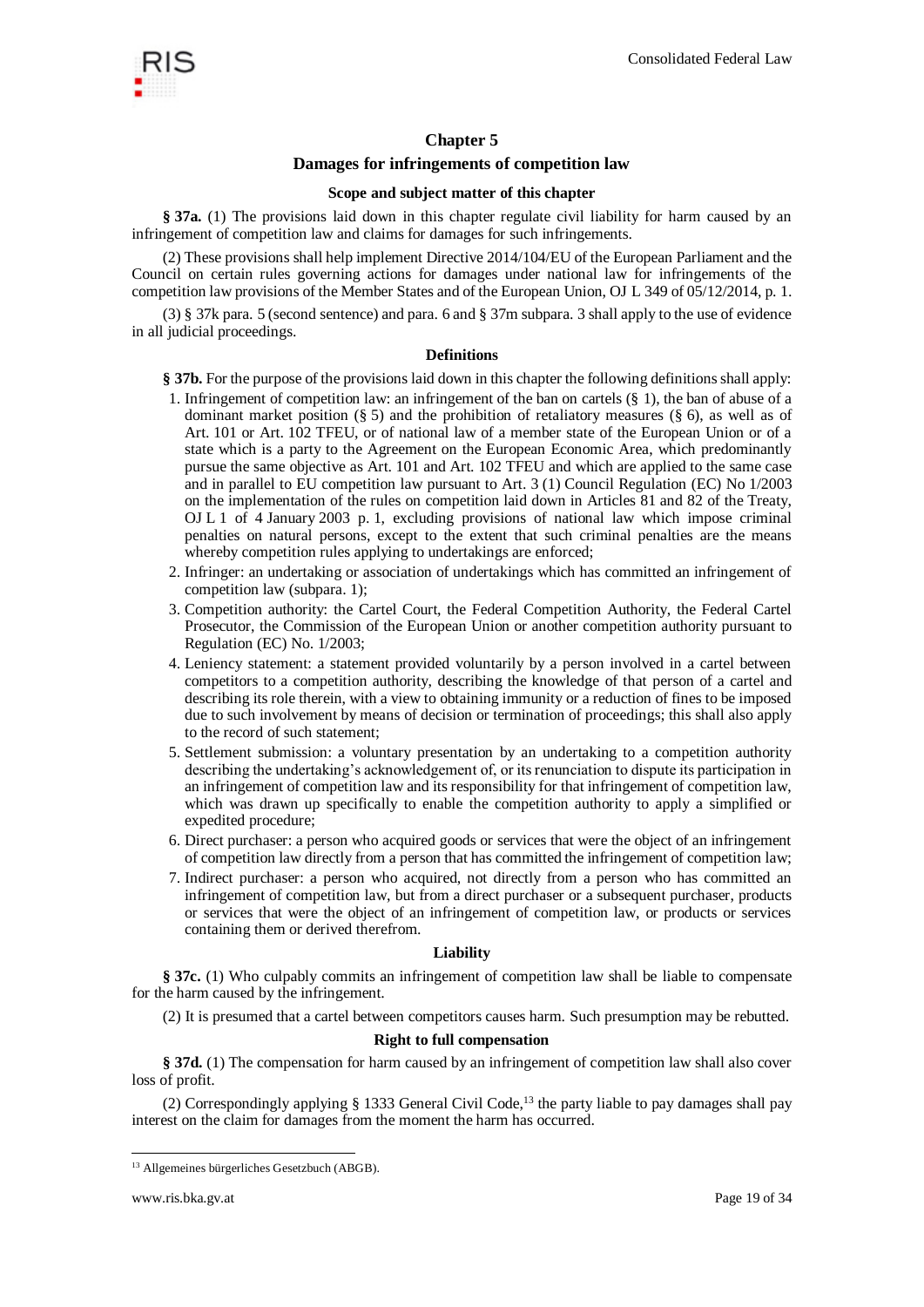

## **Joint and several liability**

**§ 37e.** (1) Undertakings which have infringed competition law through joint behaviour shall be jointly and severally liable for the harm caused by the infringement of competition law.

(2) The infringer shall, however, only be liable to its own direct and indirect purchasers or suppliers where

- 1. the infringer is a small or medium-sized enterprise as defined in Commission Recommendation 2003/361/EC concerning the definition of micro, small and medium-sized enterprises, OJ L 124 of 20/05/2003, p. 36, which employs fewer than 250 persons and either has an annual turnover not exceeding EUR 50 million or an annual balance sheet total not exceeding EUR 43million,
- 2. its market share in the relevant market was below 5 % at any time during the infringement of competition law, and
- 3. unlimited liability would irretrievably jeopardise its economic viability and cause its assets to lose all their value.

This, however, shall not apply where the infringer has led the infringement of competition law, has coerced other undertakings to participate in such an infringement of competition law or has previously been found by a competition authority (§ 37i para. 2) to have infringed competition law.

(3) A person who has voluntarily disclosed to a competition authority knowledge of and participation in a secret cartel between competitors and who in turn by decision or termination of proceedings benefits from immunity from fines to be imposed for the infringement (leniency), shall only be liable to his own direct and indirect purchasers or suppliers, unless the other injured parties would otherwise be unable to obtain full compensation from the other liable parties.

(4) An infringer held liable to pay compensation may recover a contribution from the co-infringers (compensatory amount), the amount of which shall be determined in the light of their relative responsibility for the harm caused by the infringement of competition law. Such relative responsibility depends on the circumstances of each individual case, in particular on the turnover, market shares and roles of the infringers involved in the infringement of competition law. The amount of contribution of an infringer under a leniency programme (para. 3) for harm caused to its direct or indirect purchasers or suppliers shall not exceed the amount of the harm it caused to its own direct or indirect purchasers or suppliers.

#### **Burden of proof in passing-on of overcharges**

**§ 37f.** (1) In an action for damages for harm caused by an infringement of competition law, the defendant may invoke as a defence against a claim for damages the fact that the claimant passed on the whole or part of the overcharge resulting from the infringement of competition law. The burden of proving that the overcharge was passed on shall be on the defendant. A successful defence shall be without prejudice to the right of the claimant to claim compensation for loss of profits.

(2) Where an indirect purchaser claims compensation for damages against the infringer passed on to him as specified in para. 1 from a purchaser at an earlier stage in the supply chain, the indirect purchaser shall bear the burden of proving that such overcharge has been passed on to him.

(3) In a situation as described in para. 2, the indirect purchaser shall be deemed to have proven that a passing-on of overcharges to the indirect purchaser occurred where that indirect purchaser has shown that

- 1. the defendant party has committed an infringement of competition law,
- 2. such infringement has resulted in an overcharge for their direct purchasers, and
- 3. he has purchased the goods or services that were the object of the infringement of competition law, or has purchased goods or services derived from or containing them.

The defendant party may rebut the presumption that he has passed on overcharges by credibly demonstrating that this was not the case.

(4) On matters of passing-on overcharges, the following may give third-party notice (§ 21 Code of Civil Procedure<sup>12</sup>):

1. the party sued by a direct purchaser for being an infringer to the indirect purchaser;

2. the party sued by an indirect purchaser for being an infringer to a direct purchaser.

The direct or indirect purchaser who has been given third-party notice in good time by the party sued shall be bound by the final decision of the court on passing-on of overcharges.

(5) Paras. 1 to 4 shall be applied by analogy in the event that the infringement of competition law affects supply to the infringer and the harm results from too low prices.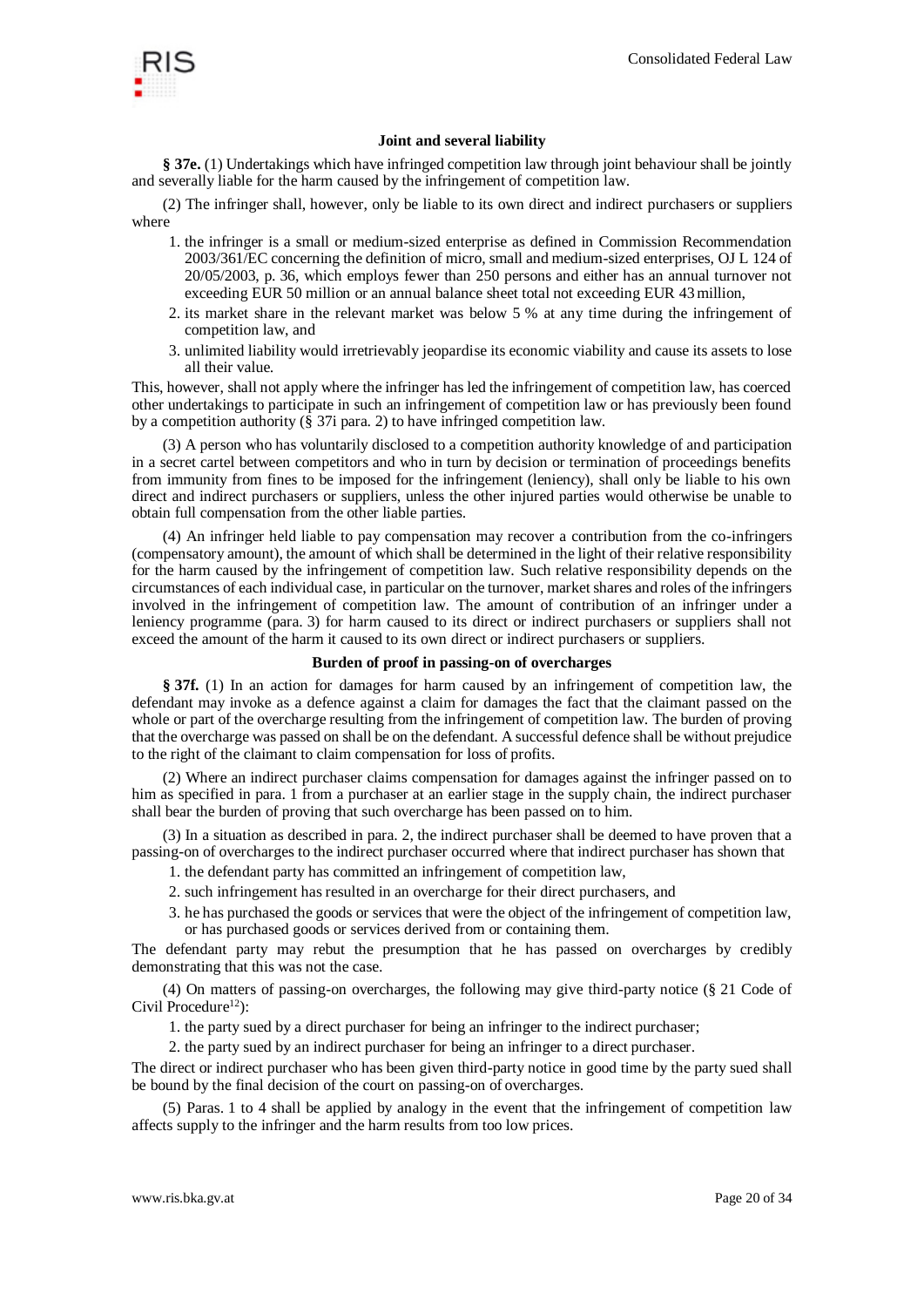

## **Effects of consensual dispute resolution**

**§ 37g.** (1) In the event that an injured party settles with an infringer on a compensation for harm caused by the infringement (consensual settlement), the claim of the settling injured party against the co- infringers shall be reduced by the share the settling infringer is liable for.

(2) An infringer who has settled with an injured party shall not be liable to pay compensation to nonsettling co-infringers for claims raised by this injured party. The settling infringer shall be liable to pay a reduced compensation pursuant to para 1 to the injured party only to the extent that damages cannot be collected from the co-infringers. Liability in case damages cannot be collected may expressly be excluded by contract.

(3) When determining the amount of contribution (§ 37e para. 4 (first sentence)) for payments to a non-settling injured party that may be claimed from an infringer who has settled with an injured party, any payments made as a result of settlement shall be considered proportionately to the relative responsibility.

(4) If consensual settlement between the parties is likely to take place, the court which decides on the compensation for harm caused by an infringement of competition law may suspend the proceedings. Proceedings in a specific case may only be ordered to be suspended for a maximum period of time of two years; otherwise § 29 paras. 2 to 4 Non-Contentious Proceedings Act shall apply.

#### **Limitation periods**

**§ 37h.** (1) The right to claim compensation for harm caused by an infringement of competition law shall expire after five years starting from the time the injured party has gained knowledge or is reasonably expected to have gained knowledge of the identity of the infringer, of the harm, of the conduct causing the harm as well as of the fact that such conduct represents an infringement of competition law. Irrespective of knowing or of having to know the facts, a claim for compensation shall expire after ten years from the time when the harm was caused. Limitation periods shall not begin to run before the infringement of competition law has ceased.

- (2) The limitation period for bringing actions for damages shall be suspended:
- 1. for the duration of the proceedings against an infringement of competition law aiming at a decision by a competition authority,
- 2. for the duration of investigations conducted by a competition authority against an infringement of competition law, and
- 3. for the duration of consensual dispute resolution pursuant to § 37g.

In the case of subparas. 1 and 2, the suspension shall end one year after the infringement decision has become final or after proceedings to bring an infringement of competition law to an end are otherwise terminated or after termination of investigative measures. In case of subpara. 3, when a consensual dispute resolution process has been discontinued, legal action shall be taken within a reasonable period of time, and proceedings shall be duly continued in order to prevent expiry of the limitation period.

(3) For an injured party which is not a direct or indirect purchaser or supplier of a cooperative witness benefiting from a leniency programme (§ 37e para. 3), the limitation period to raise claims for compensation against such a cooperative witness shall be suspended for the duration of proceedings conducted to raise and enforce claims for contributions from the co-infringers. Suspension shall end one year after an unsuccessful attempt of enforcement against the co-infringers.

#### **Effects of proceedings before a competition authority**

**§ 37i.** (1) A legal dispute on the compensation for harm caused by an infringement of competition law may be interrupted until the proceedings by a competition authority concerning such infringement of competition law have been discharged.

(2) A court which decides on the compensation for harm caused by an infringement of completion law shall be bound by the finding of an infringement of competition law as made in a final decision of a competition authority or a court which decided on the decision of a competition authority at the respective stage of appeal.

#### **Disclosure of evidence**

**§ 37j.** (1) In proceedings relating to an action for damages for harm caused by an infringement of competition law, it shall be sufficient to substantiate the claim to such an extent that any facts and evidence are contained which are reasonably available to the claimant and which sufficiently support the plausibility of the claim for damages.

(2) Upon justified application by a party, the court in proceedings pursuant to para. 1 may order the defendant or a third party after hearing them to disclose evidence under their control, including such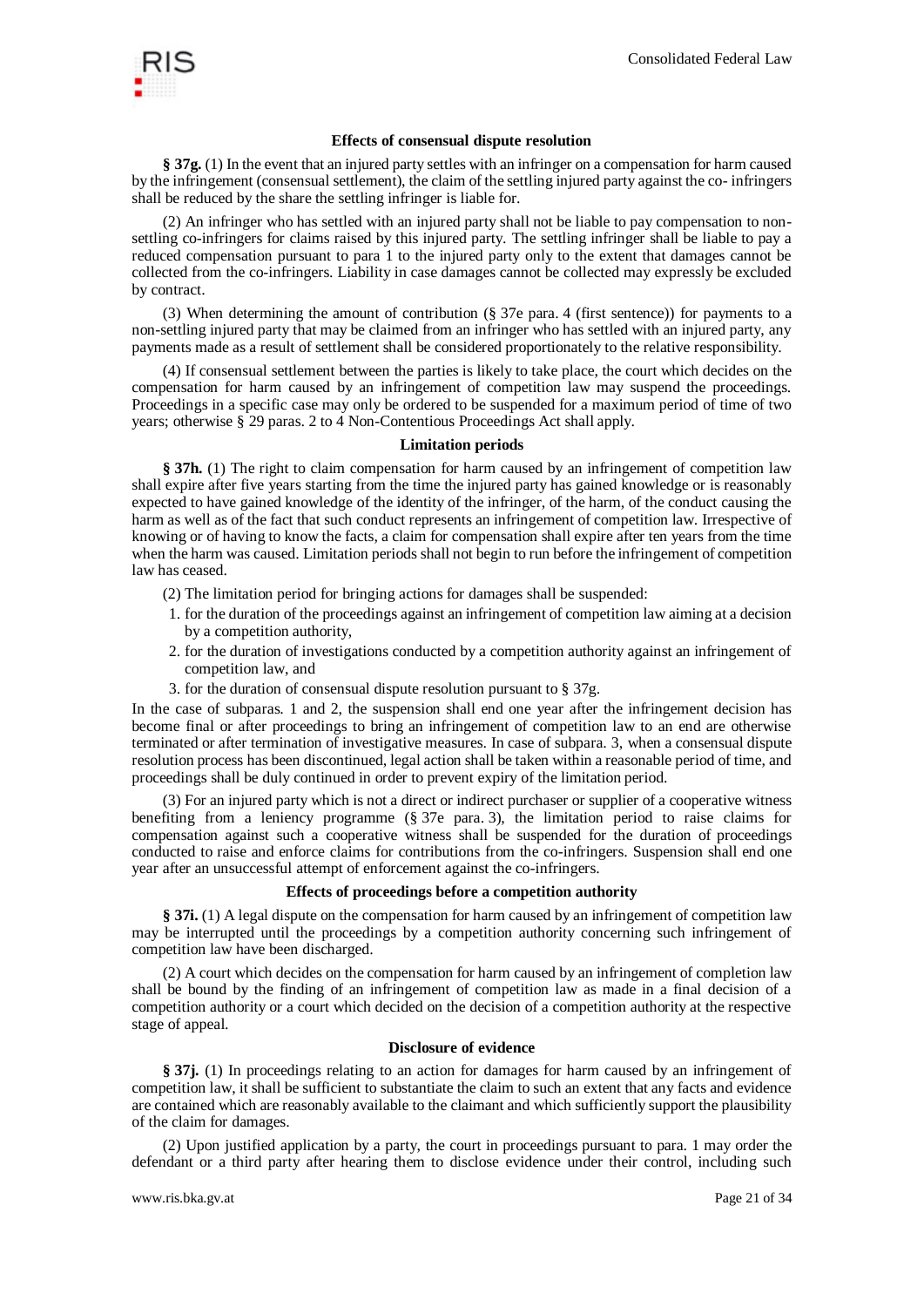

evidence that contains confidential information, if disclosure of such evidence is deemed to be reasonable taking into account the legitimate interests of all parties and any third parties concerned. Also a third party that is requested to disclose evidence may be heard before the court in accordance with § 307 para. 1 Code of Civil Procedure.

(3) The claimant or the defendant shall circumscribe any evidence or relevant categories of evidence whose disclosure is requested pursuant to para. 2 as precisely and narrowly as possible on the basis of reasonably available facts.

(4) When assessing, in accordance with para. 2, whether any disclosure requested by a party is proportionate, the legitimate interests of all parties and third parties concerned shall be considered. In particular, the following shall be considered:

- 1. the extent to which the claim or defence of the parties is supported by available facts and evidence justifying the request to disclose evidence;
- 2. the scope and costs associated with disclosure, especially for any third parties concerned, including preventing non-targeted searches for information which is unlikely to be of relevance for the parties in the proceedings, and
- 3. whether the evidence the disclosure of which is requested contains any confidential information especially concerning any third parties – and what arrangements exist for protecting such confidential information.

(5) The interest of undertakings to avoid actions for damages following an infringement of competition law shall not constitute an interest that warrants protection and shall therefore not be considered during the assessment of proportionality.

- (6) The court shall order effective measures to protect confidential data; in particular it may
- 1. request the submission of a specifically redacted extract from a document that does not include any confidential data,
- 2. conduct hearings in camera,
- 3. restrict the number of persons allowed to see the evidence to the parties and their legal representatives to the extent that the rights of the parties concerned are not unreasonably restricted, or
- 4. instruct an expert to produce a summary of the information that does not include any confidential information.

(7) The party obliged to disclose evidence may request that certain individually specified items of evidence shall solely be disclosed to the court, due to its legally recognised obligation of secrecy or its right to refuse to make a statement pursuant to  $\S 157$  para. 1 subparas. 2 to 5 Code of Criminal Procedure.<sup>14</sup> In such case, the court, after having inspected the evidence in the absence of the parties, shall give a decision whether such evidence is also to be disclosed to the party requesting such disclosure of evidence.

(8) The decision ordering disclosure may be challenged by the party obliged to disclose information. A refusal to disclose evidence may be challenged by the party requesting disclosure only after the final decision.

(9) A decision pursuant to para. 2 shall be enforced after it has acquired the authority of a final decision. For enforcing such a decision, § 79 Non-Contentious Proceedings Act shall apply accordingly.

## **Disclosure and use of evidence included in the files**

**§ 37k.** (1) The court may also request the disclosure of evidence included in the files of courts or authorities by way of legal and administrative assistance if such evidence cannot be reasonably obtained by the parties concerned or by a third party concerned.

(2) Where the application requesting disclosure concerns information included in the files of a competition authority, the court, when assessing proportionality of a request of disclosure, shall, apart from § 37j para. 4, also consider the degree of details to which individual documents have been described regarding their nature, subject matter or content and whether there is any necessity to restrict disclosure in order to safeguard the effectiveness of public enforcement of competition law. Before deciding on the application, the court shall grant the competition authority the opportunity to give an opinion on the circumstances; the competition authority may, also on its own initiative, submit its opinion on the proportionality of requests for disclosure to the court.

l <sup>14</sup> Strafprozessordnung (StPO).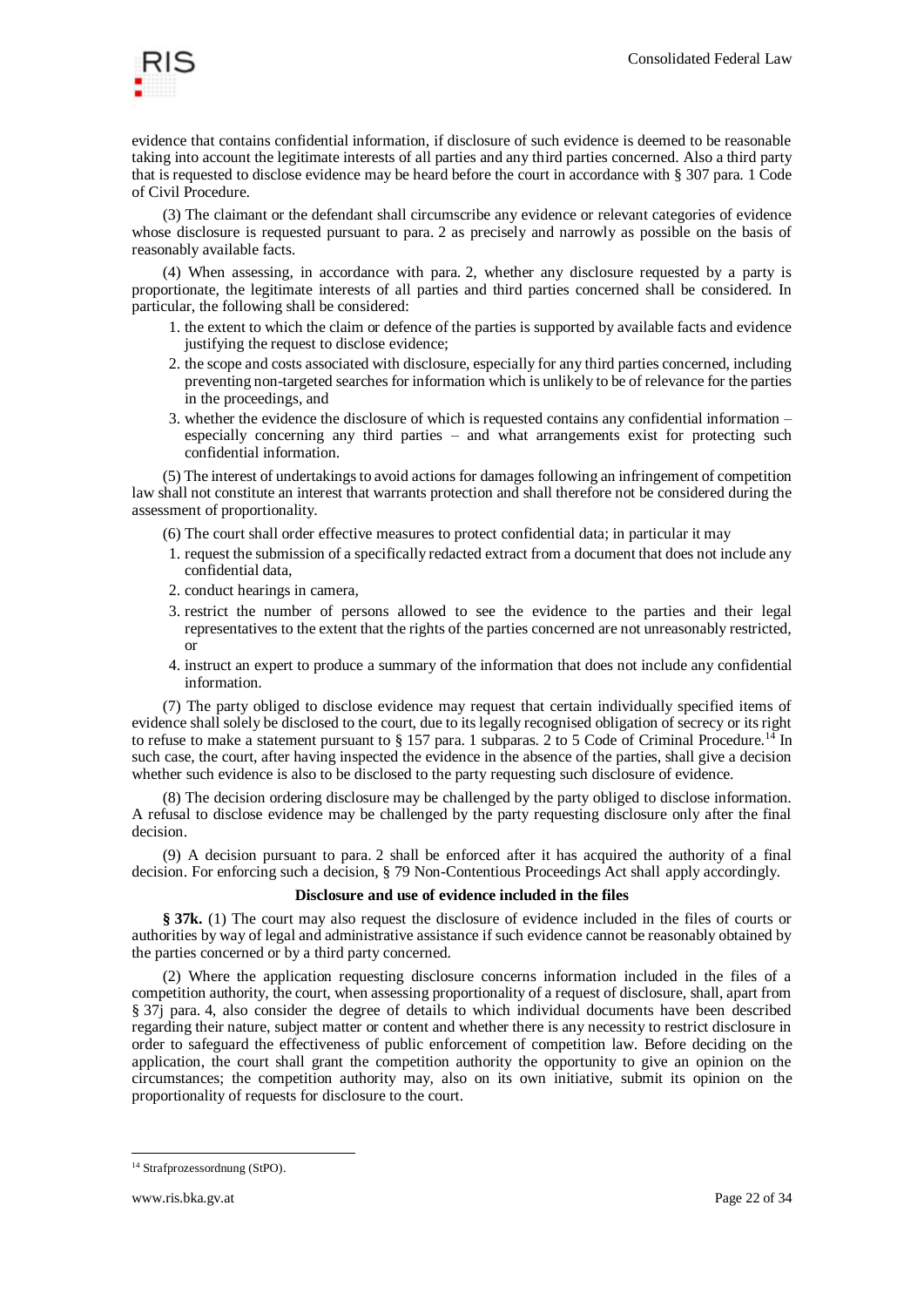

(3) A competition authority may only be ordered to disclose the following categories of evidence included in its files when the competition authority has closed the proceedings:

- 1. information that was prepared specifically for the proceedings before the competition authority,
- 2. information that the competition authority has drawn up and sent to the parties in the course of its proceedings, and
- 3. settlement submissions associated with such proceedings that have been withdrawn.

(4) The disclosure of leniency submissions or settlement submissions must not be ordered at any time. This prohibition does not comprise information that is available irrespective of proceedings before a competition authority even though such information is included in the files of a competition authority.

(5) Restrictions on the disclosure of evidence included in the files of a competition authority pursuant to paras. 3 and 4 shall also apply to orders to the parties concerned to submit such evidence. The use of evidence included in the files of a competition authority shall not be permissible where its submission cannot be ordered.

(6) Evidence that a person has obtained solely by inspecting the files of a competition authority may without prejudice to para. 5 (second sentence) be used by this person only in actions for damages for an infringement of competition law or by a person who has succeeded to the rights of such person.

(7) If it is stated that the request for disclosure concerns a leniency submission or settlement submissions, the court may order submission of such evidence in order to assess whether and to what extent its contents are subject to a prohibition pursuant to para. 4. In that assessment, the court may request assistance solely from the competent competition authority, and the author of the evidence may also have the possibility of being heard. The court shall give a decision whether and, where applicable, which parts of the evidence are subject to a prohibition pursuant to para. 4 and shall therefore not be included in the files. Such a decision may only be challenged by the party obliged to disclose evidence or the author of the evidence. Other parties or third parties may be granted access to such evidence by the court solely and exclusively and to the extent to which according to the court's final decision such evidence is not subject to a prohibition pursuant to para. 4.

(8) If only parts of evidence are subject to differing restrictions under this provision, the disclosure of the parts concerned shall be decided taking into account the respective provisions.

#### **Assistance from the Cartel Court, the Federal Cartel Prosecutor and the Federal Competition**

**§ 37l.** The Cartel Court, the Federal Cartel Prosecutor and the Federal Competition Authority may, upon request of a court, assist such court in fixing the amount of compensation.

#### **Administrative penalties**

**§ 37m.** The court shall impose administrative penalties of up to EUR 100,000 on parties and their representatives as well as on third parties if they

- 1. withhold relevant evidence from the party bearing the burden of proof, destroy relevant evidence or make such evidence unusable,
- 2. fail or refuse to comply with an obligation imposed in order to protect confidential information,
- 3. use evidence that is not admissible pursuant to § 37k paras. 5 and 6.

## **PART III**

#### **Proceedings before the Cartel Court and the Supreme Cartel Court**

#### **Nature of proceedings**

**§ 38.** The Cartel Court and the Supreme Cartel Court shall decide in matters under this Federal Act by way of non-contentious proceedings. In proceedings on the imposition of fines, § 39 para. 4 Non-Contentious Proceedings Act shall not apply.

#### **Protection of business secrets and access to files**

**§ 39.** (1) The joinder of proceedings shall not be allowed where this would grant a party access to business or trade secrets whose disclosure such party would otherwise not be entitled to request, unless the person that has a legitimate interest in non-disclosure agrees to a joinder of proceedings.

(2) Persons not being a party to the proceedings may be granted access to the files of the Cartel Court only upon agreement of the parties concerned. Apart from the official parties, only an undertaking or an association of undertakings concerned as a party to the proceedings may receive access to a leniency statement (§ 37b subpara. 4) or settlement submission (§ 37b subpara. 5), and only for the purposes of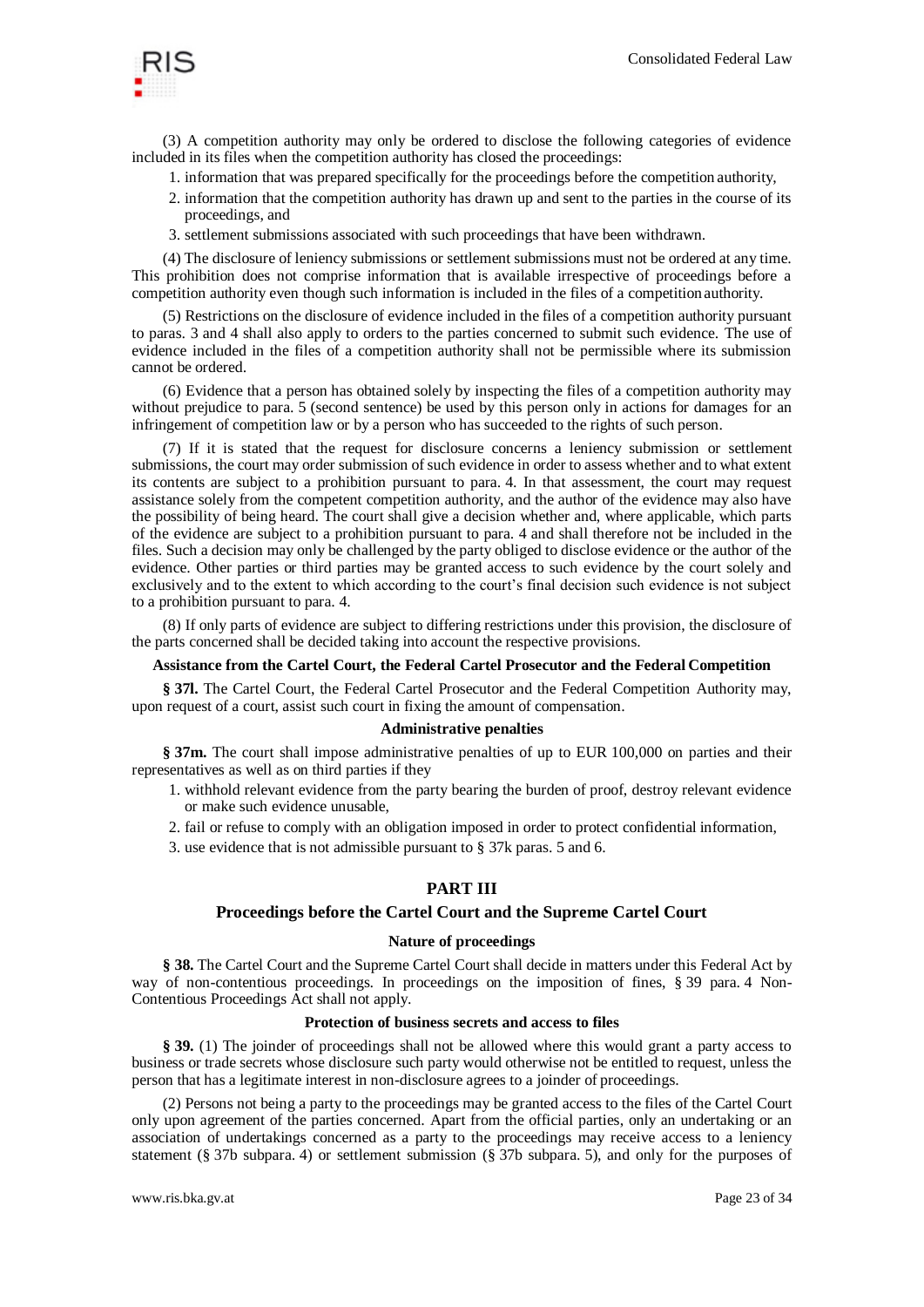

exercising its right to a fair hearing in the proceedings in question. Other than in proceedings before the Cartel Court or the Supreme Cartel Court, information obtained from leniency statements and settlement submissions by means of access to files may only be used by this party in proceedings concerning the splitting of a fine imposed jointly and severally on the parties involved in a cartel.

#### **Official parties**

**§ 40.** The Federal Competition Authority and the Federal Cartel Prosecutor as official parties shall be parties to the proceedings even if they are not applicants in such proceedings.

#### **Reimbursement of costs**

**§ 41.** In proceedings on the termination of infringements (§§ 26 and 27), on findings (§ 28) and on the imposition of fines and periodic penalty payments, the provisions of the Code of Civil Procedure regulating the reimbursement of costs shall apply accordingly, with the proviso that the unsuccessful party's obligation to reimburse costs shall only arise to the extent that its action or defence was frivolous. If a party has borne fees of witnesses, experts, interpreters, translators or remunerations for the expert lay judges, it may raise a claim against an opposing party liable to pay court fees to be reimbursed the costs to the extent it has prevailed. § 273 Code of Civil Procedure shall apply accordingly to the decision on costs.

#### **Written pleadings**

**§ 42.** A sufficient number of identical copies of each pleading including its annexes shall be submitted so that one copy can be transmitted to each of the parties concerned, including the official parties.

#### **Rectification of notifications of mergers**

**§ 43.** (1) If examination of a merger has been requested pursuant to § 11 and the notification of the merger does not meet the provisions laid down in § 10 paras. 1 and 2, the chairperson shall, ex officio or upon application, order the notifying party to rectify the notification within an appropriate period of time or otherwise reject the notification; such application shall be filed no later than together with the request for examination.

(2) Rectification of a notification may only be ordered within one month of receipt of the request for examination. In the event that rectification is ordered, the period of time to take a decision pursuant to § 14 para. 1 shall be calculated from the date of receipt of the rectified notification.

#### **Time limits**

**§ 44.** Where time limits are not set by law, the chairperson shall set reasonable time limits; upon application of a party concerned, the chairperson shall extend such time limits under specific circumstances worthy of consideration.

#### **Opinions of the Chambers**

**§ 45.** The Federal Economic Chamber, the Federal Chamber of Labour and the Standing Committee of Presidents of the Chambers of Agriculture shall have the right to give their opinions in any cartel proceedings.

#### **Opinions of the regulatory authorities**

**§ 46.** The Cartel Court may request authorities established by Federal Act in order to regulate specific economic sectors (regulators) to give opinions on matters concerning the respective economic sector also in proceedings in which they are not applicants; the regulators shall be entitled to give such opinions even without being requested to do so by the Cartel Court.

#### **Hearings**

**§ 47.** (1) Upon request of a party, a hearing shall take place. Such hearing shall be a public hearing; however, the hearing shall take place in camera upon application of a party if this is required to protect business or trade secrets. Regulators shall have access to the hearing even if it takes place in camera and they are not a party to the proceedings.

(2) Each party shall be provided with a copy of the minutes of the hearing.

#### **Interlocutory injunctions**

**§ 48.** (1) Where it is found that the conditions to terminate an infringement are fulfilled, the Cartel Court, upon application of a party, shall give the necessary orders by way of interlocutory injunctions.

(2) Before issuing an interlocutory injunction, the opposing party shall be heard. Any appeal against such a decision shall not have any suspensive effect. Upon application by the party appealing against such decision, the Cartel Court shall grant suspensive effect of such appeal where this is justified considering all interests concerned.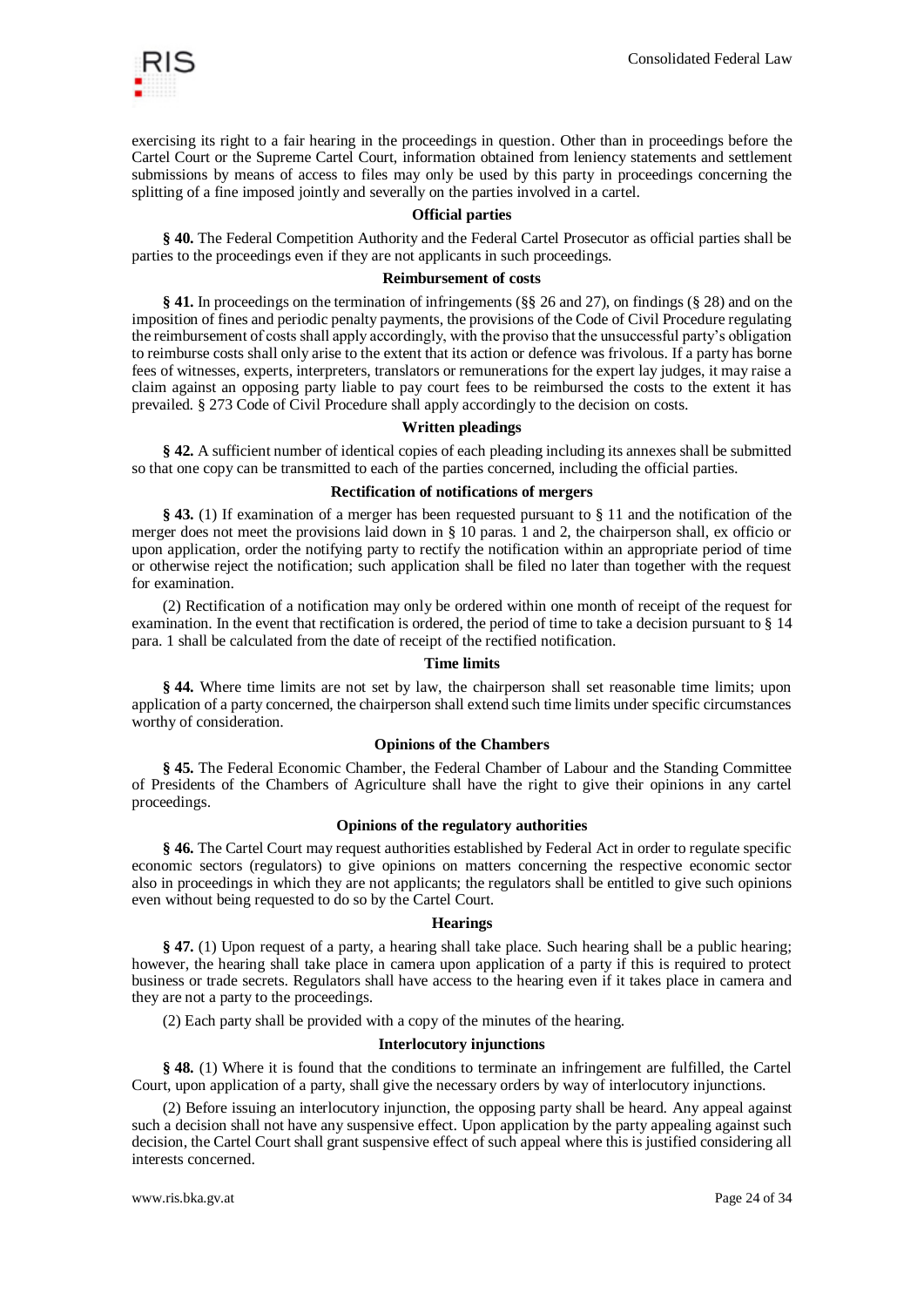

## **Appeal proceedings**

**§ 49.** (1) Even in proceedings before the Supreme Cartel Court, the official parties (§ 40) do not need to be represented by lawyers.

(2) The period of time to appeal against final decisions shall be four weeks, the period of time to appeal against interlocutory injunctions, the dismissal and rejection of applications for the issue of interlocutory injunctions, decisions pursuant to § 37 para. 2 or interim decisions shall be fourteen days. The other parties may submit a reply to the appeal within the same periods of time from receipt of the appeal.

(2a) In their appeal or their response to an appeal, the parties may specify those parts of the decision of the Cartel Court which they wish to have excluded from the text reproduced in the decision of the Supreme Cartel Court (§ 37 para. 2).

(3) An appeal may also be based on the fact that due to the contents of the files significant doubts exist regarding the correctness of the relevant facts on which the decision of the Cartel Court was based.

## **PART IV**

#### **Fees**

#### **Court fees**

**§ 50.** In proceedings before the Cartel Court and the Supreme Cartel Court the fees shall be set on a sliding-scale such as follows:

- 1. for proceedings on the examination of a merger (§ 11) a fee of up to EUR 34,000;
- 2. for proceedings to terminate an infringement (§§ 26, 27 and 28 para. 1) a fee of up to EUR 34,000;
- 3. for proceedings on findings (§ 28 para. 2) a fee of up to EUR 17,000;
- 4. for proceedings on imposing a fine which are not joined with proceedings pursuant to subpara. 2, as well as for proceedings to skim off gains (§ 111 Telecommunications Act 2003,<sup>15</sup> § 56 Postal Market Act<sup>16</sup>) a fee of up to EUR 34,000;
- 5. for proceedings on imposing periodic penalty payments (§ 35) and for proceedings on the search of premises, if an objection is raised against the inspection or seizure of documents (§ 12 para. 5 Competition Act), a fee of up to EUR 8,500;
- 6. for any other proceedings a fee of up to EUR 34,000. No fees shall be set for proceedings pursuant to § 28a.

#### **Exemption from further fees**

**§ 51.** Apart from the fees specified in § 50, no further court fees shall be charged; this shall also apply if an appeal is lodged.

#### **Parties liable to pay**

**§ 52.** (1) The party submitting the notification shall be liable to pay a fee pursuant to § 50 subpara. 1; the applicant shall be liable to pay a fee pursuant to § 50 subpara. 3.

(2) Liability to pay fees pursuant to § 50 subparas. 2 to 6 shall be imposed on the applicant, the opposing party or both parties proportionally based on the outcome of the proceedings.

(3) The official parties shall be exempt from the payment of fees incurred by them.

#### **Joint and several liability**

**§ 53.** Several persons who are liable to pay one and the same amount of fees shall be jointly and severally liable.

#### **Fixing of fees**

**§ 54.** After closing the proceedings, the chairperson shall by way of decision fix the amount of fee at his own discretion; in doing so, particularly the economic significance of the proceedings, the administrative effort associated with the official act, the economic background of the party liable to pay shall be taken into account as well as the fact to what extent the party liable to pay has caused the official act to be taken. Proceedings that are interrupted or suspended shall be deemed to be closed if no application to continue the proceedings is filed within two years of interruption or suspension (§ 26 para. 3, § 28 para. 4 Non-Contentious Proceedings Act).

<sup>15</sup> Telekommunikationsgesetz (TKG 2003).

<sup>16</sup> Postmarktgesetz (PMG).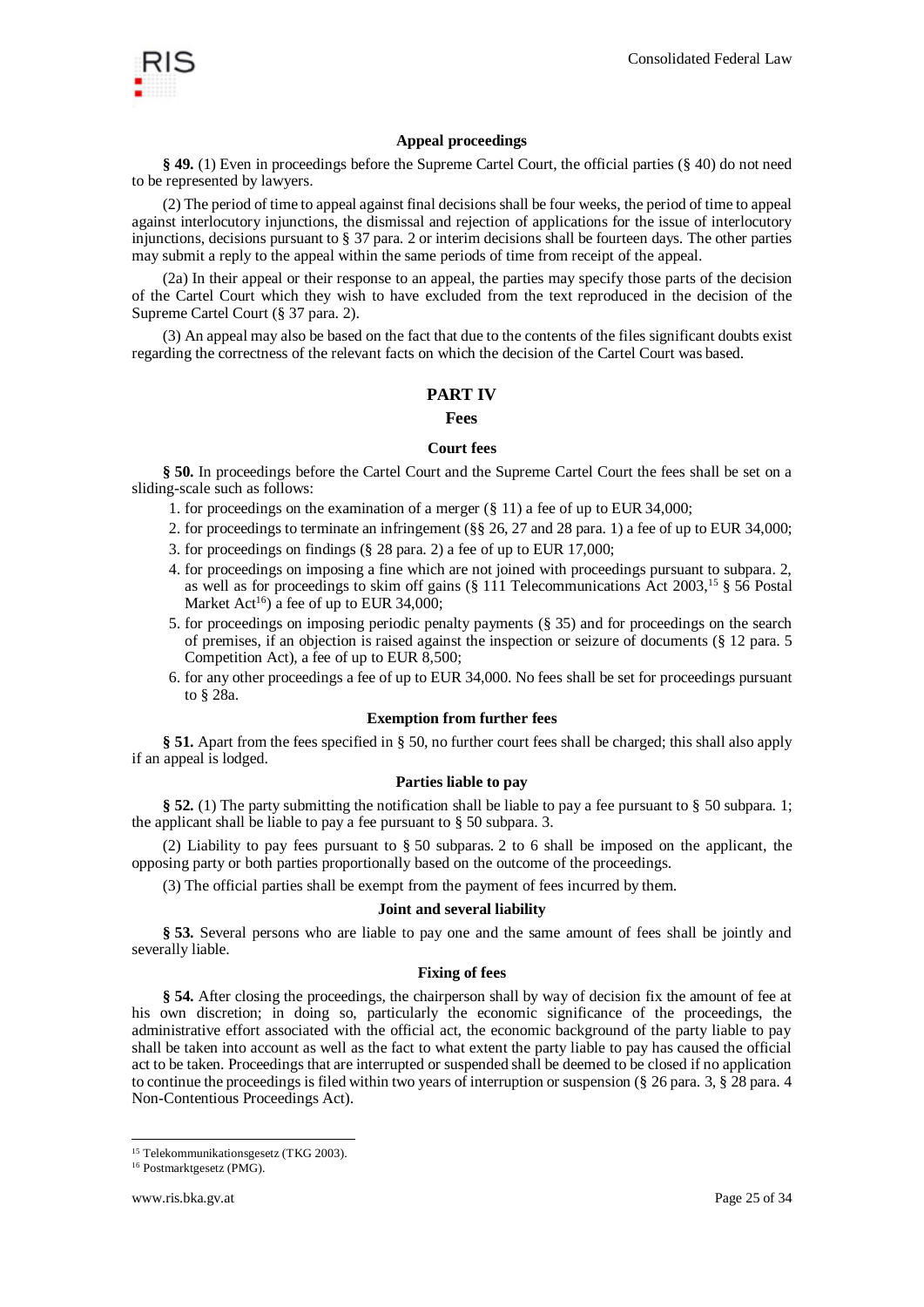

### **Judicial costs**

**§ 55.** The parties liable to pay the court fees, shall also be liable to pay any other costs incurred in the proceedings, in particular fees for experts as well as, depending on the number of sessions or hearings, the remuneration for expert lay judges of the Cartel Court or the Supreme Cartel Court.

#### **Exemption from fees for settlements**

**§ 56.** Settlements shall not be subject to any fees.

#### **Collection**

**§ 57.** The collection of fees and costs shall be subject to the applicable legal provisions for civil matters.

## **PART V**

#### **Institutions**

#### **Chapter 1**

## **Cartel Court and Supreme Cartel Court**

#### **Court organisation**

**§ 58.** (1) The Vienna Higher Regional Court shall act as the competent Cartel Court for the whole federal territory.

(2) Appeals against decisions taken by the Cartel Court shall be referred in its second and final instance to the Supreme Court assuming the functions of Supreme Cartel Court.

#### **Composition of court panels**

**§ 59.** (1) When exercising jurisdiction in cartel matters the panels shall be composed as follows:

- 1. the panels of the Vienna Higher Regional Court shall be composed of one professional judge as the presiding judge, another professional judge and two expert lay judges,
- 2. the simple panels of the Supreme Court shall be composed of one professional judge as the presiding judge, two other professional judges and two expert lay judges,
- 3. the enlarged panels of the Supreme Court shall be composed of seven professional judges and two expert lay judges.

(2) The expert lay judges on a panel shall in equal numbers be sent by the Federal Chamber of Labour and the Federal Economic Chamber respectively.

(3) If a cartel solely and exclusively concerns goods specified in the Annex to this Federal Act, the panel of the Cartel Court must include an expert lay judge sent by the Standing Committee of the Presidents of the Chambers of Agriculture instead of the expert lay judge sent by the Federal Chamber of Labour. If a cartel concerns both goods specified in the Annex to this Federal Act and other goods, separate proceedings shall be conducted for the two categories of goods.

#### **Allocation of business**

**§ 60.** (1) §§ 45 and 46 of the Court Organisation Act, Imperial Law Gazette No. 217/1896, shall apply with the proviso that cartel matters under the jurisdiction of the Vienna Higher Regional Court shall be allocated to the specialist panels chaired by the panel president and the presiding judges respectively, which shall be combined into a joint panel. If possible, the individual presiding judges of these specialist panels shall not spend less than 50% of their time dealing with cartel matters.

(2) § 13 of the Supreme Court Act,<sup>17</sup> Federal Law Gazette No. 328/1968, shall apply with the proviso that that cartel matters under the jurisdiction of the Supreme Court shall be allocated to only one panel.

(3) The expert lay judges, who are part of the various panels, shall also be assigned by way of task allocation.

#### **Rapporteur**

**§ 61.** The presiding judge himself shall act as rapporteur, other than in exceptional cases where he appoints an expert lay judge as rapporteur.

<sup>17</sup> Bundesgesetz über den Obersten Gerichtshof.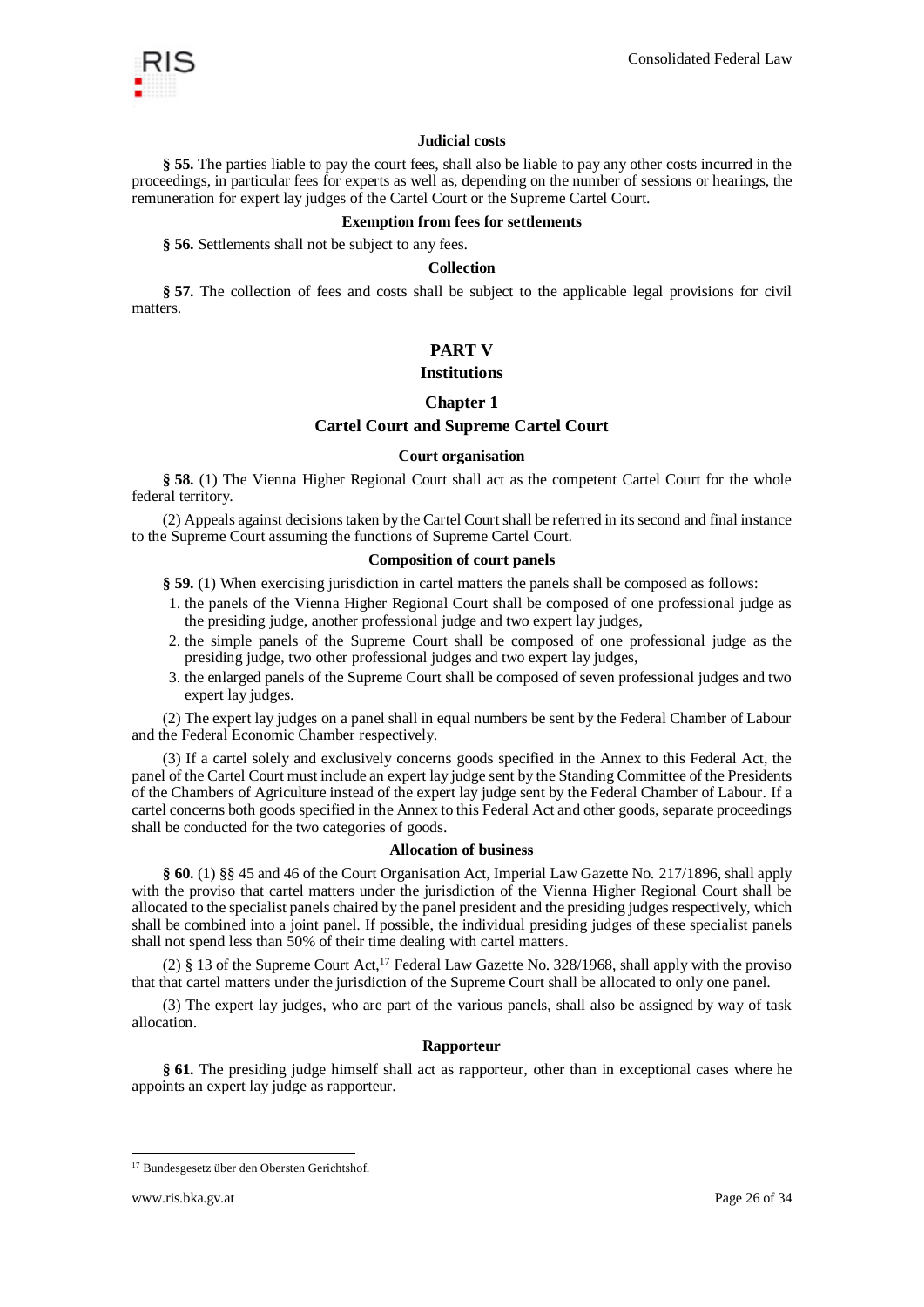

### **Decisions of the presiding judge and of the three-member panel of the Supreme Cartel Court**

**§ 62.** (1) Interim decisions by the Cartel Court shall be taken by the presiding judge alone; except for in specific cases as set forth in this Federal Act, final decisions shall be taken by the presiding judge alone only if so requested by a party and agreed so by the other parties concerned.

(2) The Supreme Court, acting as Supreme Cartel Court, shall decide through a three-member panel (§ 7 Supreme Court Act) about any appeals lodged against decisions taken by the presiding judge alone, as well as against decisions on fees and costs.

#### **Vote**

**§ 63.** § 10 para. 2 Court Jurisdiction Act shall apply to votes with the proviso that the older expert lay judges shall vote before the younger ones. In case of a tie, the vote of the presiding judge shall decide.

#### **Position of the expert lay judges**

**§ 64.** (1) The expert lay judges shall be entitled to use the honorary title of "Kommerzialrat" (Councillor of Commerce). If an expert lay judge was a member of the Cartel Court or the Supreme Cartel Court for at least five years, he shall be entitled to use this title also after expiry of his term of office.

(2) The expert lay judges shall be independent when performing their office; in doing so, they shall have all powers associated with their office to the full extent.

(3) For each session or hearing, the expert lay judges at the Cartel Court shall be entitled to a remuneration of 4.68%, the expert lay judges at the Supreme Cartel Court to a remuneration of 6.68% of the salary of an employee of General Administration in Service Class V, Salary Grade 2, plus any inflation adjustments, if applicable. In the event that an expert lay judge also acts as a rapporteur, he shall be granted double remuneration.

(4) In the event that several sessions or hearings concerning different cases take place on the same day, the full remuneration for each session or hearing shall be granted.

(5) The expert lay judges shall be entitled to the reimbursement of their travel and accommodation expenses as well as to a compensation for their time input, in accordance with the provisions applicable to witnesses as set forth in the Fee Entitlement Act,<sup>18</sup> Federal Law Gazette No. 136/1975, subject to the proviso that for the duration of the sessions and hearings no compensation for time input shall be granted and that the amount specified in § 18 para. 1 subpara. 1 of the above quoted Federal Act shall be increased by half.

#### **Appointment**

**§ 65.** The expert lay judges of the Cartel Court and the Supreme Cartel Court shall be appointed by the Federal President upon nomination by the Federal Minister of Justice in agreement with the Federal Minister of Labour.

#### **Qualification**

**§ 66.** In order to be eligible to be appointed as an expert lay judge, a person shall

- 1. be willing to accept this office;
- 2. be capable of exercising the office of a juror or lay judge;
- 3. have obtained a university degree in Law, Commerce or Economics from an Austrian university;
- 4. have acquired several years of professional experience in law, business or economics.

#### **Incompatibility**

**§ 67.** An expert lay judge shall not

- 1. be appointed at the same time upon proposal by several bodies entitled to propose expert lay judges or be appointed to the Cartel Court and the Supreme Cartel Court at the same time;
- 2. be a member of the Federal Government or of a Provincial Government, of the National Council or the Federal Council.

#### **Nomination**

**§ 68.** (1) Five expert lay judges of the Cartel Court shall be nominated each by the Federal Minister of Justice upon each proposal by the Federal Economic Chamber, the Federal Chamber of Labour and the Standing Committee of the Presidents of the Chambers of Agriculture. Five expert lay judges of the Supreme Cartel Court shall be nominated each by the Federal Minister of Justice upon each proposal by the Federal Economic Chamber and the Federal Chamber of Labour.

<sup>18</sup> Gebührenanspruchsgesetz (GbaG).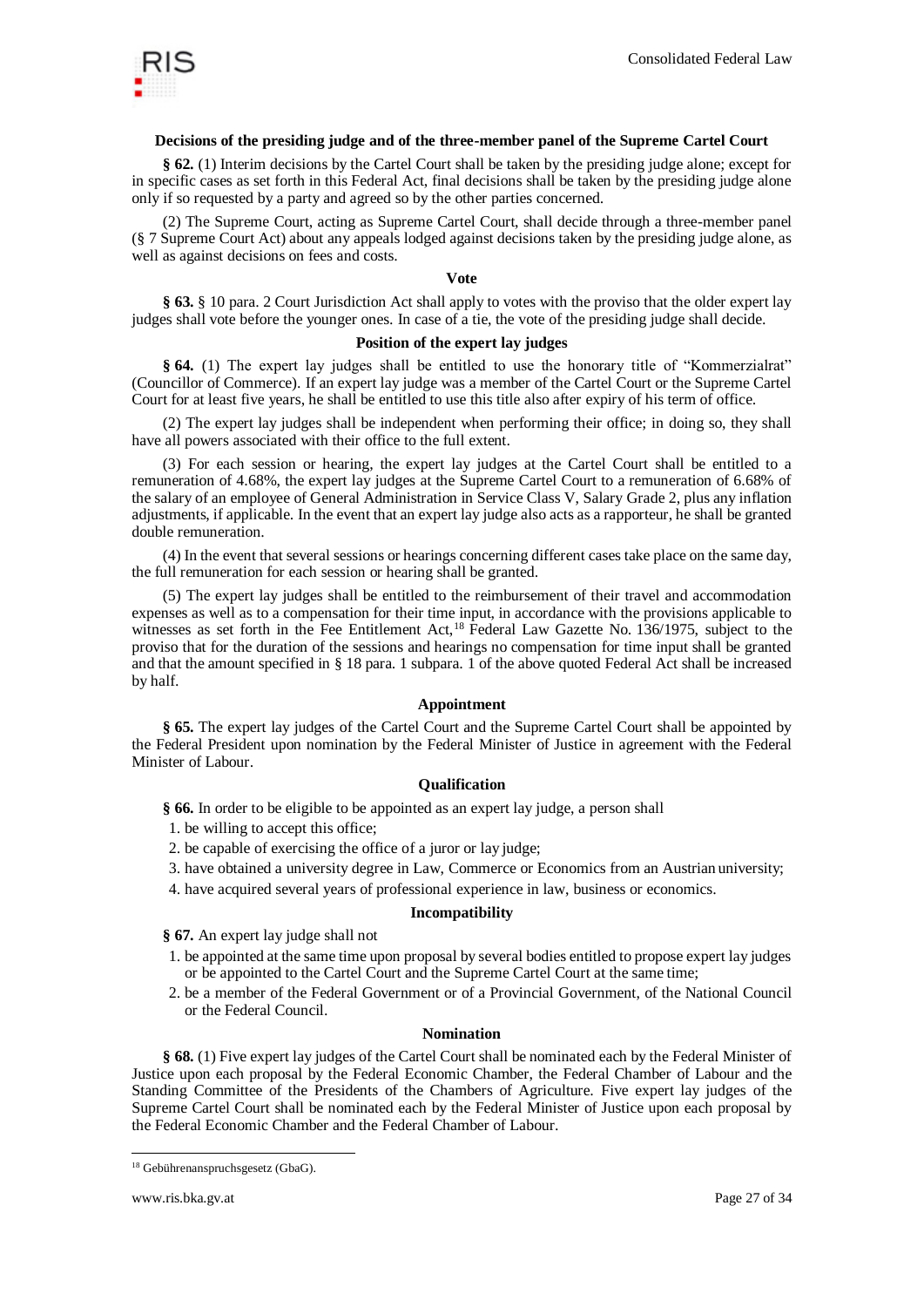

(2) The bodies entitled to propose expert lay judges shall include at least two persons for each expert lay judge to be appointed in their proposals and shall rank the candidates accordingly. Such proposals shall also demonstrate that the requirements for nomination are met and the proposed persons have consented to their nomination.

(3) The Federal Minister of Justice may nominate only one person each of the candidates proposed to him; if, however, the right to propose candidates is not exercised within a reasonable period of time to be set by the Federal Minister of Justice, he shall not be bound in his proposal by any proposals submitted to him by the above mentioned bodies.

### **Term of office**

**§ 69.** The term office of an expert lay judge shall end upon the expiry of the year in which he has completed his 65<sup>th</sup> year of life.

## **Removal from office**

**§ 70.** (1) An expert lay judge shall be removed from office in the event that

- 1. the requirements for appointment were not met or ceased to exist at a later time;
- 2. circumstances existed or occurred at a later time that are incompatible with the office of an expert lay judge;
- 3. he repeatedly neglects the duties associated with this office without providing sufficient justification;
- 4. he has become guilty of a conduct that is incompatible with the reputation of his office.

(2) The Supreme Court shall decide on removal from office pursuant to para. 1 subparas. 1 to 3 in proceedings according to § 93 para. 1 Judges and Public Prosecutors Service Act,<sup>19</sup> about the removal from office pursuant to para 1 subpara. 4 in proceedings according to §§ 112 to 120, 122 to 138, 142 to 144, 146 para. 1, §§ 147 to 149, 151, 152 (a), 153, 154, 155 para. 1, §§ 157, 161 to 163 and 165 Judges and Public Prosecutors Service Act, with the proviso that except for removal of office no other penalty shall be imposed.

(3) In addition, an expert lay judge shall, upon his own request, be removed from office by the Federal Minister of Justice.

#### **Notification obligations**

**§ 71.** The expert lay judges shall without delay notify the following circumstances to the President of the Court of Justice (the presiding judge):

1. any circumstance that may prevent them from complying with a summons as an expert layjudge,

- 2. any change of residence,
- 3. the beginning of a long-term inability to perform their duties,
- 4. any occurrence of incompatibility,
- 5. the loss of eligibility to be elected to the National Council.

## **Challenge of expert lay judges**

**§ 72.** Expert lay judges may be challenged also because they do not meet the requirements for appointment or circumstances exist which are incompatible with the office of an expert lay judge.

#### **Experts in cartel matters**

§ **73.** By way of derogation from § 3 Expert Witnesses and Interpreters Act,<sup>20</sup> Federal Law Gazette No. 137/1975, the President of the Vienna Commercial Court shall keep a national list of experts for the specialty or specialised section "Competition Economics".

#### **Annual activity report of the Supreme Cartel Court**

**§ 74.** After the end of each year and after hearing the Cartel Court, the Supreme Cartel Court shall draw up a report about the activities of the Cartel Court and the Supreme Cartel Court as well as the experience gained from such activities, taking into account the legitimate interests of the undertakings concerned in the protection of their trade and business secrets; the annual activity report shall be transmitted to the Federal Minister of Justice. The annual activity report may also include suggestions for the preparation of legislative measures or the adoption of regulations.

<sup>19</sup> Richter- und Staatsanwaltsdienstgesetz (RStDG).

<sup>20</sup> Sachverständigen- und Dolmetschergesetz (SDG).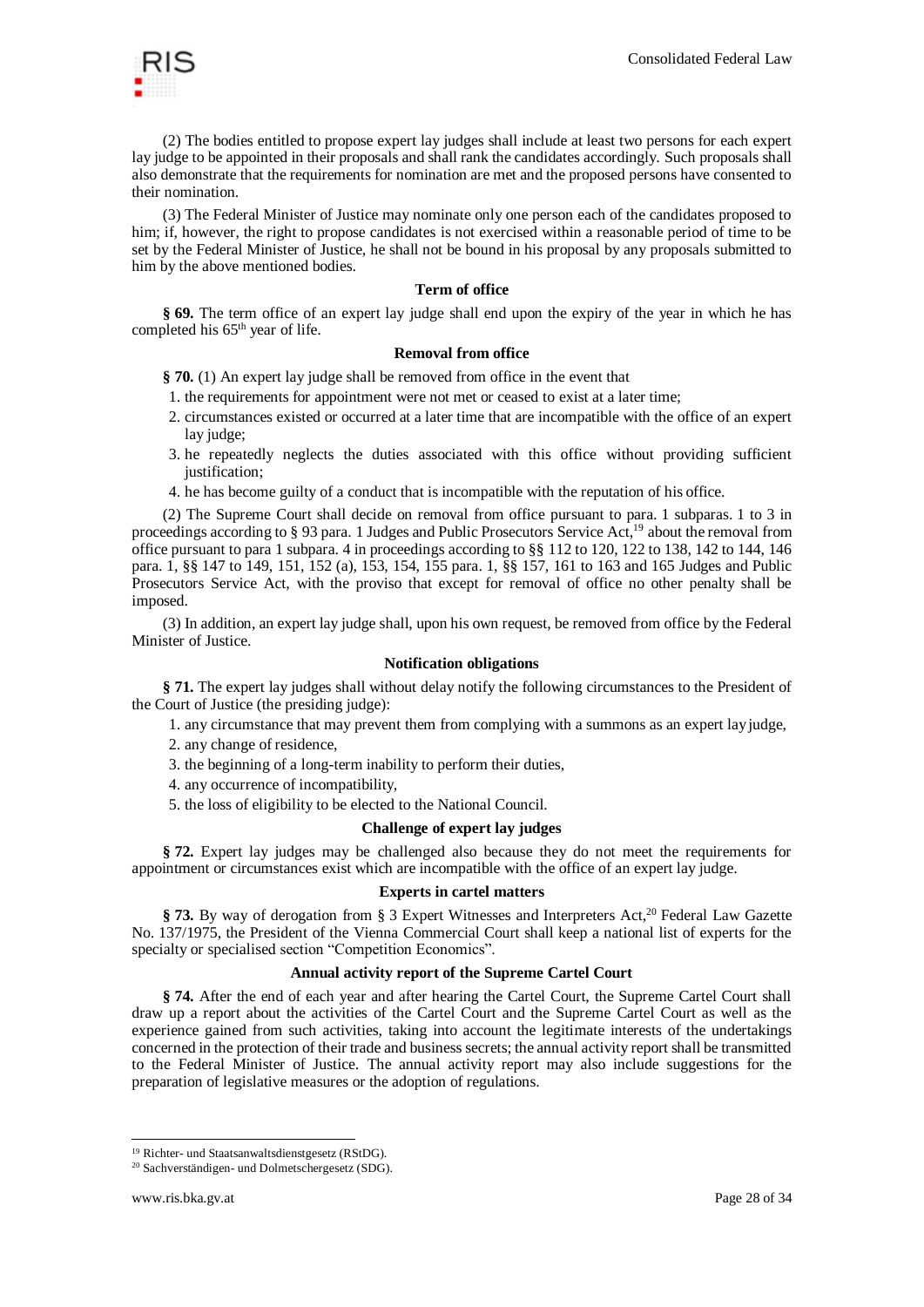

## **Chapter 2**

## **Federal Cartel Prosecutor**

#### **Duties**

**§ 75.** (1) The Federal Cartel Prosecutor is appointed to represent public interests in matters of competition law before the Vienna Higher Regional Court acting as Cartel Court. In performing his duties, he shall act independently from the Cartel Court.

(2) The Federal Cartel Prosecutor shall directly report to the Federal Minister of Justice.

(3) One or several deputies shall be appointed to assist the Federal Cartel Prosecutor (Deputy Federal Cartel Prosecutor).

#### **Appointment**

**§ 76.** (1) The Federal Cartel Prosecutor and his Deputy shall be appointed by the Federal President for a five-year term of office. Appointments shall be renewable.

(2) The Federal Cartel Prosecutor shall be appointed upon proposal of the Federal Government, his Deputy shall be appointed upon proposal of the Federal Minister of Justice.

(3) The proposal of the Federal Government and the proposal of the Federal Minister of Justice shall be preceded by a vacancy notice inviting general applications to be advertised by the Federal Minister of Justice. The vacancy notice shall be published in the Official Gazette of "Wiener Zeitung".

#### **Requirements for appointment**

**§ 77.** (1) Only such person may be appointed Federal Cartel Prosecutor or Deputy Federal Cartel Prosecutor who

- 1. is personally or professionally qualified to perform the duties associated with this office,
- 2. has obtained a university degree in Law or Economics and
- 3. has at least five years of professional experience in the field of competition law in administration, the judicial system or academia.

(2) Persons who are entitled to pay under the remuneration scheme of the Federal or the Provincial Administrations shall not be appointed Federal Cartel Prosecutor or Deputy Federal Cartel Prosecutor. Neither may a person be appointed who was a member of the Federal Government or of a Provincial Government or a State Secretary at any time during the previous four years.

#### **Term of office and removal from office**

**§ 78.** (1) The term of office of the Federal Cartel Prosecutor (and his Deputy) shall end

- 1. upon expiry of his term of office unless he is reappointed for another term,
- 2. upon termination of employment,
- 3. upon removal from office,
- 4. upon expiry of the year in which he has completed his  $65<sup>th</sup>$  year of life.

(2) The Federal Cartel Prosecutor shall be removed from office by the Federal President upon request of the Federal Government, his Deputy by the Federal President upon request of the Federal Minister of Justice if he

- 1. requests so in writing,
- 2. has become guilty of serious misconduct of such nature and severity that continuing his official duties would be detrimental to the interests of his office,
- 3. is unable to perform his duties as Federal Cartel Prosecutor (or Deputy Federal Cartel Prosecutor) due to his physical or mental constitution and he cannot reasonably be expected to regain capacity to execute his functions,
- 4. is unable to perform his duties for more than six months due to illness, accident or disability.

#### **Provisions on employment and remuneration**

**§ 79.** (1) Appointment as Federal Cartel Prosecutor (or Deputy Federal Cartel Prosecutor) shall not give rise to a change to the employment status applicable to federal staff under public law or contracted federal employees. For his term of office, the Federal Cartel Prosecutor (or his Deputy) shall be relieved from his previous duties with his salary being suspended. The administrative authority to which service of this function is rendered shall be the Federal Ministry of Justice.

(2) The following remuneration shall be paid: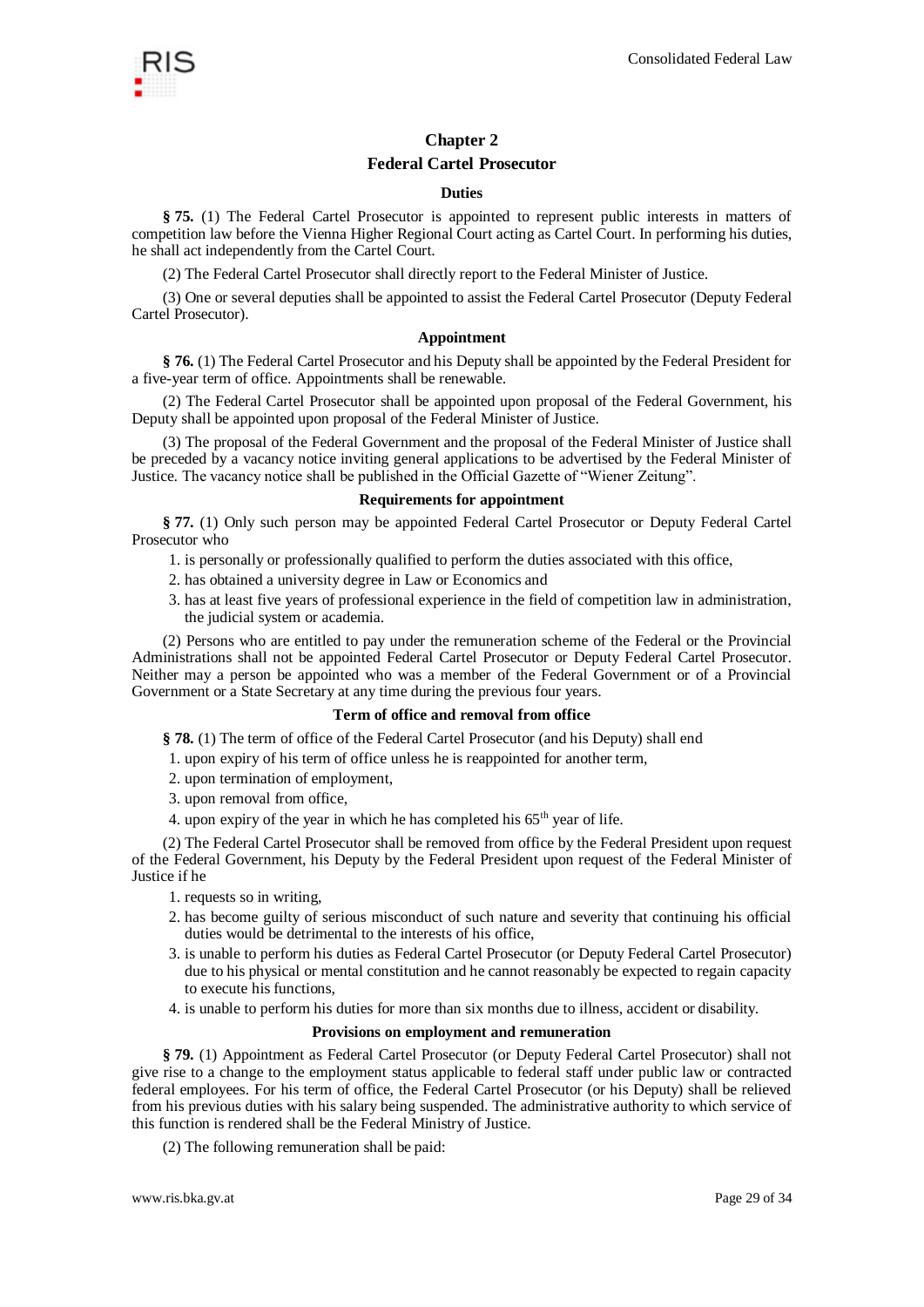

- 1. to the Federal Cartel Prosecutor while in office, a fixed monthly salary in the amount of the salary of a judge in pay group R2, pay level 9;
- 2. to his Deputy while in office, a fixed monthly salary in the amount of the salary of a judge in pay group R2, pay level 7, plus a pensionable allowance amounting to half of the regular salary increment.

(3) The period of time while a federal employee is holding office as a Federal Cartel Prosecutor (or Deputy Federal Cartel Prosecutor) shall remain effective as regards any rights that depend on the length of service.

(4) If a person is appointed Federal Cartel Prosecutor (or Deputy Federal Cartel Prosecutor) who is neither in a public-law employment relation to the Federal Government nor a federal contract employee, his appointment shall, during his term of office, give rise to temporary contractual employment (§§ 76 para. 1) pursuant to the Contractual Public Employees Act 1948,<sup>21</sup> Federal Law Gazette No. 86, entitling him to salary according to para. 2. When being reappointed, § 4 para. 4 Contractual Public Employees Act 1948 shall not apply; reappointment shall give rise to a new temporary employment relationship.

(5) The Federal Cartel Prosecutor and his Deputy shall perform their duties on a full-time basis. While in office, the Federal Cartel Prosecutor and his Deputy must not pursue any other activities which hinder them in fulfilling their duties or could give rise to doubts as to their full impartiality or jeopardise other strong interests associated with their offices; this particularly applies to the activities described in § 4 Incompatibility Act 1983.<sup>22</sup>

#### **Office work and expenses**

**§ 80.** (1) The office work of the Federal Cartel Prosecutor shall be performed by the court office of the Vienna Higher Regional Court.

(2) Any submissions addressed to the Federal Cartel Prosecutor and his Deputy shall be filed through the court office of the Vienna Higher Regional Court.

(3) Any personnel and administrative expenses of the Federal Cartel Prosecutor shall be covered by funds of the Vienna Higher Regional Court.

#### **Cooperation with the Federal Competition Authority**

**§ 81.** (1) Submissions to the Federal Cartel Prosecutor suggesting to file an application to initiate proceedings before the Cartel Court or to conduct investigations in cartel matters may be forwarded by the Federal Cartel Prosecutor to the Federal Competition Authority for further action.

(2) Before filing a request for examination pursuant to § 11, the Federal Cartel Prosecutor shall grant the Federal Competition Authority the opportunity to give its opinion.

(3) To the extent that is necessary for performing his tasks, the Federal Cartel Prosecutor may

1. request information from the Federal Competition Authority,

2. inspect files of the Federal Competition Authority, and

3. request the Federal Competition Authority to conduct investigations.

#### **Waiving requests for examination**

**§ 82.** (1) The Federal Cartel Prosecutor may validly waive his right also vis-à-vis the Federal Competition Authority to file a request for examination with regard to the notification of a merger. In this regard the Federal Competition Authority may request the Federal Cartel Prosecutor to provide a written declaration on whether or not he plans to waive his right to file a request for examination. In the event that the Federal Competition Prosecutor does not give such declaration within 14 days of receipt of such request, it shall be deemed that he has waived his right to file a request for examination.

(2) Para. 1 shall also apply to planned notifications of mergers; in such a case a declaration to refrain from filing a request for examination shall only be binding for the Federal Cartel Prosecutor if the planned notification is identical with the actually submitted one and the declaration to refrain from requesting examination is not based on incorrect or incomplete information for which one of the undertakings concerned is fully responsible.

-

<sup>21</sup> Vertragsbedienstetengesetz 1948 (VBG).

<sup>&</sup>lt;sup>22</sup> Bundesgesetz über die Transparenz und Unvereinbarkeiten für oberste Organe und sonstige öffentliche Funktionäre (Unv-

Transparenz-G).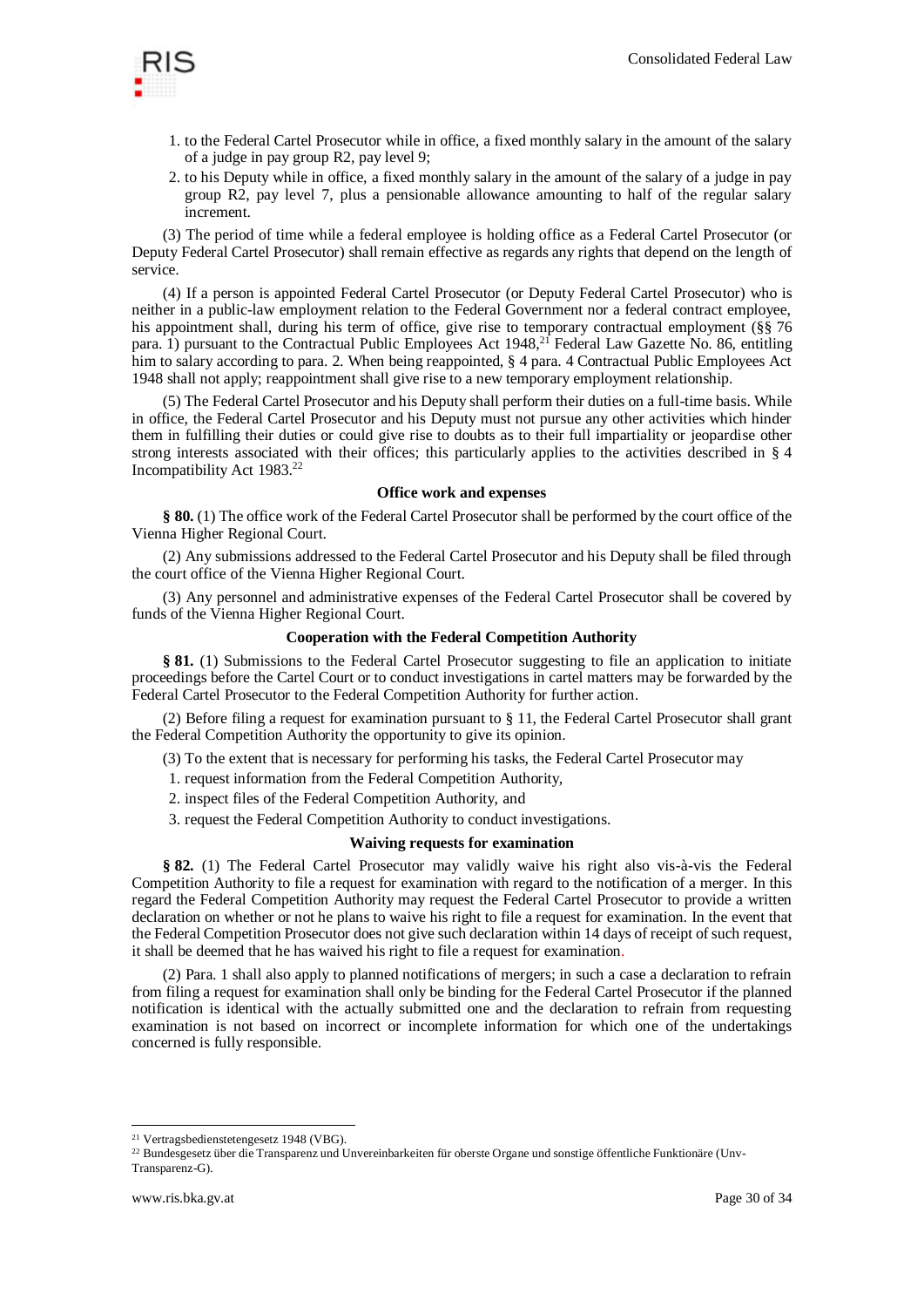## **PART VI**

## **Application of EU law**

#### **Jurisdiction**

**§ 83.** (1) With regard to the application of Art. 101 and Art 102 TFEU and the competition rules adopted based on Art. 42 and Art. 43 TFEU in individual cases, the competent competition authority pursuant to Council Regulation (EC) No 1/2003 on the implementation of the rules on competition laid down in Articles 81 and 82 of the Treaty, OJ L 1 of 4 January 2003 p. 1 (Regulation 1/2003) shall be

- 1. the Cartel Court for the adoption of decisions;
- 2. without prejudice to § 3 para. 1 Competition Act, the Federal Cartel Prosecutor for applications before the Cartel Court.

(2) The Cartel Court and the Federal Cartel Prosecutor shall apply the procedural rules laid down in this Federal Act when applying Art. 101 and Art. 102 TFEU and the competition rules laid down in Art. 42 and Art. 43 TFEU.

#### **Exchange of leniency statements**

**§ 83a.** The Cartel Court and the Federal Cartel Prosecutor may only exchange leniency statements with a national competition authority of an EU member state or state party to the Agreement on the European Economic Area pursuant to Art. 12 Regulation (EC) No. 1/2003 if the undertaking or the association of undertakings which has given the statement consents to this or the statement given to the foreign competition authority relates to the same infringement as the statement given to the Cartel Court or the Federal Cartel Prosecutor and, at the time when the leniency statement is transmitted, it is not open to the applicant to withdraw the information which it has submitted to the national competition authority receiving the leniency statement.

#### **Cooperation**

**§ 84.** The Federal Cartel Prosecutor may make a declaration to the Commission and the competition authorities of other member states for the purpose of implementing the provisions of Regulation 1/2003 on cooperation of the Commission with the competition authorities of the member states; this particularly applies to compliance with the rules on the protection of applicants who have claimed the benefits of a leniency programme.

#### **Transmission of judgements**

**§ 85.** Where the member states are required to transmit a copy of any written judgement pursuant to Art. 15 (2) Regulation 1/2003, the deciding court shall transmit without delay its judgement to the parties concerned and also transmit at the same time a copy of such judgement to the Federal Competition Authority to be forwarded to the Commission.

## **PART VII**

## **Final Provisions**

### **Entry into force**

**§ 86.** *(Note: Para. 1 deemed to be ineffective due to Art. 2 § 2 para. 2 subpara. 83, Federal Law Gazette I No. 2/2008)*

(2) Regulations based on this Federal Act may already be issued from the day following its publication; however, they shall become effective only upon entry into force of this Federal Act.

(3) § 2 para. 2 subpara. 1, § 3 para. 1, § 4 paras. 1a, 2 and 2a, § 5 para. 1 subpara. 1, § 11 para. 1a, § 14 para. 1, § 18 para. 1, § 28 para. 1a, § 29 subpara. 1d and subpara. 2, §§ 30, 35 para. 1, § 36 para. 1a, 2 and 3, §§ 37, 37a, 39 para. 1, § 47 para. 1, § 49 para. 2, §§ 50, 52 para. 2, § 70 para. 2, § 73 para. 1, § 74, § 81 para. 1 and § 83 as amended by Federal Law Gazette I No. 13/2013 shall enter into force as of 1 March 2013. § 2 para. 2 subpara. 4 and § 7 para. 3 shall become ineffective as of 28 February 2013.

(4) § 2 para. 2 subpara. 1 of this Federal Act as amended by Federal Law Gazette I No. 13/2013 shall apply to cartels formed after 28 February 2013 and cartels formed prior to 1 March 2013 and not terminated after the day of publication of the Federal Act in Federal Law Gazette I No. 56/2017. § 2 para. 2 subpara. 1 as amended in Federal Law Gazette I No. 13/2013 shall apply to cartels formed prior to 1 March 2013 and terminated prior to the day of entry into force of Federal Law Gazette I No. 56/2017. § 4 paras. 1a, 2 and 2a, § 5 para. 1 subpara. 1 as amended by Federal Law Gazette I No. 13/2013 shall apply to acts committed after 28 February 2013. § 28 para. 1a, § 36 para. 1a and para. 2, §§ 37, 39 para. 1, § 49 para. 2, §§ 50, 52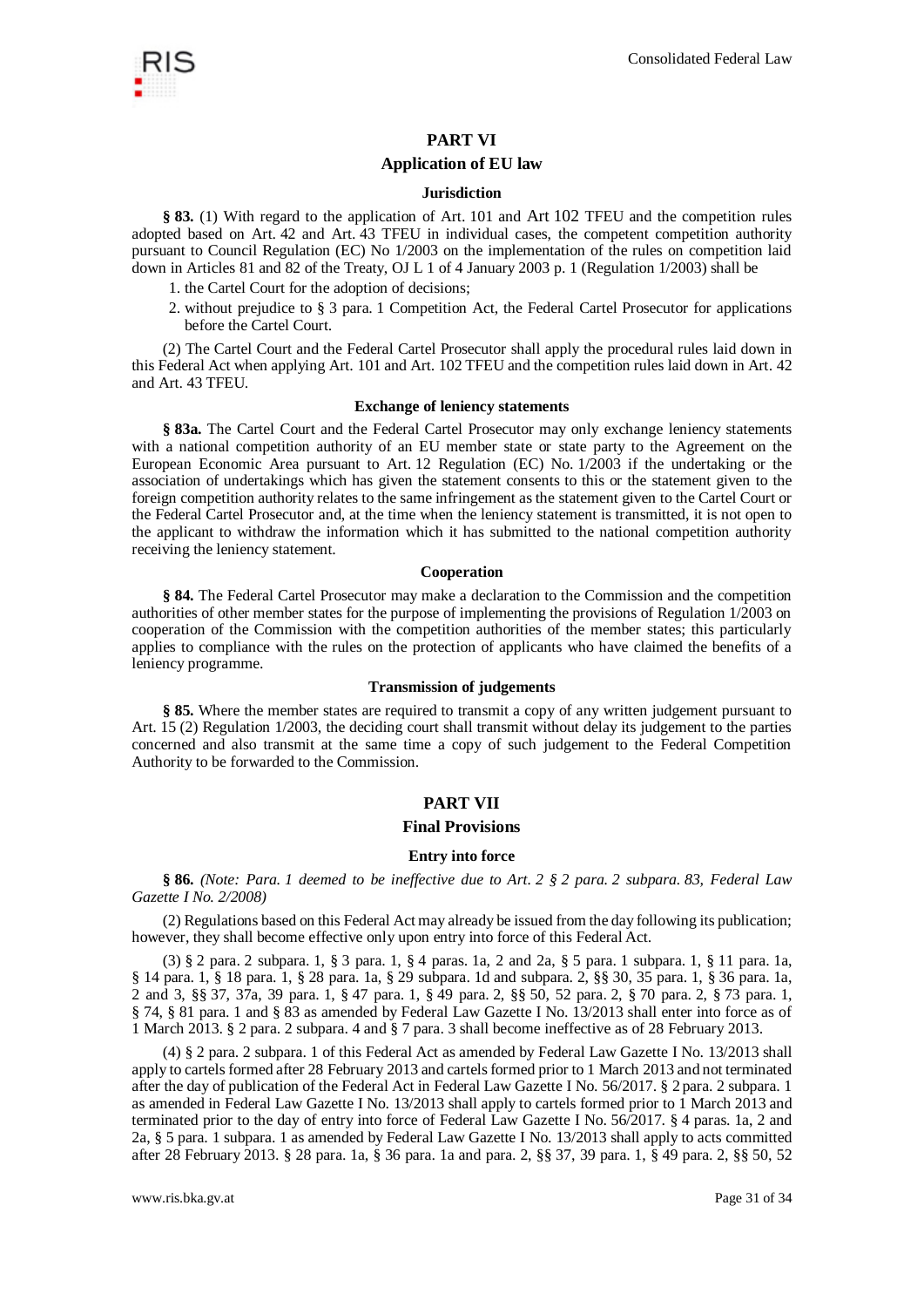

para. 2, as amended by Federal Law Gazette I No. 13/2013 shall apply to proceedings for which the application initiating such proceedings is filed after 28 February 2013. §§ 30 and 37a, as amended by Federal Law Gazette I No. 13/2013, shall apply to infringements of competition law committed after 28 February 2013.

(5) § 2 para. 2, § 33, § 35 para. 1, § 37 para. 1, § 41, § 49 para. 3, § 50, § 54, § 68 para. 1, § 73 and § 75, as amended by Federal Law Gazette I No. 56/2017, shall enter into force as of 1 May 2017. § 9 para. 4, as amended by Federal Law Gazette I No. 56/2017, shall enter into force on 1 November 2017. § 32, as amended by Federal Law Gazette I No. 56/2017, shall enter into force as of 1 January 2018. From the year 2019, the amounts mentioned there shall increase or reduce annually to the extent to which the "Consumer Price Index 2015" published by "Statistics Austria" for the month of October of the respective previous year will have changed compared to the index for October 2017. Expediency of the funds used pursuant to § 32 para 2 and their index adjustment shall be evaluated in the year 2020. § 92 para. 2 shall become ineffective as of 30 April 2017.

(6) § 37 para. 1 as amended by Federal Law Gazette I No. 56/2017 shall apply to decisions which are adopted after 30 April 2017 if the application initiating proceedings is received after 28 February 2013. § 41, § 49 para. 3, § 50 and § 54 as amended by Federal Law Gazette I No. 56/2017 shall apply to proceedings for which the pleading initiating the proceedings is submitted after 30 April 2017. The special list of experts pursuant to § 73 as amended by Federal Law Gazette I No. 56/2017 shall be discontinued after expiry of the five-year period pursuant to § 73 para. 2, as amended in Federal Law Gazette I No. 56/2017, running when Federal Law Gazette I No. 56/2017 enters into force. Those experts who are summoned as experts in proceedings which are not terminated by this time shall maintain their status of sworn experts in the respective proceedings.

(7) After entry into force of § 68 para. 1 as amended by Federal Law Gazette I No. 56/2017, the Federal Minister of Justice shall nominate further expert lay judges of the Supreme Cartel Court for appointment only when the number of expert lay judges is lower than five.

(8) § 30 para. 3, §§ 37a to 37m as amended by Federal Law Gazette I No. 56/2017 shall enter into force on 27 December 2016. § 79 para. 2 as amended by Federal Law Gazette I No. 56/2017 shall enter into force on 12 February 2015.

(9) §§ 37a to 37g as amended by Federal Law Gazette I No. 56/2017 shall apply to compensations for harm caused after 26 December 2016. § 37h shall apply to claims that by 26 December 2016 are not yet statute-barred, unless application of law in force until this date is more beneficial for the injured party. §§ 37j to 37m as amended by Federal Law Gazette I No. 56/2017 shall apply to proceedings for which the pleading initiating proceedings is filed after 26 December 2016. Administrative penalties pursuant to § 37m may, however, only be imposed for conduct that took place after 30 April 2017. § 37a paras. 1 and 4 as amended by Federal Law Gazette I No. 56/2017 shall continue to apply to compensations for harm caused prior to 27 December 2016.

(10) § 32 para. 2 as amended by Federal Law Gazette I No. 109/2019 shall enter into force on 1 January 2020.

(11) The addition of the entries for §§ 4a and 28a, Chapter 3a and §§ 35a to 35e, the amendment of the entry for § 39, the amendment of the entry for Part VI and the addition of the entry for § 83a in the table of contents and § 2 para. 1, §§ 4 and 4a including its heading, § 9 para. 1 subpara. 2, § 10 paras. 1 and 3, § 12 paras. 1 and 2, § 26, § 27 para. 1, § 28 para. 1, § 28a including its heading, §§ 29, 31, 33, 34 para. 3, § 35, the heading of Chapter 3a, §§ 35a to 35e including their headings, § 36 paras. 2a and 3, § 37 para. 1, § 37a para. 3, § 39 including its heading, § 49 paras. 2 and 2a, § 52, § 60 para. 1, § 61 including its heading, the heading of Part VI and § 83a including its heading as amended by Federal Law Gazette I No. 176/2021 shall enter into force on the day following its publication. § 4 para. 3 shall become ineffective with the expiry of the day of its publication.

(12) § 9 para. 1 subpara. 2, § 10 paras. 1 and 3, § 12 paras. 1 and 2 as amended by Federal Law Gazette I No. 176/2021 shall apply to mergers which are notified after 31 December 2021. §§ 29 and 31 as amended by Federal Law Gazette I No. 176/2021 shall apply to infringements which are committed after this Federal Act enters into force. § 33 as amended by Federal Law Gazette I No. 176/2021 shall apply to infringements whose period of limitation has not yet expired at the time when this Federal Act enters into force.

#### **Repeal**

**§ 87.** *(Note: Para. 1 deemed to be ineffective due to Art. 2 § 2 para. 1 subpara. 30 and Art. 2 § 2 para. 2 subpara. 83, Federal Law Gazette I No. 2/2008.)*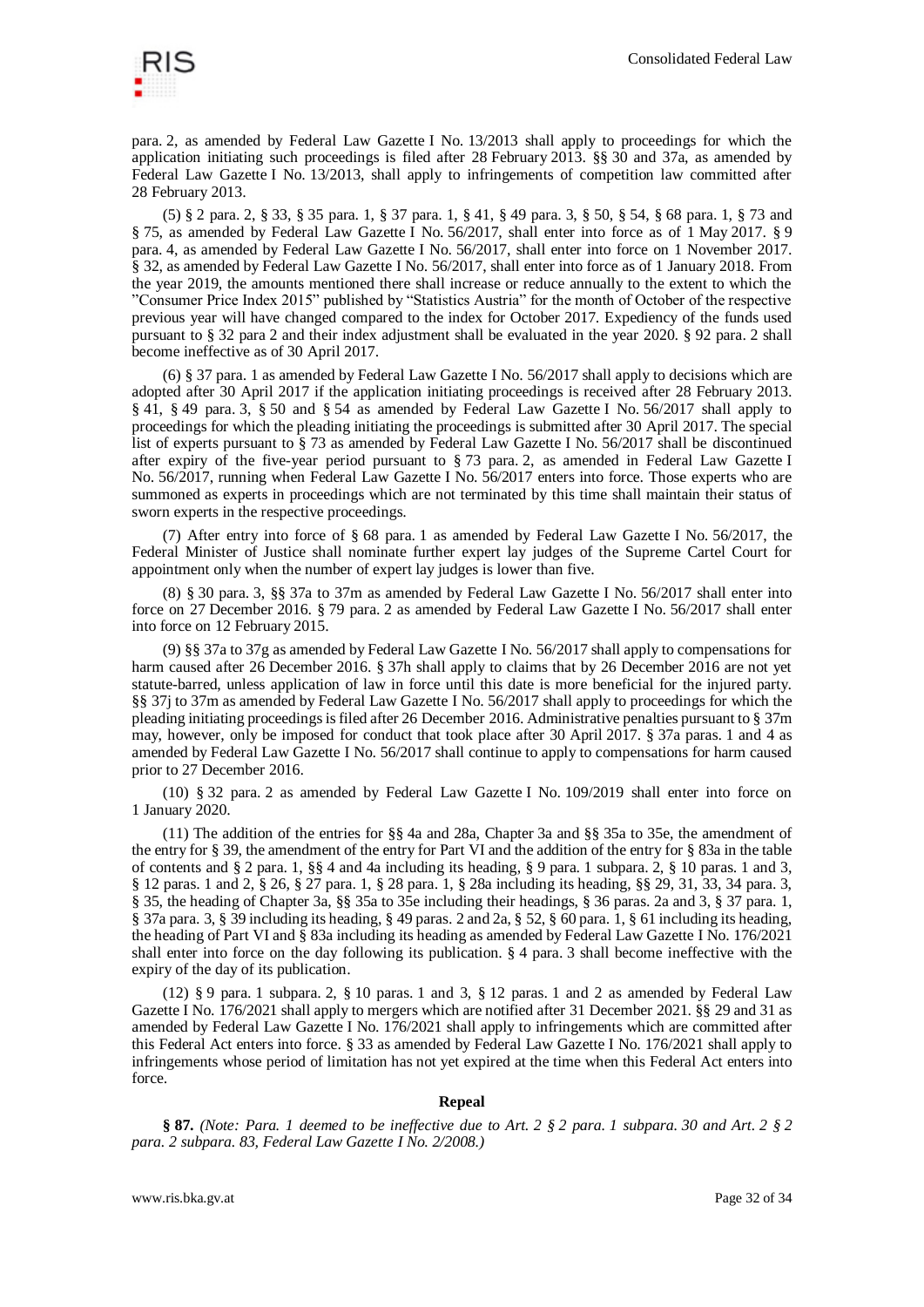

(2) §§ 142 to 143c Cartel Act 1988<sup>23</sup> shall continue to apply to circumstances that occurred prior to entry into force of this Federal Act; §§ 29 to 33 shall not apply to such circumstances.

(3) Art. V paras. 6 and 7 amended Cartel Act  $2002<sup>24</sup>$  shall continue to apply to circumstances that occurred prior to entry into force of the amended Cartel Act 2002, Federal Law Gazette I No. 62/2002.

## **Cartel Register**

**§ 88.** (1) The Cartel Register pursuant to Cartel Act 1988 shall be closed on the day prior to entry into force of this Federal Act. The register, together with the collection of documents and any auxiliary registers, shall be preserved for five years from this date; § 78 para. 2 and § 80 subpara. 11 Cartel Act 1988 shall continue to apply during this period of time.

(2) The duty to preserve the registers and files specified in § 148 para. 3 Cartel Act 1988 shall end as of entry into force of this Federal Act.

#### **Authorised cartels**

**§ 89.** Cartels authorised by the Cartel Court may be implemented by 31 December 2006, even if they were otherwise prohibited under this Federal Act, however no later than the expiry of authorisation.

## **Continuation of pending proceedings**

**§ 90.** For any proceedings before the Cartel Court or the Supreme Cartel Court that are pending at the time of entry into force of this Federal Act, the following shall apply:

1. Proceedings

- a) on applications for findings and notifications pursuant to § 19 Cartel Act 1988,
- b) on applications requesting the authorisation of cartels (§§ 23, 26 Cartel Act 1988),
- c) on applications requesting the duration of authorisation of a cartel or the authorised period of a cartel to be extended (§ 24 Cartel Act 1988),
- d) on applications requesting the repeal of an authorisation of a cartel pursuant to § 27 para. 1 subpara. 1 Cartel Act 1988,
- e) on notifications on vertical resale price maintenance (§ 30b Cartel Act1988),
- f) on notifications on non-binding recommendations by associations (§ 32 Cartel Act 1988),
- g) on the revocation of a non-binding recommendation by associations (§ 33 Cartel Act1988), and
- h) on notifications pursuant to § 60 subpara. 5 Cartel Act 1988

shall not be continued.

- 2. Pursuant to the provisions laid down in Cartel Act 1988, proceedings
	- a) on judicial assistance for the adjustment of contracts (§ 30 Cartel Act 1988),
	- b) on applications for findings pursuant to § 42a para. 5 Cartel Act 1988,
	- c) on the notification and examination of mergers (§§ 42a and 42b Cartel Act 1988), and
	- d) on applications to impose fines pursuant to § 142 Cartel Act 1988

shall be continued.

- 3. Pursuant to the provisions laid down in this Federal Act, any other proceedings shall be continued, with
	- a) applications for findings pursuant to § 8a Cartel Act 1988 being treated as applications pursuant to § 28 para. 2, and
	- b) applications to prohibit the implementation of cartels (§ 25 Cartel Act 1988) and vertical resale price maintenance (§ 30c Cartel Act 1988), applications to revoke authorisation of a cartel pursuant to § 27 para. 1 subpara. 2 and on terminating abuse of a dominant market position (§ 35 Cartel Act 1988) and of retaliatory measures (§ 36 Cartel Act 1988) being treated as applications pursuant to § 26.

#### **Fees for discontinued proceedings**

**§ 91.** (1) For proceedings which shall be discontinued pursuant to § 90 subpara. 1, court fees as laid down in the provisions of Cartel Act 1988 shall be charged.

(2) Liability to pay a fee pursuant to § 80 subpara. 8 Cartel Act 1988 shall not apply where proceedings were initiated upon request of an official party; otherwise the applicant shall be liable to pay.

<sup>23</sup> Kartellgesetz 1988 (KartG 1988).

<sup>24</sup> Kartellgesetznovelle 2002.